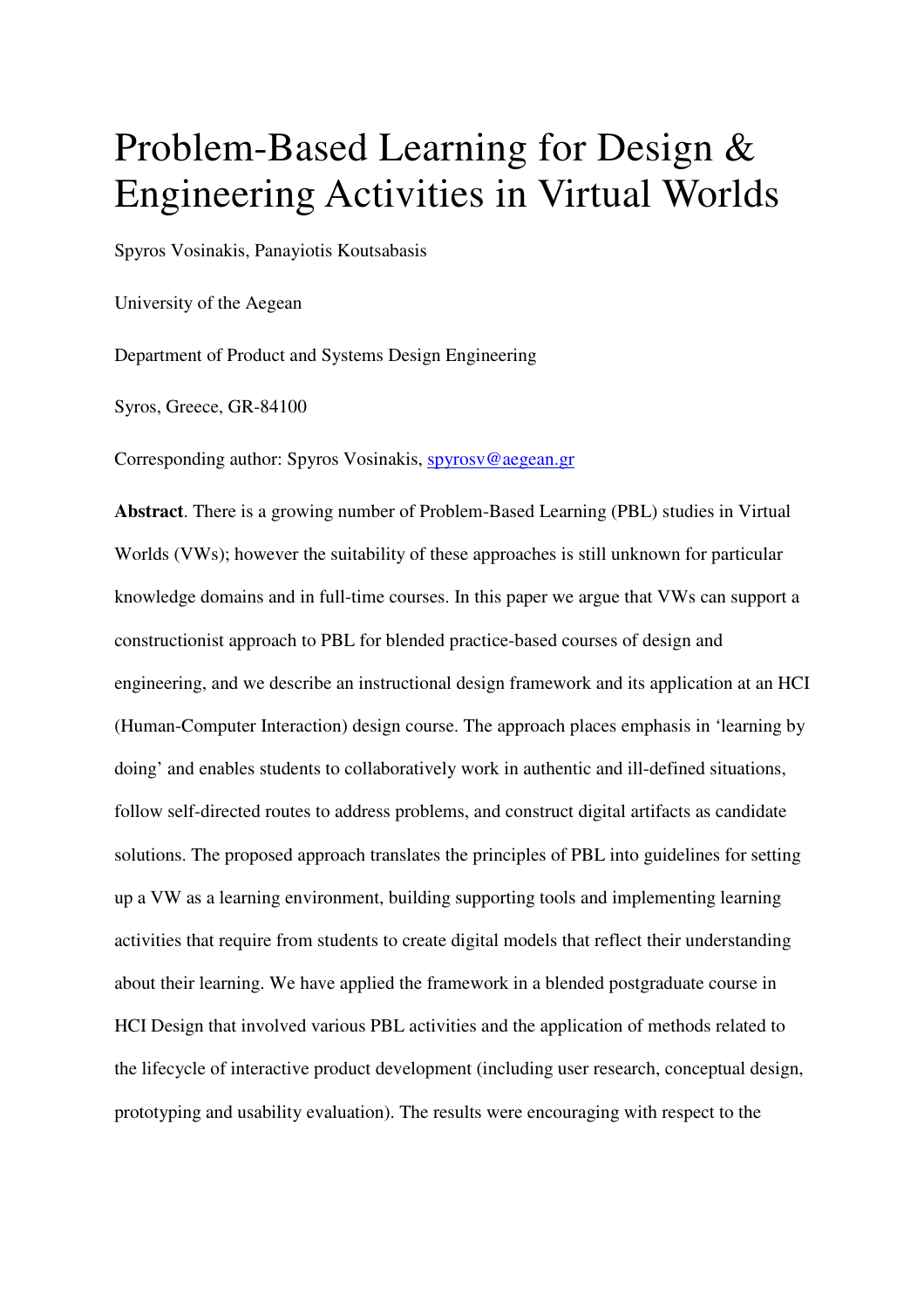applicability of the approach, students' acceptance as well as perceived usability of the VW environment and tools in the long-term.

**Keywords**. Virtual Worlds; Problem-Based Learning; Blended learning; Design & engineering; Human-Computer Interaction; Constructionism; Framework;

## **1 Introduction**

VWs are characterized by an integration of unique affordances that can support constructivist learning, thus allowing students to develop their own understanding and to participate actively in the learning process. When users interact with a VW they get to some extend the feeling of 'being there', a sense originally referred as presence (Zahorik & Jenison, 1998) and more recently re-defined by Slater (2009) as the combination of the illusion of being located in the digital space (place illusion), and the illusion that what is happening there is real (plausibility illusion). This subjective state of mind leads to the perception of the VW as a space in which learners co-exist, rather than an external system they are interacting with, and the users' immersion in this digital environment may activate experiential and situated learning (Dede, 2009). The characteristic of persistence found in VWs allows users co-create the learning content, to construct their own meaningful structures, and to communicate them to their peers. The expressiveness of animated 3D graphics and real-time interactive simulations can be used not only to create realistic places and objects, but also to reify abstract or complex concepts using visual metaphors, or even to overcome physical limitations (e.g. by altering the rules of spatial proximity to transform social dynamics and improve learning (Bailenson et al., 2008))*.* Learners coexisting as avatars in the VW can define their own virtual identities (Junglas et al., 2007), interact with others in richer ways, and develop of a sense of community (Bronack et al., 2008).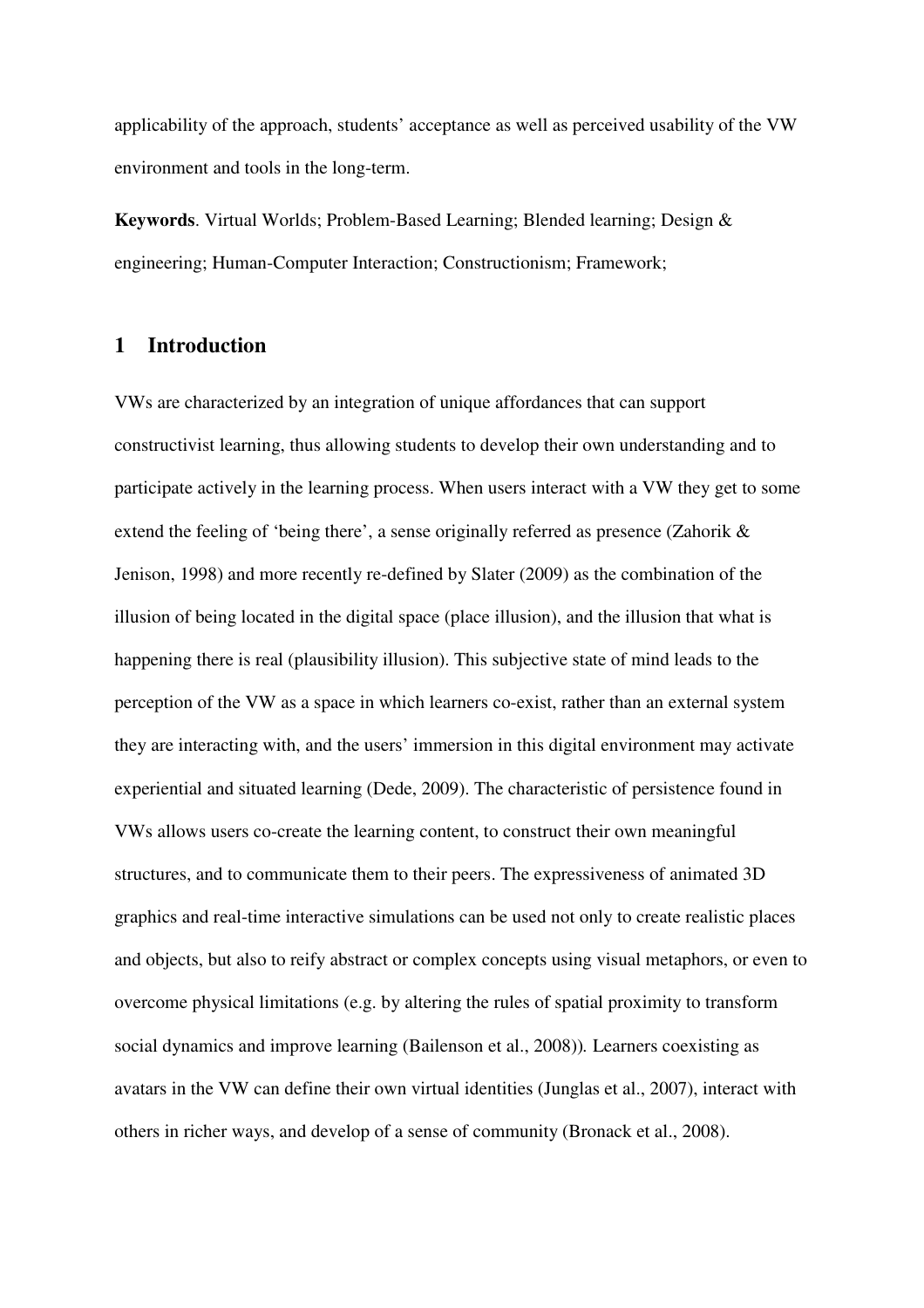There is a variety of alternative pedagogies related to constructivism, most of which have been implemented using VWs in experimental or applied educational settings with encouraging results. In Communal Constructivist approaches learners collaboratively construct knowledge, publish their findings in the environment and communicate them to future learners (Girvan & Savage, 2010). Inquiry-based learning approaches let students learn as they search for information expanding their knowledge about a subject and perform in-world activities in order to pursue some goal (Barab et al, 2005). In Experiential Learning approaches students learn new concepts through active experimentation in the environment, observation and reflection (De Freitas & Neumann, 2009). In Problem- and Project- based learning approaches, students learn through their collaborative work to solve some illdefined authentic problem (Vosinakis et al, 2011; Jamon et al, 2008). In other cases, the adoption of a dominant pedagogy is avoided and a game-based learning approach is being followed: learners are placed in a gaming environment, in which the educational content is blended with the challenges they have to face during the game, and they learn as they play (Honey & Hilton, 2011).

Besides the variety in constructivist pedagogies, there are also noticeable differences in the ways these are implemented using VWs in terms of the presentation and affordances of the environment, the challenges posed to the students and the supported activities. These mostly fall under three generic categories, which are by no means mutually exclusive. The first is based on narrative, where learners assume specific roles in pre-constructed stories and learn through their exploration and interaction with the world's contents. This approach has been followed in the case of two successful educational environments adopting Inquiry-based pedagogies: Quest Atlantis (Barab et al., 2005), an imaginary environment in which children learn science by pursuing quests that require from them to perform activities in the virtual or the physical world and to publish their findings, and 'River City' (Dede et al., 2004), a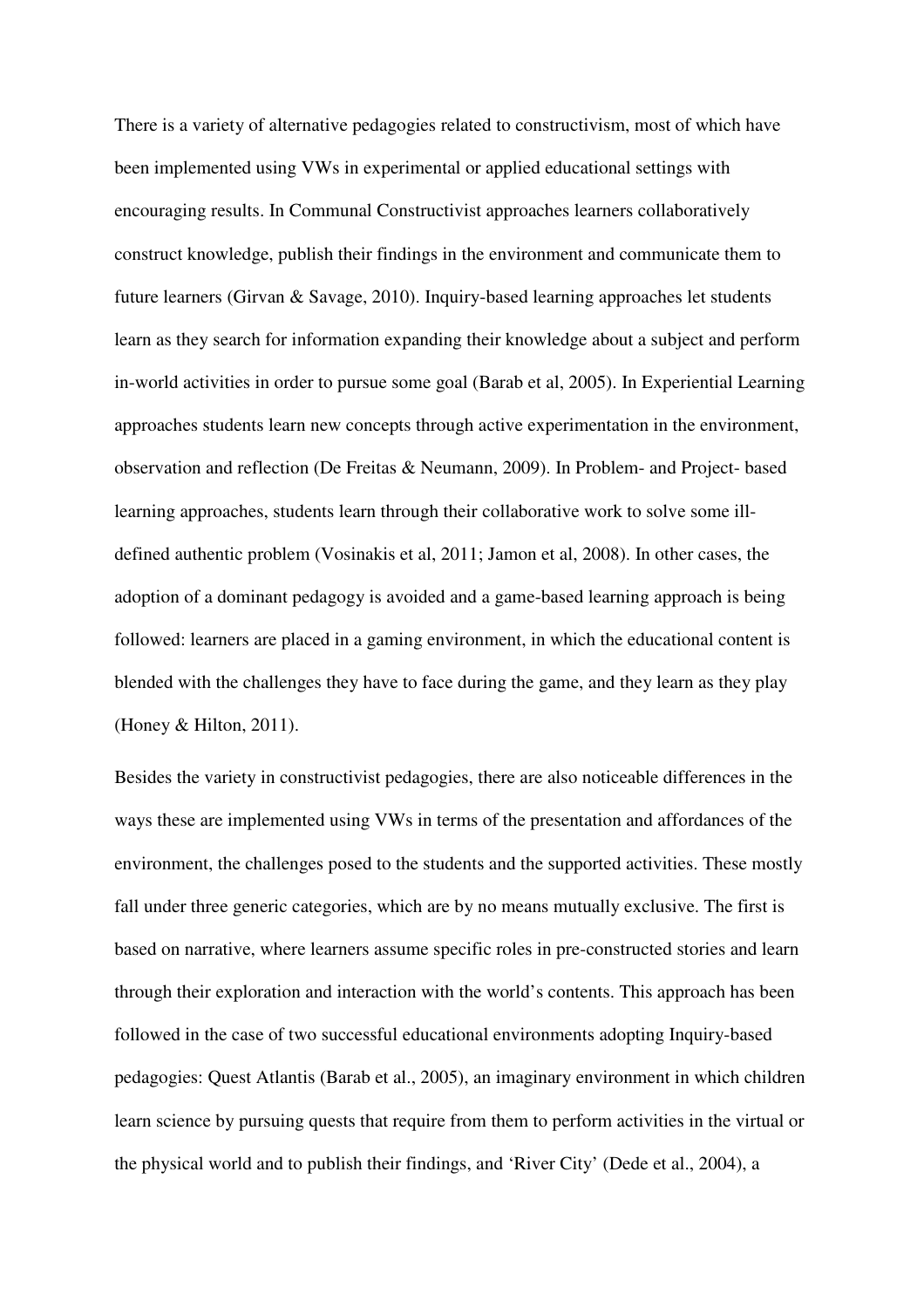multiuser environment for learning biology, which places learners in a storyline regarding the spreading of an illness in a 19-th century city. The second category is based on simulation and experimentation: students are asked to interact with a simulated environment through free or guided experimentation in order to enhance their understanding and reflect on their experiences. This approach has been followed in the early virtual reality learning environments using immersive hardware, such as ScienceSpace (Dede et al., 1996), a collection of VWs for experimenting with complex scientific concepts. A number of gamebased learning environments focusing on training in simulated environments (Raybourn, 2007) also fall under this category. The third category is based on construction: student activities are focused on collaborative creation of new content, instead of exploring or experimenting with pre-constructed places and objects. A first example of a learning environment that included constructive activities was the NICE project (Roussos et al., 1999), in which children were free to plant a garden in a persistent immersive environment, and stories were automatically created and updated based on their actions. In another example (Barab et al., 2000) students learned astronomy by building models of the solar system in 3D.

The focus of our work is on the design and use of VWs for practice-based courses of design and engineering, in which students are required to construct some working prototype of a system or artifact (tangible and/or digital). In this sense, a constructionist problem-solving approach would be more appropriate as it may extend the ability of students to 'construct' from the mental space to the physical (and/or virtual) world. Therefore, we claim that Problem Based Learning (PBL) is a suitable pedagogy for virtual learning environments in these disciplines. In PBL (Hmelo-Silver, 2004; Wood, 2008; Kwan, 2008; Barrett & Moore, 2010) students learn by addressing ill-defined and open-ended, real-life problems, collaboratively, initially having little knowledge about the problem domain. During the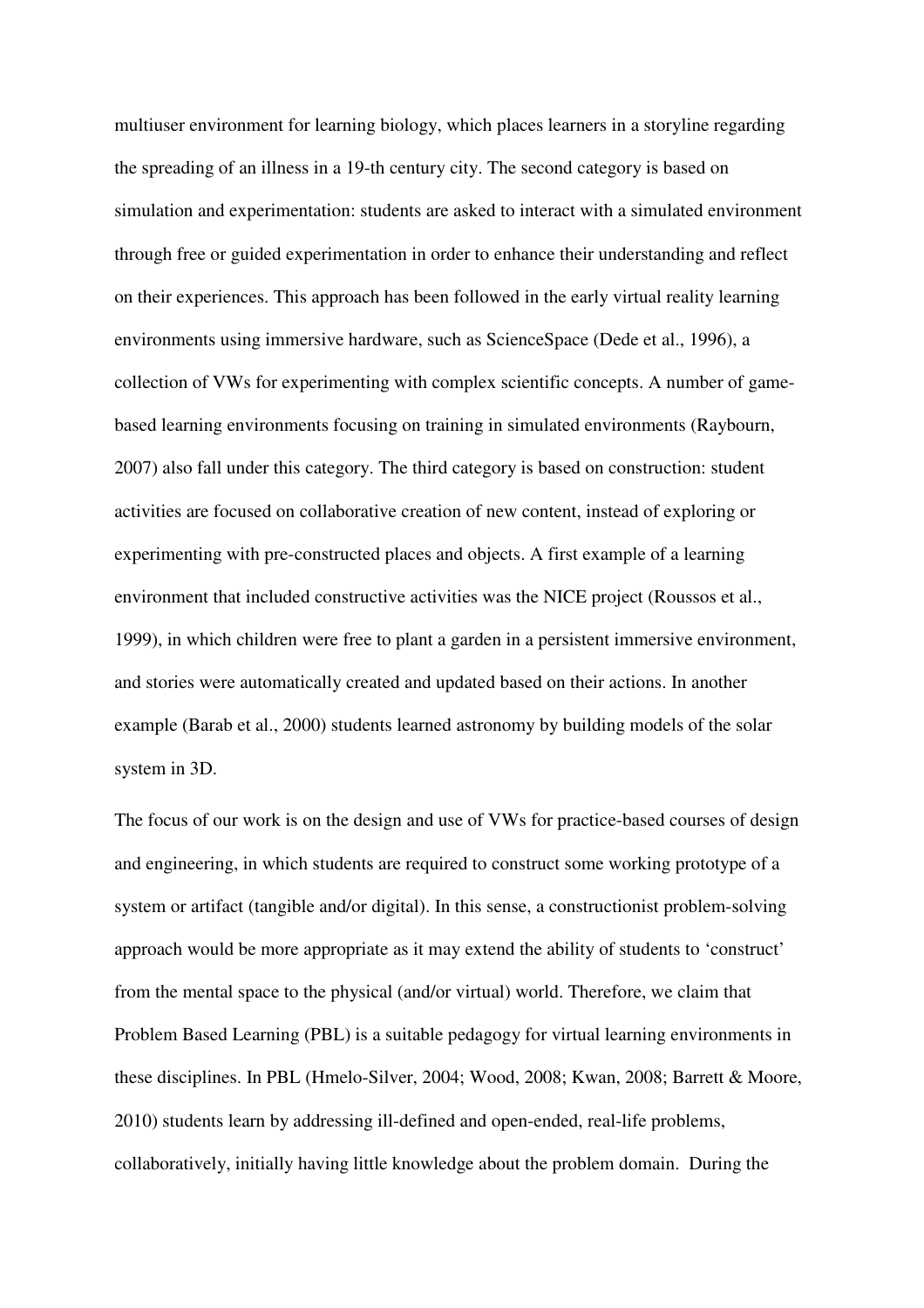problem-solving process students identify their knowledge deficiencies, decide what they need to learn, propose solutions, evaluate them and reflect on their experiences, thus developing problem-solving strategies and building domain knowledge in a self-directed manner (Savery & Duffy, 1995). In addition to the above, in practice-based courses of design & engineering students are also required to construct some working prototype of system or artifact (tangible and/or digital), therefore a constructionist (Papert, 1980) approach to PBL is required that extends the ability to 'construct' from the mental space to the physical (and/or digital) world.

The aim of this paper is to propose a novel approach and framework for the design and use of VWs for PBL activities in design & engineering education and to present its application in the context of a blended Human-Computer Interaction design course. The proposed approach translates the principles of PBL into guidelines for setting up a VW as a learning environment, building supporting tools and implementing learning activities that require from students to create digital models that reflect their understanding about their learning. We have followed this approach in a full-time, blended postgraduate course on HCI design, in which groups of students had to research, design, construct prototypes and organize the user-centred evaluation of public interactive installations by discovering, selecting and applying appropriate methods. The evaluation results and the experiences out of this course were very encouraging, as they indicate the potential of VWs to support constructionist PBL activities in the VW. However, a number of challenges related to technical or usability issues have been identified and are also discussed for further applications of this work.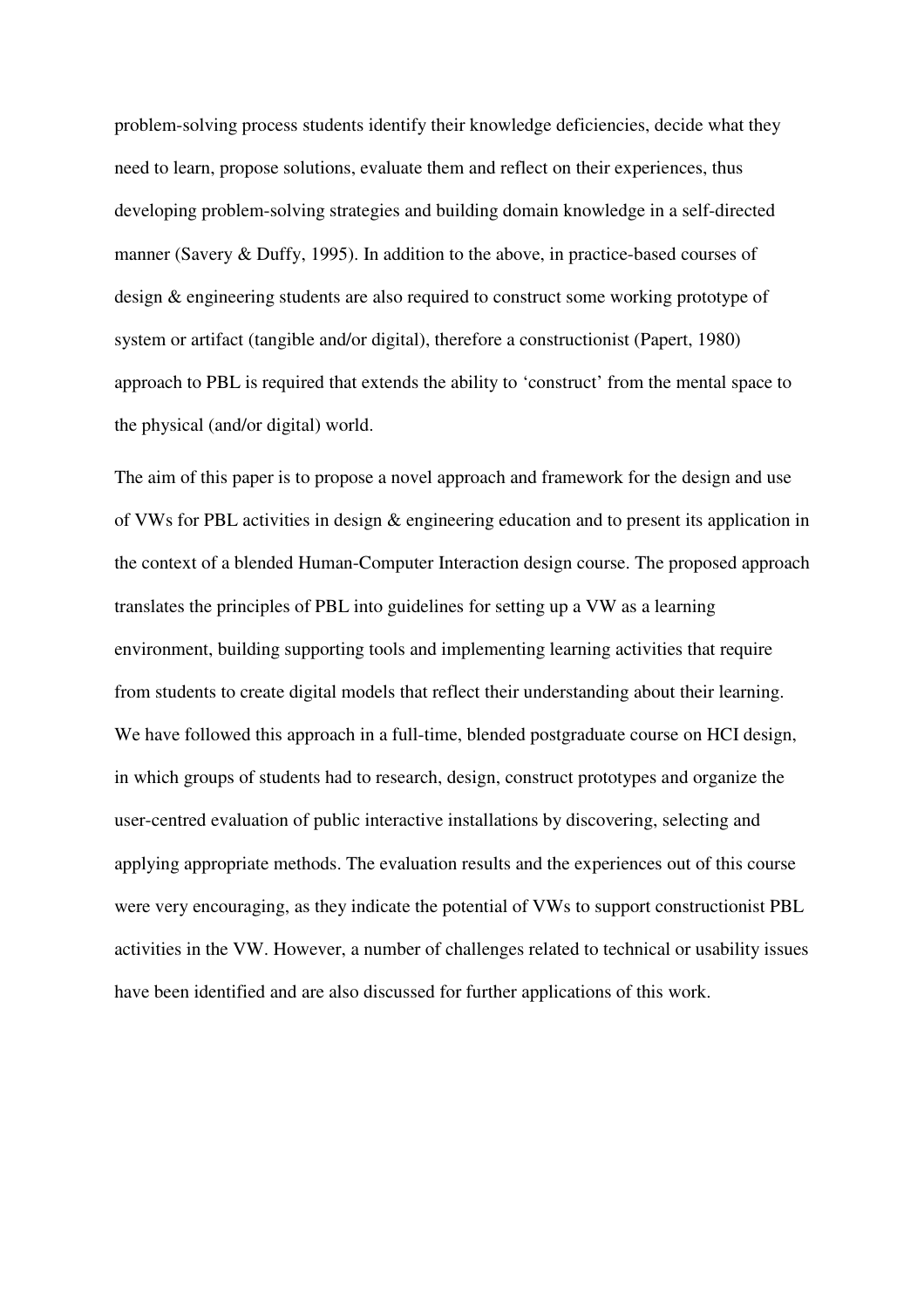## **2 Related Work and Scope**

#### **2.1 On the Foundations of Problem-Based Learning**

Problem based learning is regarded by many as a total approach to learning (Barrett & Moore, 2010), as a philosophy about learning (Neville, 2009) and as a learning strategy (Kwan, 2008), rather than simply a method of teaching. The theoretical foundations of PBL can be traced to the traditions of constructivism, constructionism, situated learning and reflective practice.

According to the tenets of constructivism, knowledge is not universal, but each person constructs his/her own representation (e.g. Duffy & Cunningham, 1996). Thus, constructivist approaches support that learning occurs when the learners' exploration uncovers inconsistencies between their knowledge representations and current experience, and when they develop mental models on the basis of their own backgrounds and skills. Papert (1980) has proposed constructionism as a particular approach within the constructivist tradition that requires from learners to additionally construct tangible artifacts to reflect their learning progress. He argues that "*building knowledge structures … happens especially felicitously in a context where the learner is consciously engaged in constructing a public entity*" (Papert & Harel, 1991).

In situated learning (e.g., Lave & Wenger, 1991; Anderson et al, 1996) the main idea is that much of what is learned is specific to the situation in which it is learned. According to the situated learning approach, learning should occur in an authentic context related to practice and that the collaboration between groups of learners (as well as between learners and other potential involved partners like for example project clients) is necessary for ones learning. Situated learning shares much with reflective practice, which has been described by Schön (1987) as the iterative process of 'learning by doing' and 'reflection-in-action' that is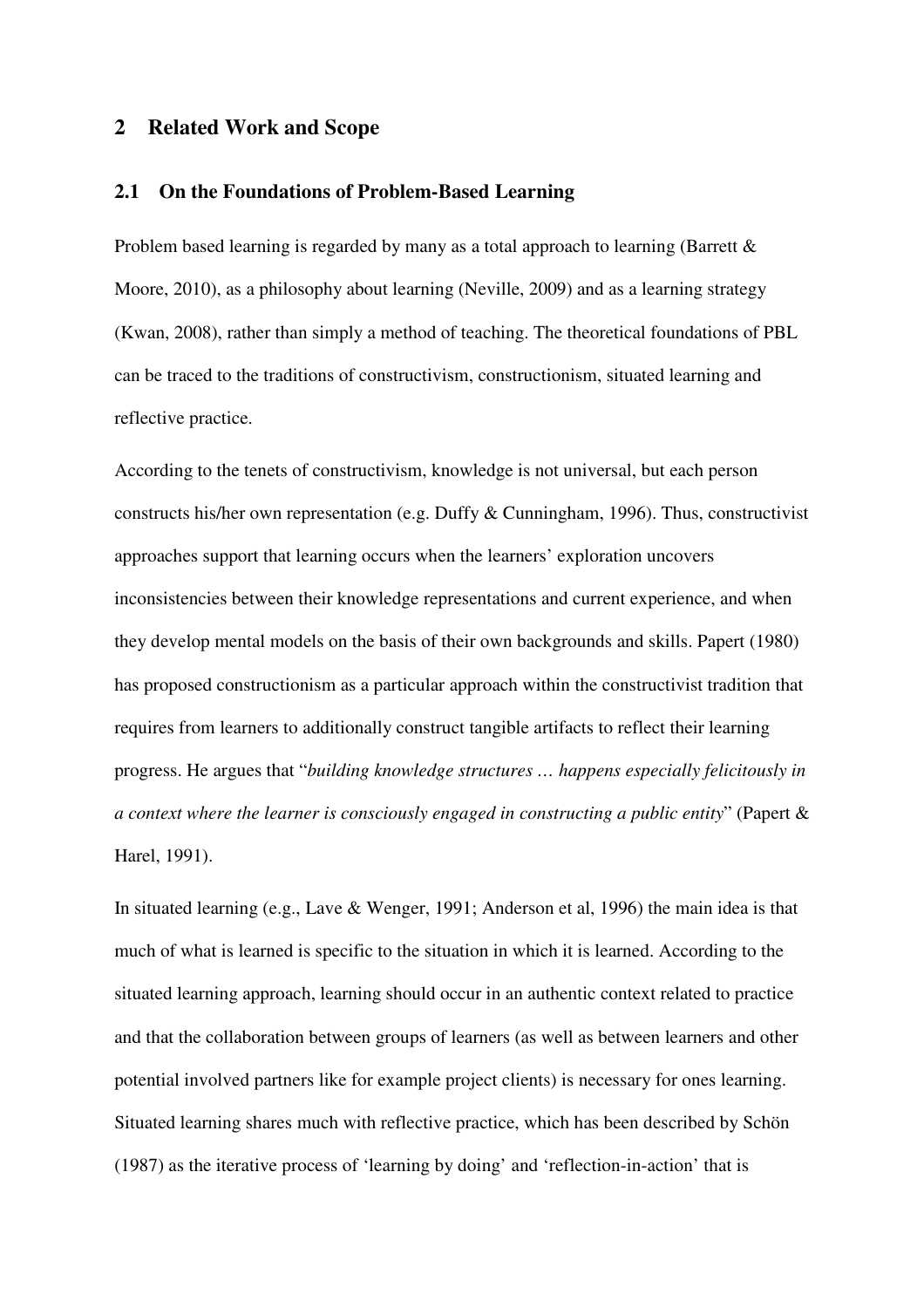followed by practitioners like architects, psychotherapists, engineers, planners and managers. According to Schön, *"practitioners themselves often reveal a capacity for reflection on their intuitive knowing in the midst of action and sometimes use this capacity to cope with the unique, uncertain, and conflicted situation of practice".* The reflective practice approach for learning requires from the tutor to observe, discuss and review students' practice when it occurs, and to intervene at the students' zone of proximal development (Vygotsky, 1978), the point where practice is hard enough to learn without help but not too difficult to grasp through tutor critique, coaching and scaffolding.

## **2.2 Principles of Problem-Based Learning and Differences from Other Approaches**

PBL has a long tradition in academic education and a number of universities and schools have adopted it as their principal learning strategy (e.g. McMaster Medical School, Maastricht University and Aalborg University). Savin-Baden (2007) presents a detailed history of how PBL spread internationally, first in medical schools and then other fields, including engineering, computer science, business, architecture, economics, educational administration and law, and refers to the adoption of PBL at universities in Denmark, Finland, France, South Africa and Sweden. The world-wide adoption of the PBL philosophy in distinct schools and courses has resulted to various methods to implement a PBL course, notably the "seven-jump" PBL tutorial applied at the Maastricht University, the 5-step PBL process proposed by Hmelo-Silver (2004) and others. The availability of different methods and models for PBL implementation has been identified since its initial descriptions as a distinct pedagogical approach by Barrows (1986). Nowadays, it is widely acknowledged that the exact steps of PBL implementation may be modified according to particular course requirements provided that the key principles of PBL are followed, which can be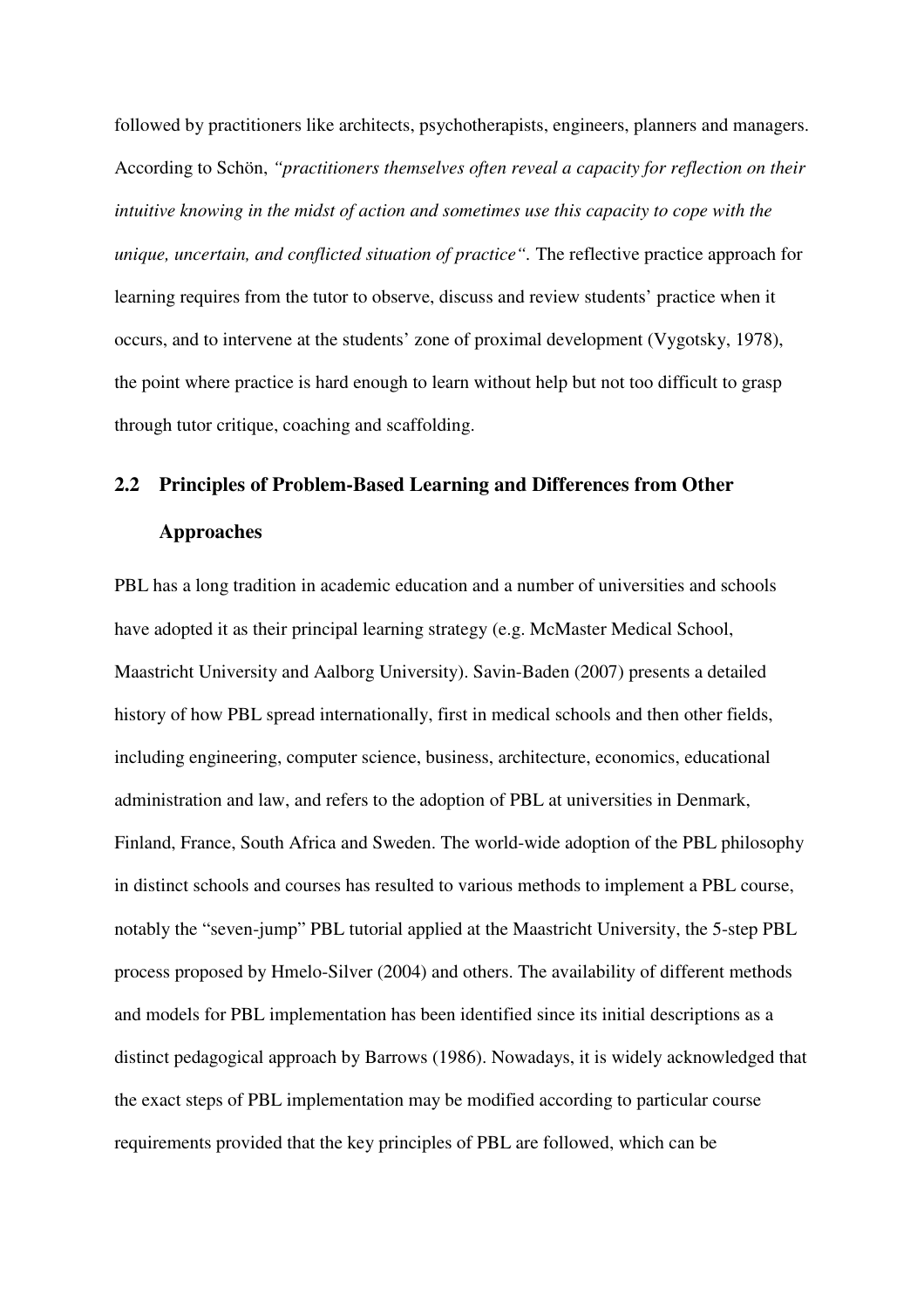summarized to that: (a) students are provided with an authentic problem that is related to practice; (b) students work in groups; (c) self-directed learning occurs (beyond group work) and therefore students become responsible for their own learning; (d) the tutor acts as a facilitator pursuing students' deep learning.

More specifically, in PBL (e.g. Kwan, 2008; Wood, 2008; Hmelo-Silver 2004; Wood, 2003), students are presented with an ill-defined problem that is related to professional practice, for which they have to work in groups to identify the route to a solution. Group work identifies knowledge deficiencies and then self-directed learning is required from each student that rests on their individual student interests and skills, thus taking responsibility for their own learning. PBL must not be confused with problem solving, which involves the derivation of a single correct answer from a well-defined problem, using a formal and rigorous process. In sharp contrast, in PBL the problem is authentic and related to practice; the process of inquiry (or a methodology) needs to be identified by the learner; the outcome is essentially a unique proposal to tackle the problem. Furthermore, the role of the tutor in PBL is notably detached from student work: it is that of the facilitator of the process (Wood, 2008) that does not provide direct help or corrections but rather poses questions and challenges to provoke deep student learning.

PBL has often been related to Project-Based Learning (PjBL) (e.g. Krajcik & Blumenfeld, 2006; Capraro & Slough, 2009), mainly due to the realistic and authentic context for problems/projects provided in both approaches. According to Thomas (2000) "*projects are complex tasks, based on challenging questions or problems, that involve students in design, problem-solving, decision making, or investigative activities; give students the opportunity to work relatively autonomously over extended periods of time; and culminate in realistic products or presentations*". The PjBL tradition is common in schools of management, computer science, and engineering. The main differences of PjBL to PBL include that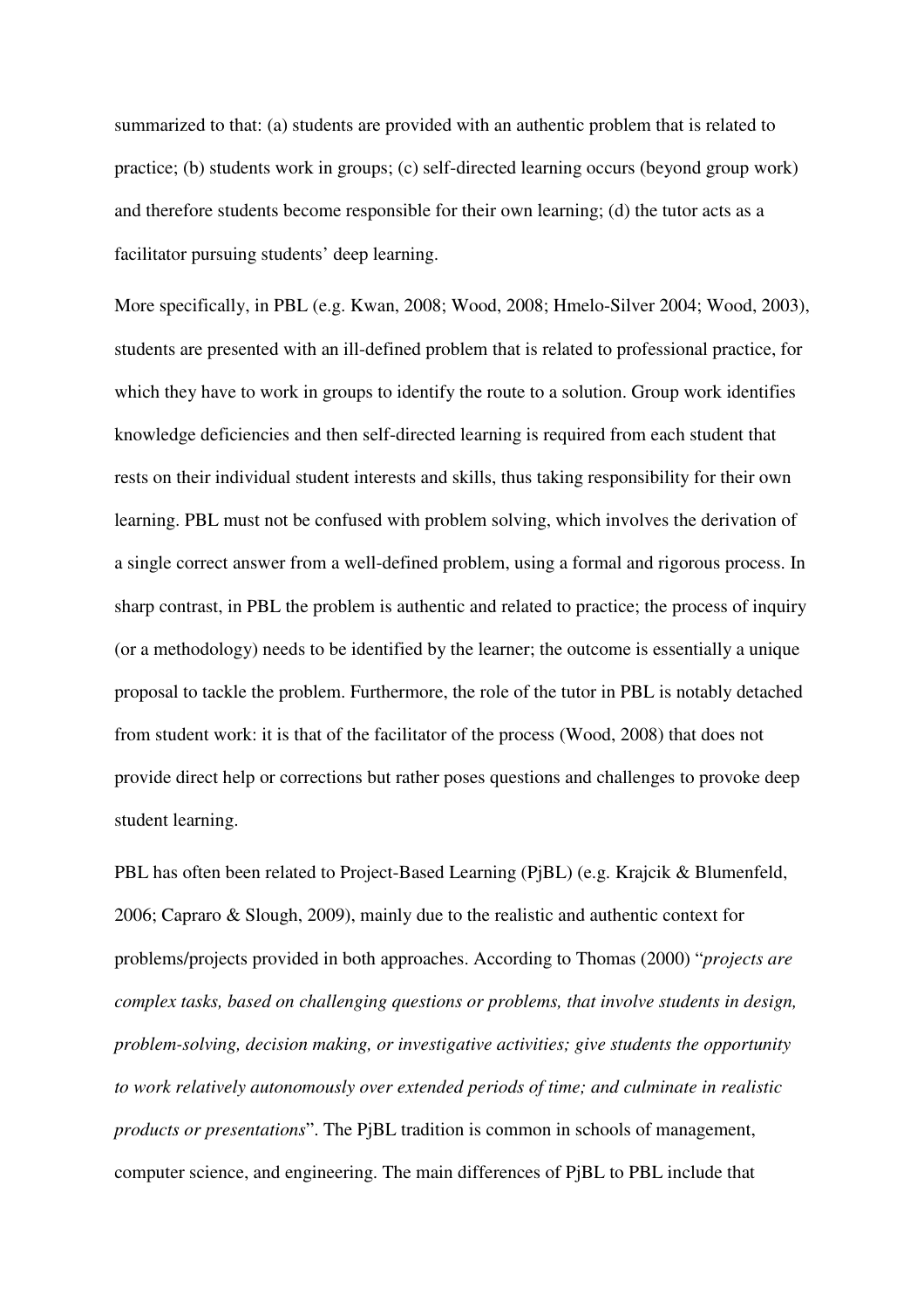students are usually provided with methods or a methodology that has to be applied. In addition, the tutor can take up many roles during the lifetime of the PjBL course like: coach, project member, reviewer, etc., in contrast to PBL where she has to act as facilitator without coaching.

Inquiry-based learning (IBL) has also been compared to PBL much due to the open-ended nature of the problem/inquiry that is pursued by either approach. The main claim of IBL is that "*engaging learners in scientific processes helps them build a personal knowledge base that is scientific, in the sense that they can use this knowledge to predict and explain what they observe in the natural world*" (Van Joolingen et al, 2007). Thus IBL emphasizes scientific investigations that engage students into the processes of science (De Jong 2006): orientation, stating hypotheses, experimentation, creating models and theories, and evaluation. The main differences of IBL to PBL include that IBL emphasizes the use of scientific methods and usually requires rigor and documentation in contrast to PBL that emphasizes group work in problems of professional practice that may not require a scientific approach per se in favor of empirical and professional practices. Furthermore, in PBL that students are responsible for their own learning, while in IBL it is typical that tutors advise on scientific methods that should be employed.

## **2.3 Applications of PBL in the Classroom and in Blended Learning**

The power of the PBL approach has been argued for teaching science, engineering, and the design of computer systems since the mid 90ies. According to Allan (1996) PBL "*provides a powerful alternative to the passive lecture tradition in introductory science courses in biology, physics, and chemistry*". PBL has been proposed as a vehicle to transform computer science education towards students' active learning and involvement into problems that are related to practice. Nelson (2003) argues that PBL can be employed to restructure computer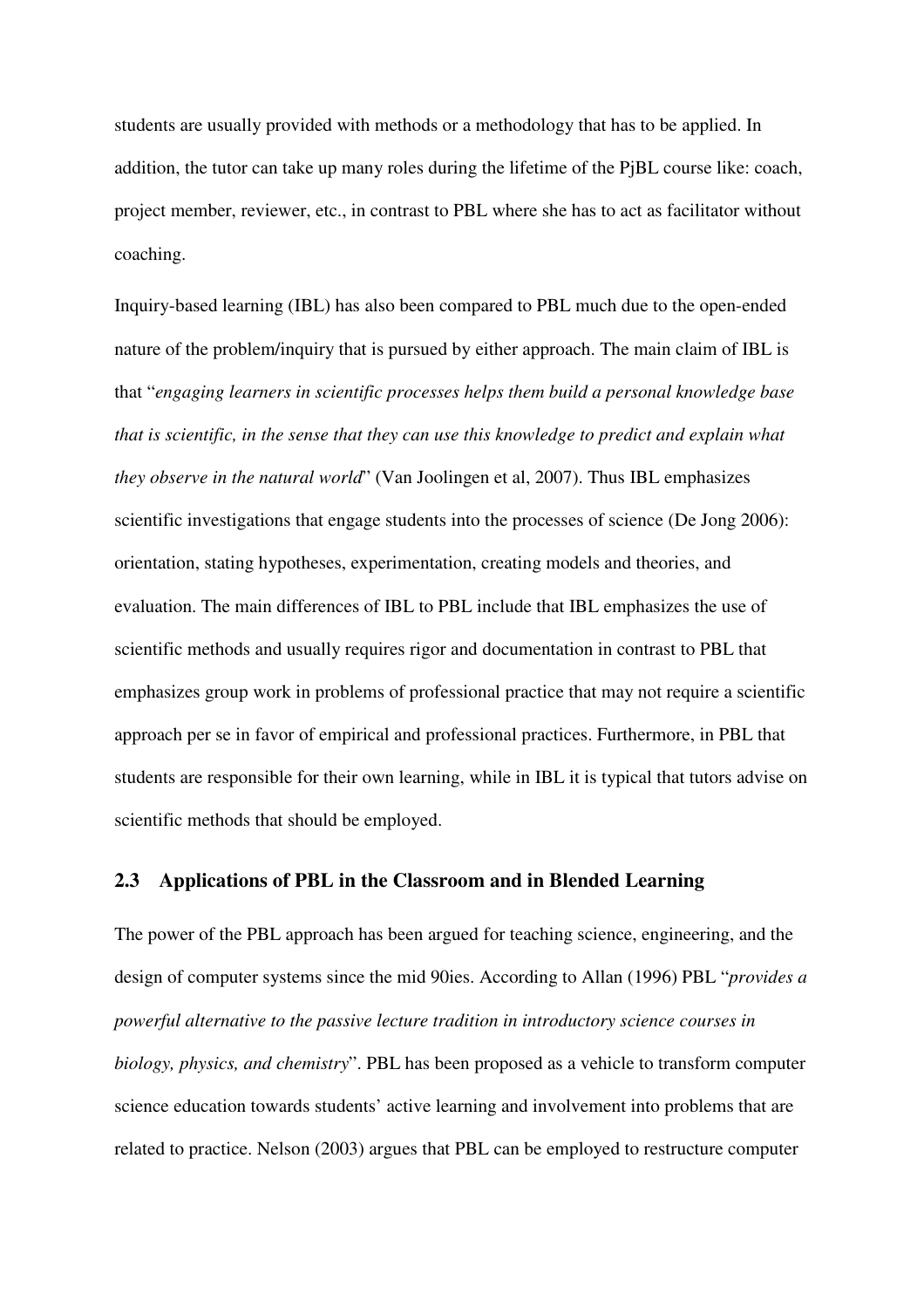science courses, programs of study, or entire institutions provided that professors conceptualize "*curriculum as problems, place students in the role of designers, and reconfigure classrooms as design studios*". Schultz & Christensen (2004) report on the implementation of the highly structured seven-step problem-based learning (PBL) procedure as part of the learning process in a human–computer interaction (HCI) design course at the Technical University of Denmark and conclude that the students "*definitely took a deep approach to learning, and … obtained competencies not only within the traditional HCI curriculum, but also in terms of teamwork skills*".

The traditional approach to PBL through classroom sessions has been subject to critique in terms of organizing and coordinating the process (Hoffman & Ritchie, 1997). To overcome these obstacles, a large portion of PBL courses are now blended with the use of various online technologies that support various aspects of the process in medical teaching (Moeller et al, 2010; Raupach et al, 2010), mathematics (Chang & Wang, 2011), electrical engineering (Montero & Gonzalez, 2009), information science (Bozic et al, 2009), computer science (Baturay & Bay, 2010; Chhabra & Sharma, 2010), software engineering (Richardson et al, 2011, Silva et al, 2011) and human-computer interaction design (Nordahl & Serafin, 2008).

Various benefits of using online technologies with the PBL approach have been reported. In medical teaching Moeller et al (2010) report that blended PBL profits best from supporting asynchronous communication (i.e. Wiki), while synchronous communication components and hypothesis-driven information retrieval do not yield further improvements. In an introductory computer science course, Baturai & Bay (2010) report on a comparative distance learning study that investigates the effects of PBL on two student groups, the first using the standard online tutorials, and the second that worked with PBL project assignments; the results indicated that students who worked on problem-based projects felt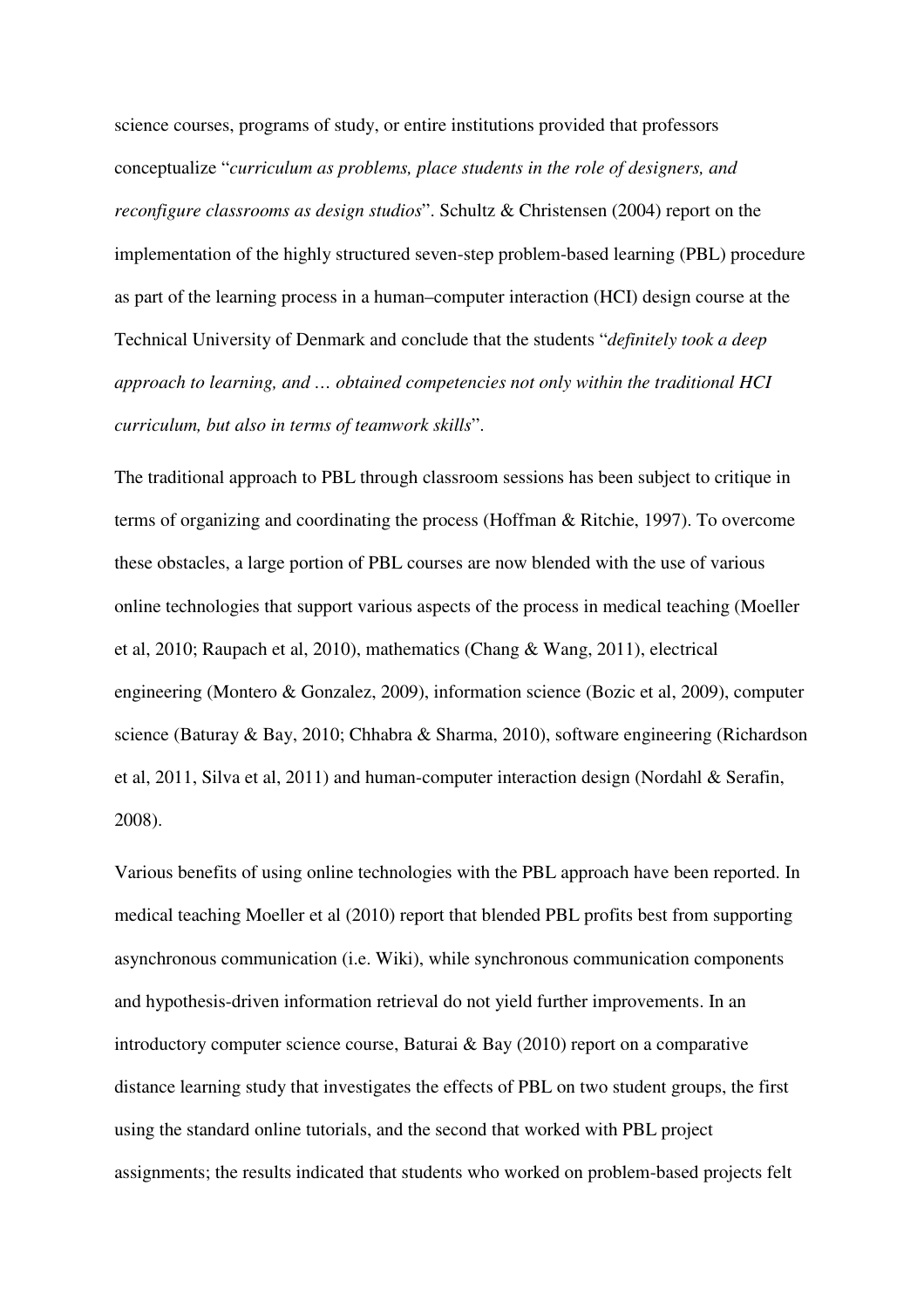much more 'connected' to other class members and achieved higher scores in the post-tests. In a study of a computer science source that followed PBL with blogging, Chhabra  $\&$ Sharma (2010) conclude that a significant difference was seen between performance and attitude of the treatment group (PBL with blogging) and control group (only PBL) for lab sessions, and that teamwork and communication skills were also significantly improved in the case of PBL with blogging class.

## **2.4 Applications of Problem Based Learning in Virtual Worlds**

A number of case studies have been presented in the last few years that involved PBL activities in VWs (Brown, et al, 2008; Good, et al, 2008, Omale et al, 2009, Vrellis et al, 2010, Vosinakis et al 2011). These studies present encouraging results of applications of PBL in terms of experimental course sessions and studies but they have not been applied to full-time courses.

Brown et al (2008) engaged students in machinima production in Second Life (SL), i.e. the generation of cinematic video by capturing in real-time the rendered screen of VWs and suggest that the development of wider transferable skills can be realized effectively through VW such as SL when a PBL approach is followed. Good et al (2008) reported findings from a case study with a 'strong' PBL approach where students were tasked to create learning experiences within SL for external clients. It was found that SL can contribute to PBL as a pedagogical approach in several ways such as supporting the roles of tutors and students, facilitating their relationships, enhancing students' motivation and ownership of the project, as well as easing the assessment activities by the tutors. Vrellis et al (2010) used SL to implement the collaborative problem-based learning activity of a simple physics experiment, which involved the calculation of the direction of a bullet in a shooting task by pairs of students using the tools of a calculator, two rulers and a shared whiteboard. The empirical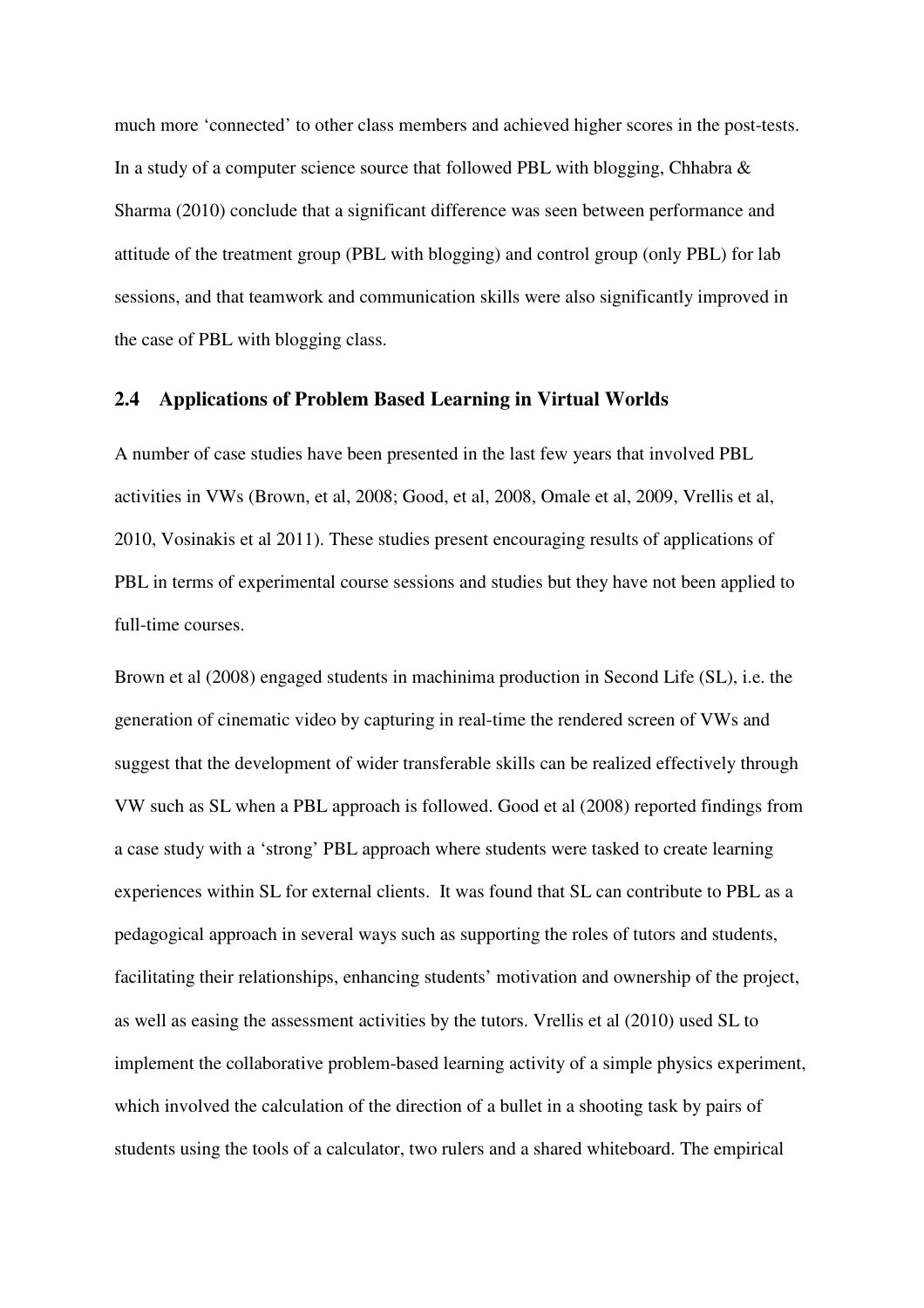results highlighted several advantages of VWs for constructivist learning, such as the persistence of the environment, the in-world object manipulation and the use of learning tools. Vosinakis et al (2011) presented an exploratory study of PBL in user interface design of a multimedia kiosk that occurred in the VW with specific collaboration and development tools, and they have identified several positive outcomes regarding the impact of the approach on student collaboration for idea generation, co-creation and the final outcome of the design activity.

Notwithstanding the value of these approaches for investigating the appropriateness of VWs as constructivist learning environments, most of these do not fully conform to important PBL principles mainly because they do not pose authentic, ill-defined problems to students who in turn are not engaged in self-directed learning and deep critical thinking. In some cases the problem domain was related to activities that are inherently supported by VWs, e.g. machinima production or construction of learning spaces, and in other cases the 3D environment has been mainly used for group discussions and brainstorming. In many cases, the use of tools designed specifically to experiment with various problem solutions have not been included and the open-ended environment of Second Life (SL) has been used as is; however, VWs are not learning platforms per se but they need to be designed as such. Finally, most studies are limited in time and exploratory in nature calling for wider implementation of the approach.

## **2.5 The case of Problem-Based Learning for Design & Engineering Education**

In design & engineering education students are expected to apply their theoretical knowledge in problems that they will encounter in their professional life. Much of what is taught in these disciplines is related to examples from professional practice presented by their teachers in the classroom and to problem-solving in the form of exercises in the lab. However, what is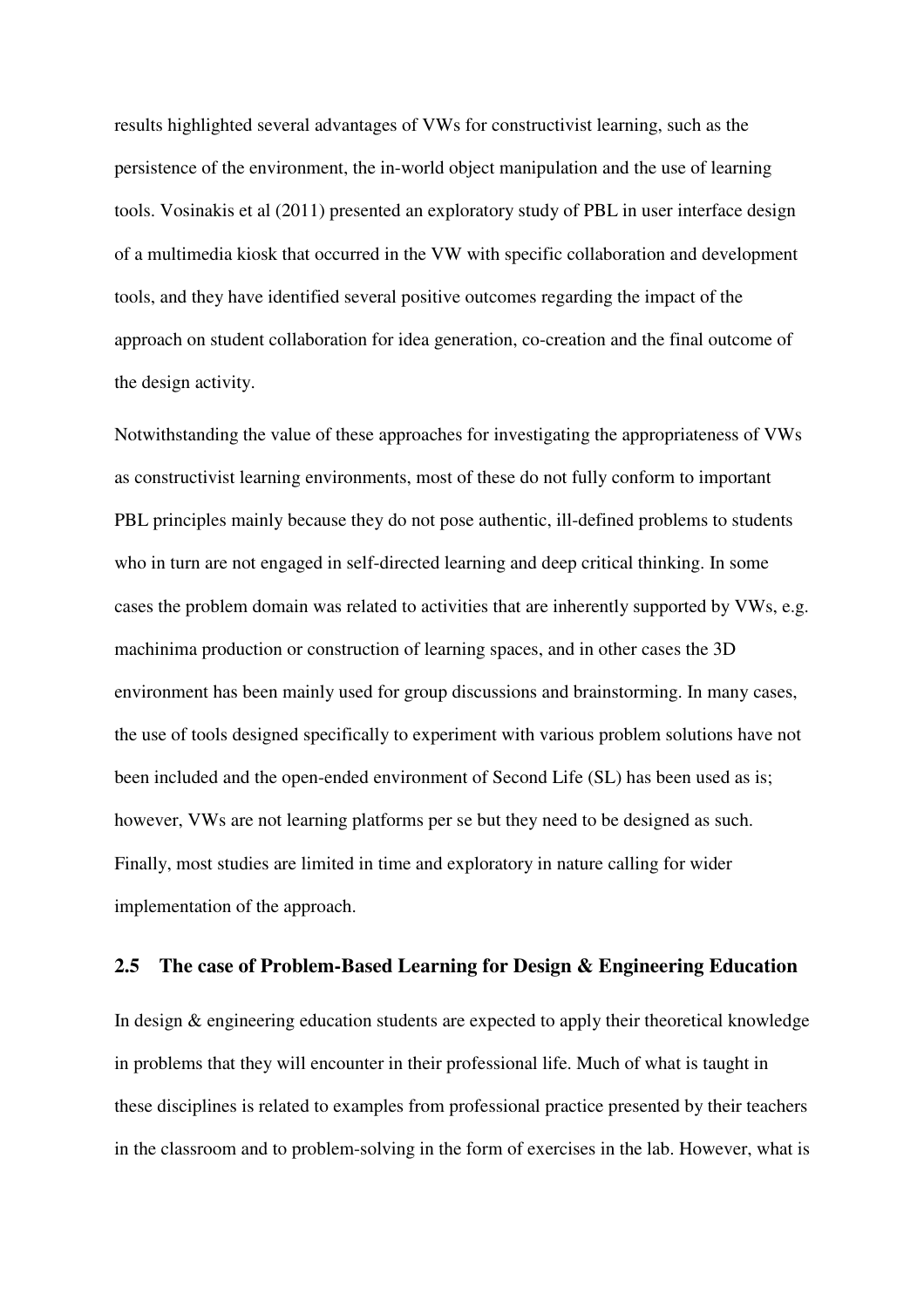more important is to engage students in authentic situations and projects in between the classroom, the lab and the field. According to Jonassen et al (2006) "*learning to solve classroom problems does not necessarily prepare engineering students to solve workplace problems*". If we place design engineering students into an authentic problem situation, they are immediately encountered with decisions about (among others) form, function, materials, mechanics, software, ergonomics and usability, in unique conditions related to the particular knowledge and skills of the design team, client requirements, user group characteristics, time constraints and costs.

An additional requirement for design & engineering education is that students should be capable at some point of developing tangible (including digital) artifacts (prototypes) that reflect their decisions and practice; this typically happens in their thesis work - but it may certainly happen at problem- (or project-) based courses at their later years of study. These artifacts are subject to multiple evaluations and experimentation with both objective and subjective criteria that are identified during the design and development process which is typically conceived as iterative and incremental. This requirement of design & engineering education is unique with respect to other practice-based disciplines (like for example medicine and law) in which rational decision making is more important, and there is limited, if any, room for construction and experimentation of solutions or prototypes.

PBL is a suitable approach for design & engineering education because it requests that students are presented with an authentic problem; they must work in groups (this is also a requirement for design & engineering practice); they are empowered to take responsibility for their decisions and their learning in a self-directed manner according to their interest and skills. In addition the PBL approach needs to ensure that students work in an environment that allows them to construct and test prototype solutions for the problem given.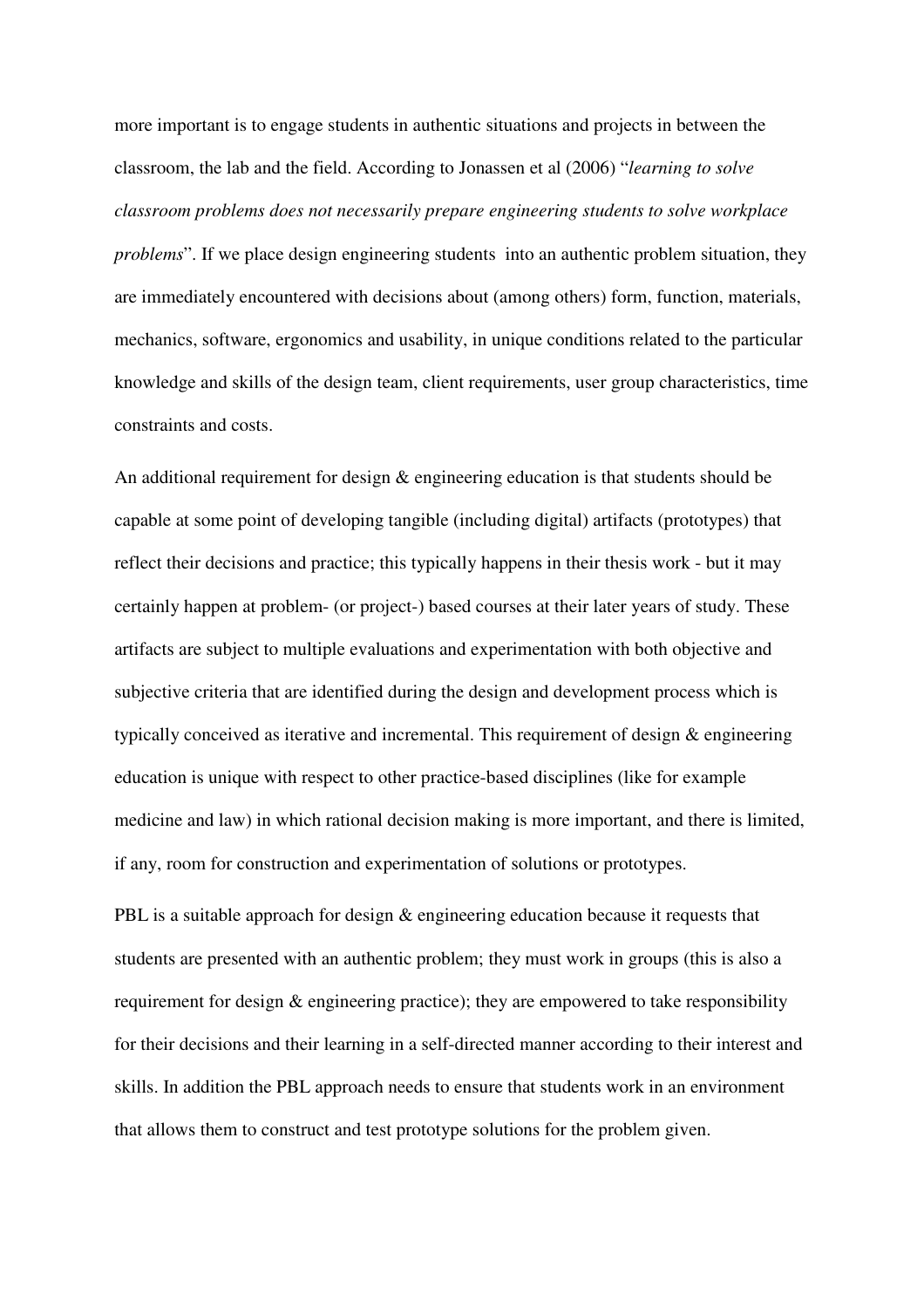Certainly, a modern approach to design & engineering education requires that students work in a digital environment that can complement field work and physical communication with computer tools for asynchronous and remote work and digital modeling and evaluation of artifacts. PBL may certainly supported with a combination of web technologies and tools for communication, collaboration and 2D/3D digital modeling, which is closer to the professional practice of a design engineer, but still requires proficiency in using multiple technologies and tools which pose particular burdens to students. An alternative technological approach is to design and develop PBL in VWs. This fairly new medium may not have yet reached the level of maturity of other, more popular solutions and may still not be as robust and usable. The quality of avatar-based communication is not comparable to video-conferencing, its use as a modeling and visualization tool lacks the detail and visual quality of professional modeling applications (Koutsabasis et al., 2012), and it cannot offer the level of organizational support found in Learning Management Systems. However, VWs integrate unique affordances that allow for activities that are not easily found, if at all, in the web, like co-presence, role-playing, co-construction and simulation. These affordances are of particular importance for a blended, constructionist approach to PBL in design & engineering practice-based courses.

## **3 A Framework for the Instructional Design of Problem-Based Learning Activities in Design & Engineering Courses in Virtual Worlds**

We propose an approach for the instructional design of practice-based Design & Engineering courses in VWs (Figure 1) following a PBL pedagogy that consists of 3 intertwined stages. The first stage is the *design of the PBL activities.* During this stage designers decide about the organization and support of the student activities throughout the course, the scaffolding and technical assistance by the instructors, and the assessment of the students' work. The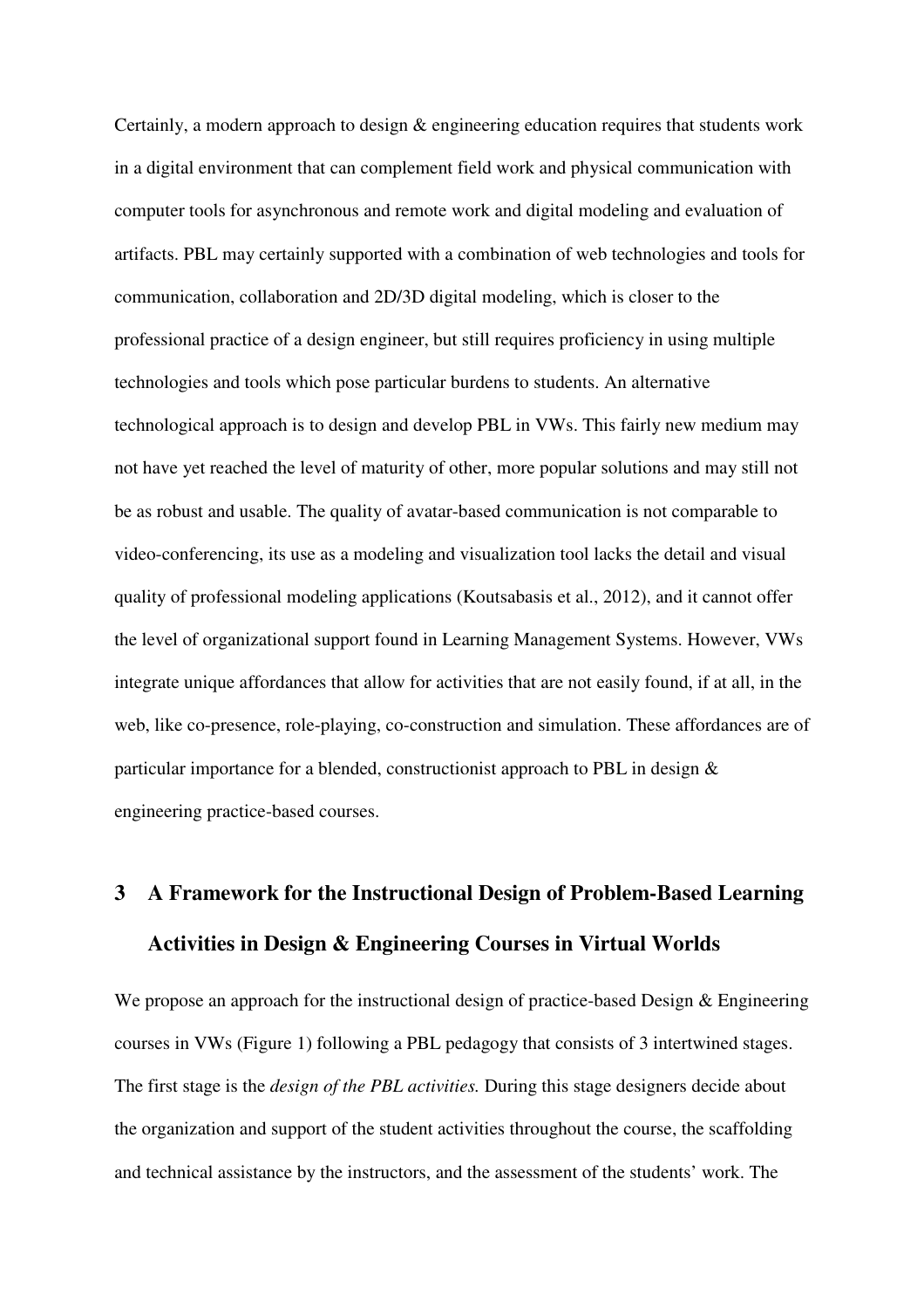next stage is the *design of the VW environment*, which involves the selection of the platform that is going to be used, the interactive tools that will be developed to support the learning activities, and the construction and configuration of the in-world learning workspaces. The final stage is the *evaluation* of the instructional design process that provides formative and/or summative feedback on the environment and activities.



## **3.1 Design of the Problem-Based Learning Activities**

The first stage of the framework is the design of the learning activities, which is described in terms of process, instruction and assessment.

## **3.1.1 The Process of Problem-Based Learning**

The proposed approach to implementing the PBL process in a VWs is based on the learning cycle presented by Hmelo-Silver (2004), extended with technologically-enhanced approaches to constructivist learning (e.g. Harper & Hedberg, 1997; Lefoe 1998) and taking into account the affordances of VWs (Figure 2). It includes the stages of: problem presentation, problem analysis, application of new knowledge, evaluation and reflection.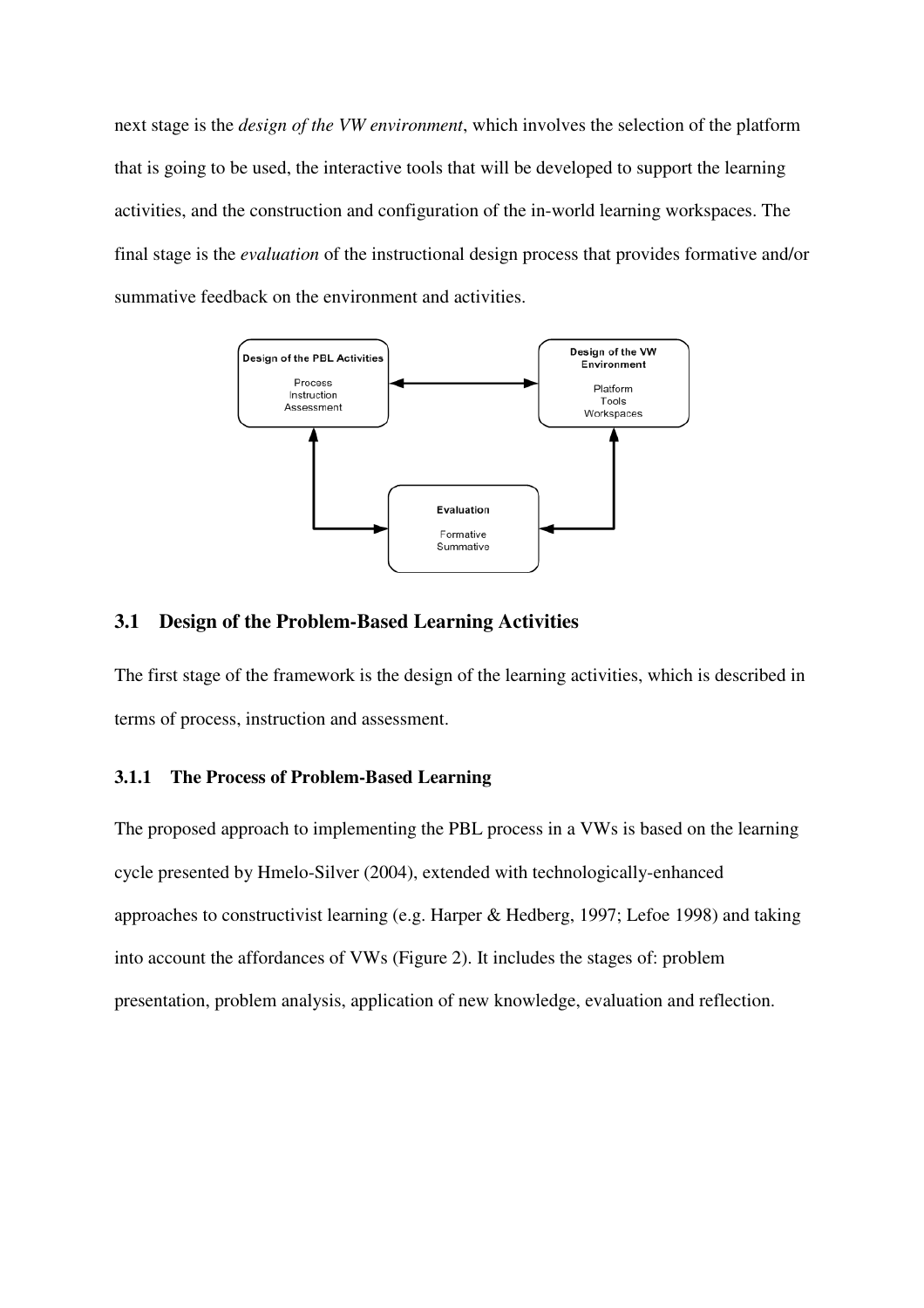

**Problem presentation.** The PBL process starts with the presentation of an authentic, illdefined problem by instructors to groups of students. The nature of the problem is such, that it requires the construction of some complex environment, system, artifact or process as part of its solution, e.g. an authentic problem in service design would be to re-design and reorganize the customer support service of a bank. The initial status of this problem can be presented in the VW by building a realistic context (e.g. the bank environment) and by enhancing the environment with documents (text, images) that present the initial information about the problem. The proposed student activities to be carried out in this stage are:

- Familiarization: the VW platform is introduced to the students and they familiarize themselves with the provided tools and places
- Workspace organization: students organize their personal and group workspaces by adding the appropriate collaboration tools and arranging the places to host group meetings and to publish the intermediate deliverables of the project
- Representation of problem context: the physical (3D) and abstract space (e.g. specifications) describing the problem context is further constructed and specialized based on students' understanding of the problem brief.

**Problem analysis.** Students work in groups to further understand the problem, discover their learning needs and design action plans. They can meet in the VW in order to identify the facts of the problem, to form new hypotheses, to detect knowledge deficiencies and to decide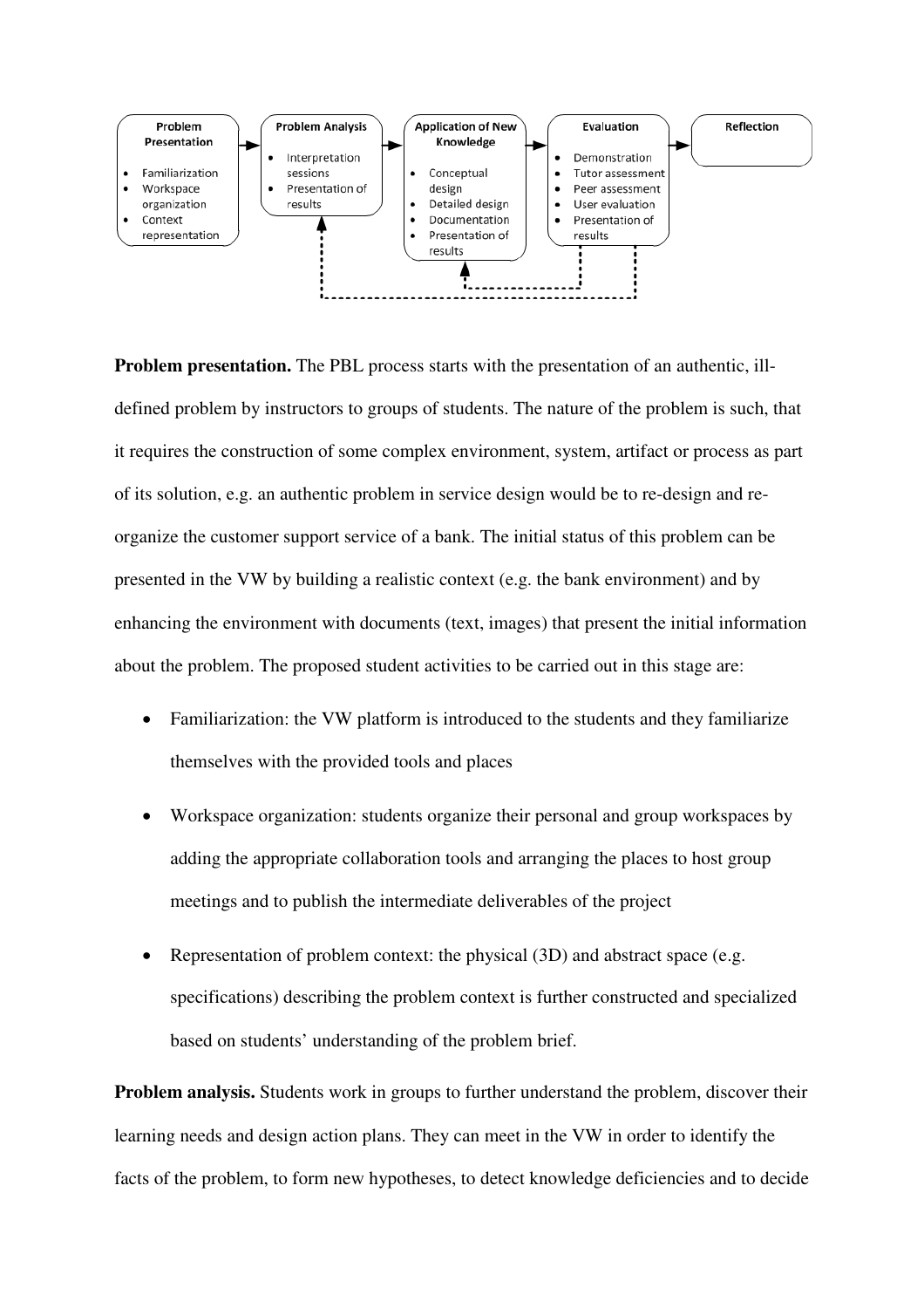about future actions. Log files and minutes of their discussion may be stored for later reflection and published in whiteboards or as external links. The proposed student activities to be carried out in this stage are:

- Interpretation sessions: group meeting for problem analysis, in which students interpret and analyze the problem, identify issues that need to be further explored and researched (e.g. theoretical information about the problem, selection of appropriate methods, etc), and plans for future actions including self-directed learning assignments.
- Presentation of results: publishing of deliverables and resources (e.g. discussion logs, reports, external links) in the VW, possibly organized in chronological order and grouped by similarity; publishing of plans of actions.

**Application of New Knowledge.** In this stage, students are engaged in self-directed learning activities to address their knowledge deficiencies and then come back to the group to apply this into the construction of a solution to the problem. The problem solution is initially constructed in some conceptual form that outlines its' most basic features and then iteratively refined with more details, and presented in a realistic context with simulated behavior in the VW. The design choices can be explained and justified by attaching annotations in (parts and aspects of) their constructed solution. The evolution of the proposed solution, the design choices and the methods that have been applied may be depicted by publishing and organizing intermediate results and reports inside the virtual workspace. The proposed student activities to be carried out in this stage are:

• Conceptual design: collaborative creation of concepts (sketches, drawings, scenarios, etc); machinima may be also used for scenario-based design.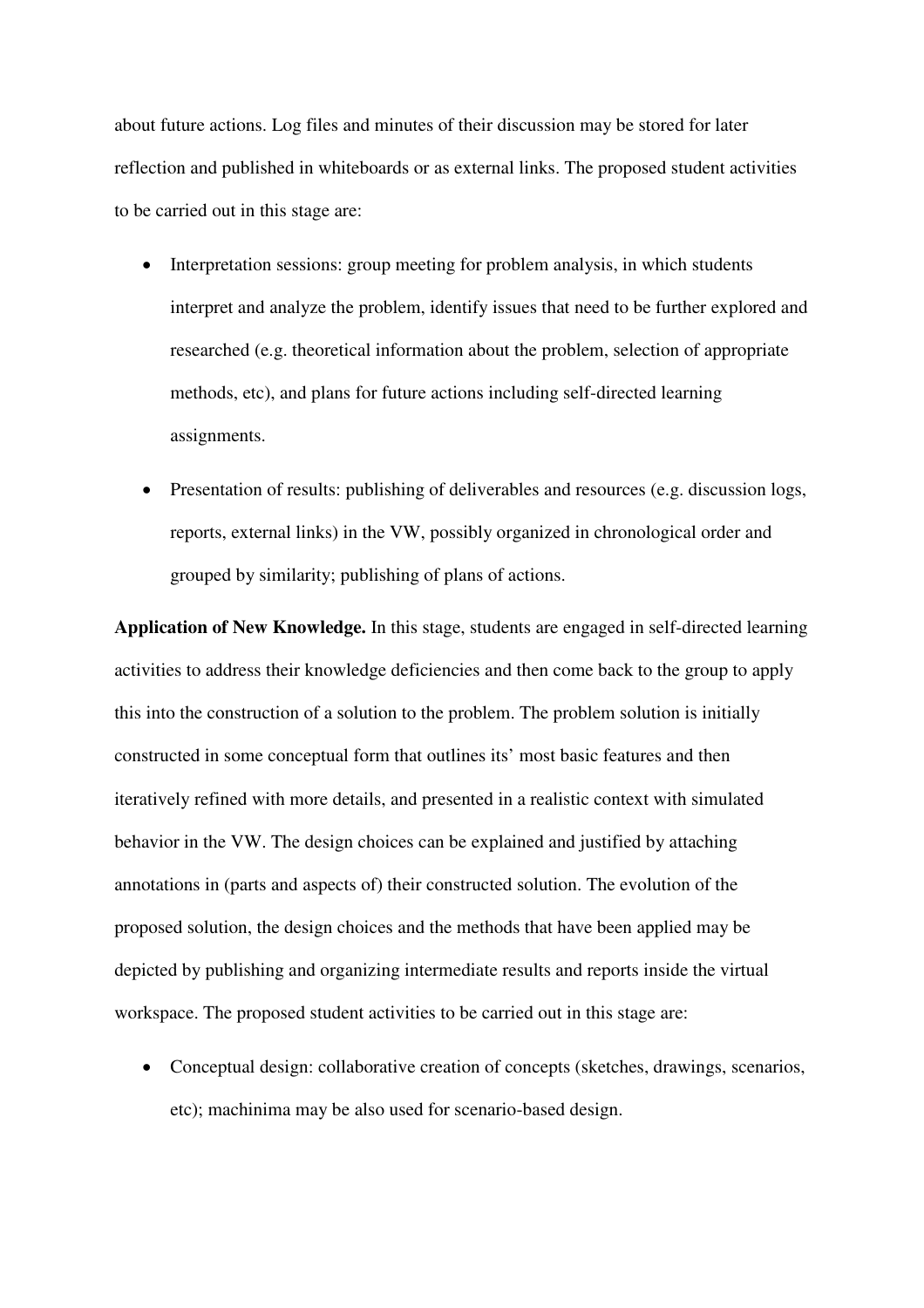- Detailed design: collaborative construction or assembly of candidate solution using the tools provided
- Documentation of the design rationale: publishing of design choices and methods used for respective parts of the solution
- Presentation of results: grouping and organization of deliverables in workspace

**Evaluation.** The proposed solution is presented to the instructors and possibly peers, who can inspect the intermediate deliverables and the course of actions and choices that led to the solution. Comments and request for further explanations are posted in the environment by instructors and fellow student groups. In some disciplines, the solution may need to be evaluated by prospective users, e.g. if the usability of the proposed solution is in question. In these cases students may organize user evaluations in the VW. The evaluation in this stage is formative, and the group attempts to identify drawbacks in their solution and to propose alternatives. In some cases the evaluation results may reveal further knowledge deficiencies or alternative ways of applying new knowledge and make the group move back to the previous stages of the process to revise their work. The proposed student activities to be carried out in this stage are:

- Demonstration of solution: the proposed solution with its rationale and the intermediate design stages are publicly presented
- Tutor assessment: Tutors go through proposed solutions and provide questions and comments to facilitate deep student learning
- Peer assessment: Students inspect fellow groups' solutions and post comments and questions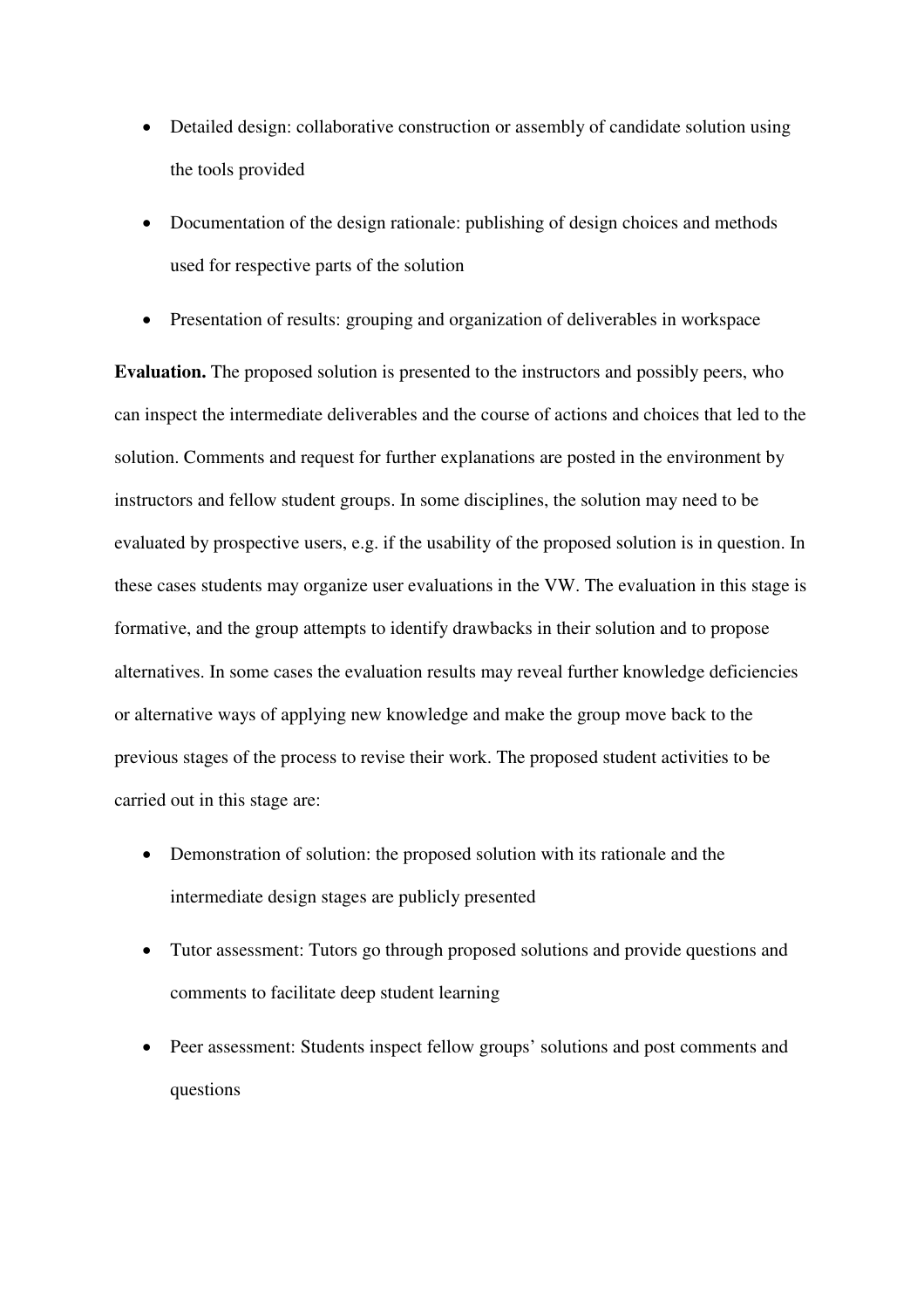- User evaluation: indicative users interact with the designed system or artifact to evaluate its usability
- Presentation of results: students publish evaluation results and plans for further actions, if required.

**Reflection.** In the final stage, students reflect on the abstract knowledge gained during the PBL process by creating reports in the form of resources or attachments that explain their design choices and address the questions raised during the evaluation. No specific activities are required in the VW.

### **3.1.2 Instruction**

In PBL, instruction focuses on asking questions that challenge students' progress, knowledge and critical thinking, thus pursuing deep learning (Azer, 2009). Instructors act as facilitators who keep the PBL process running and mediate within student groups to help overcome difficulties identified during the research and self-directed study; however avoiding coaching and correcting students' work. Therefore, instruction in PBL has to follow a number of principles and strategies to support the students become self-directed learners while maintaining a student-centered learning process (Hmelo-Silver & Barrows, 2006).

In the VW, activities that can be set up to enable PBL facilitation include:

- Whole-class meetings: Instructors can schedule regular meetings in the VW, where the groups will present their progress and the whole class will discuss about the work presented and reflect on the discussions and comments.
- Building resource lists and showing examples of problems and solutions: Instructors may further assist the process by directing students towards specific resources or resource collections and by presenting other working examples.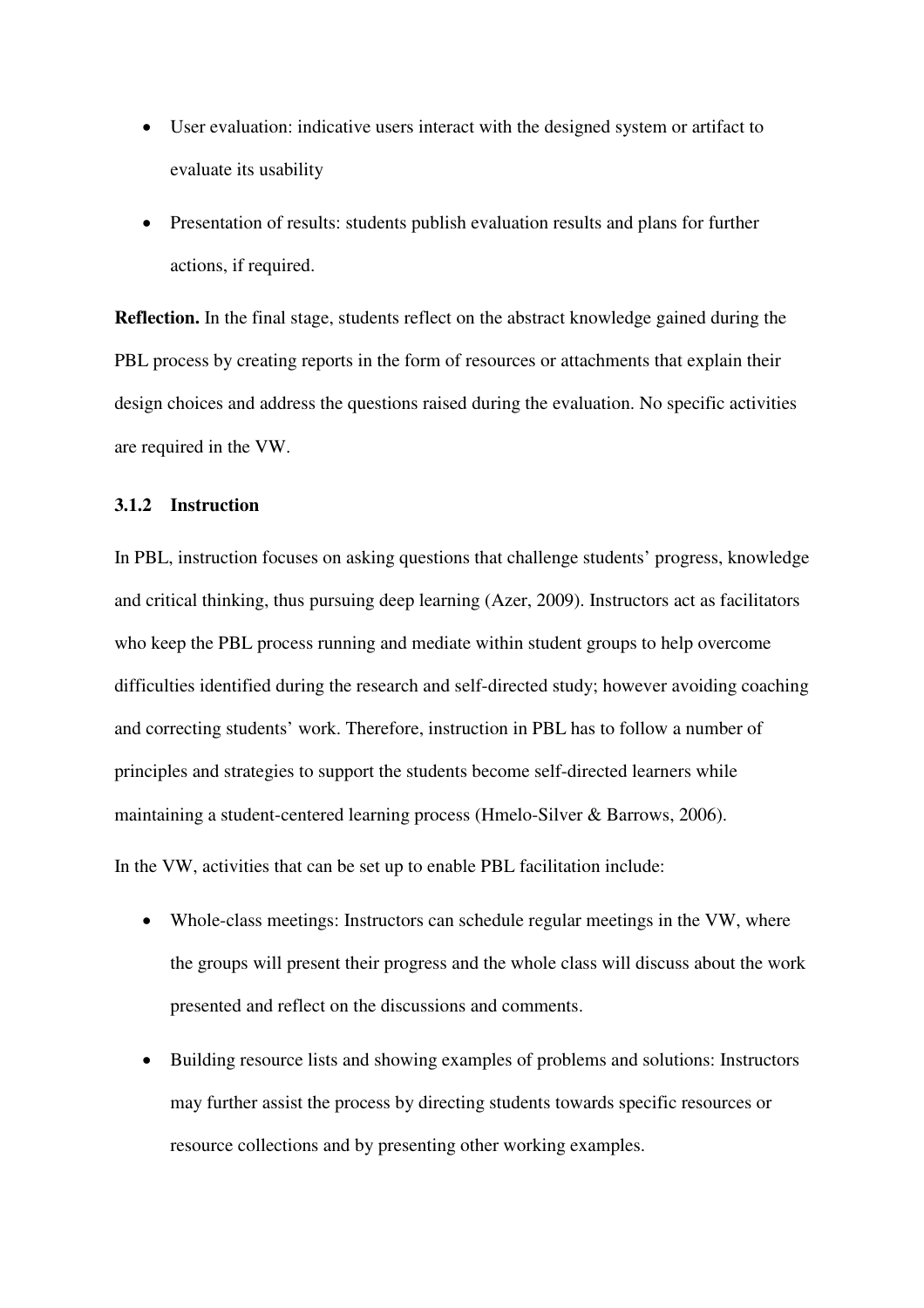- Group Meetings with Instructors: Additionally, they can organize meetings with each of the groups to be informed about the role assignments and the planned actions and to make sure that the groups are collaborating without problems.
- Asynchronous reviews of student work: Instructors may also review the groups' work by visiting their in-world workspaces and inspecting their messages, drawings and solutions. In this case they may attach annotations asking for further clarifications when needed.
- Technical assistance: For all activities, it is important to schedule specific hours on a regular basis for technical assistance. Given that users with less experience in 3D environments are expected to have difficulties using the VW platform and the tools provided, assistance by the instructors will be necessary to overcome technical difficulties.

#### **3.1.3 Assessment**

The assessment of the PBL process refers to the intermediate learning results and outcomes from every course lecture. The scope of assessment in a PBL process is to measure the extent to which the content learning objectives of the course have been reached by the students, as well as to assess if higher-level skills like critical thinking, group work and communication skills are exhibited. During assessment, instructors have to track the work progress of student groups as well as the atomic contribution of students in group work. For design & engineering problems, work progress can be mapped onto milestones or phases of a typical model of the development lifecycle, which can be defined by students themselves and help them to plan their actions and keep track of their progress.

The VW may provide useful information towards assessment of PBL sessions by supporting the following activities: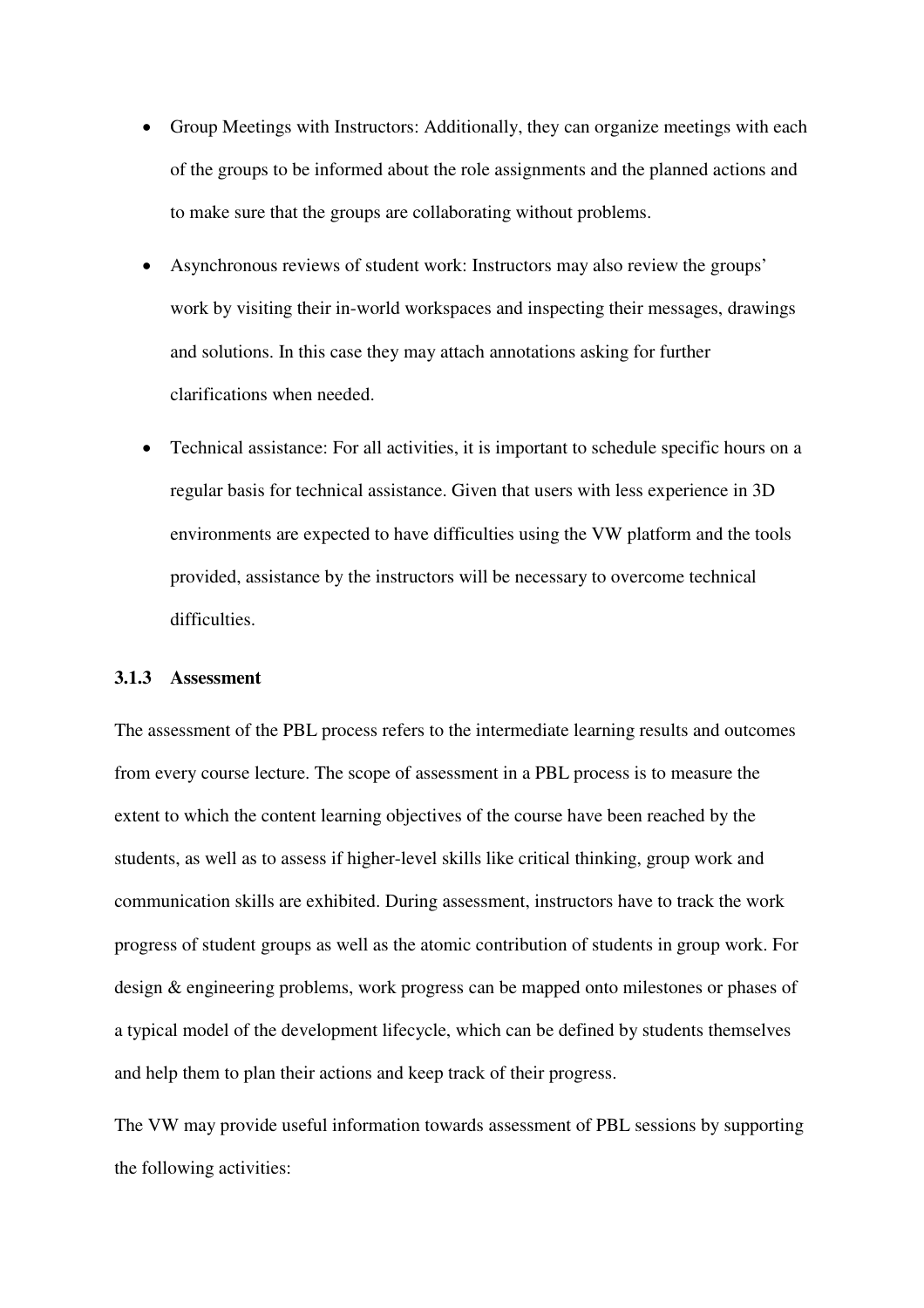- Review of problem solution and quality assessment: Reviewing student work and assessing its quality is typically made by the instructor in an empirical manner, with the use of synchronous and asynchronous tools. In addition, peers can also provide reviews in sessions organized according to a particular method like for example (remote) usability testing for the evaluation of user interfaces (Madathil & Greenstein, 2011).
- Action/work planning: Instructors can provide rough work plans in the VW or ask students to do so, in order to keep track of work progress and milestone achievement.
- Collection and processing of comments, annotations and presentation logs about individual and group effort during the PBL process: This can happen automatically by the VW to some extent, however it is important for instructors to inspect the quality of these data in order to provide assessments about the abstract knowledge gained by the student or group.
- Traditional assessment methods: such as oral and written examinations can be also set up and conducted in the VW.

## **3.2 Design of the Virtual World Environment**

Initiating from the fundamental concepts of PBL and constructivism and taking into account the affordances and limitations of VWs, we propose that the design of the VW environment should emphasize in (a) the selection of VW platform, (b) the design of VW tools, and (c) the design of learning spaces.

#### **3.2.1 Selection of Virtual World Platform**

The VW environment should include a number of characteristics that are considered important for collaborative constructivist learning: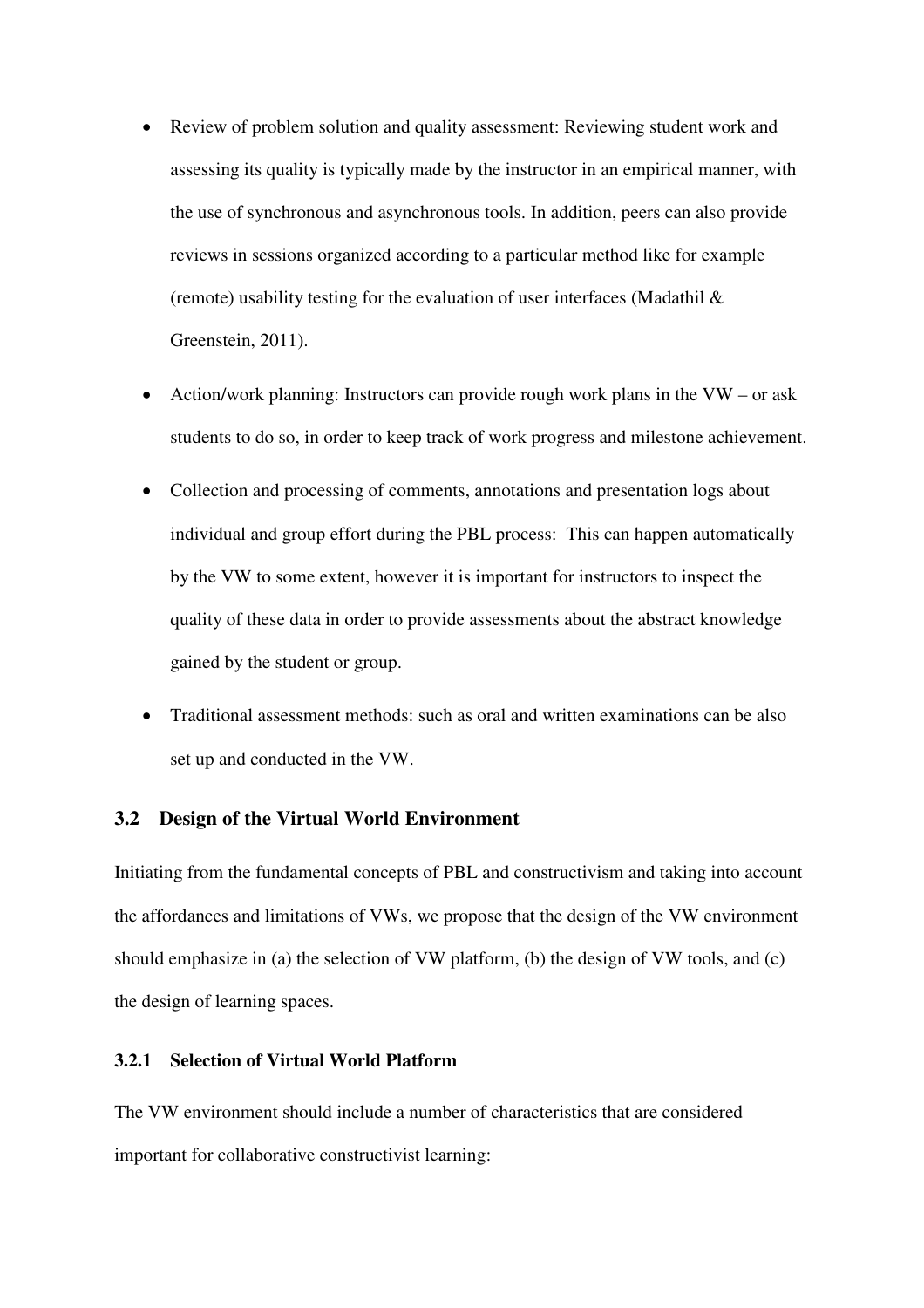- Avatar customization: this feature will let students develop a sense of identity in the mediated space, which is expected to enhance their presence and engagement (Junglas et al, 2007).
- Verbal and non-verbal forms of communication: features such as text and voice chat, pointing at objects or places, and performing gestures are essential for supporting distant real-time communication between learners (Davis et al, 2009).
- User-generated content: the environment should allow users to insert their own content in the form of 3D objects, media or links to external resources. This will help them re-structure their space, explore creative ways to present and communicate their knowledge and to collaboratively construct problem solutions (Antonacci & Modress, 2008).
- Public and private spaces: the existence of private (restricted access) spaces will allow individuals organize their own resources and test and develop their own ideas in private before presenting it to the rest of the community.
- Programming / scripting language: the ability to program the real-time behavior of the world's objects is essential for implementing simulation environments and interactive tools that will be used during the problem-solving processes.

Nowadays the most popular world is Second Life, which has over 20 million registered users and has been used extensively as an educational tool. Second Life supports all of the above characteristics. However, its embedded scripting language (LSL) is not suitable for CPUdemanding behaviors, such as complex real-time simulations or intelligent virtual agents. In these cases, more sophisticated solutions such as Game Engines or Collaborative Virtual Environment platforms (e.g. OpenWonderland, Croquet) could be preferred.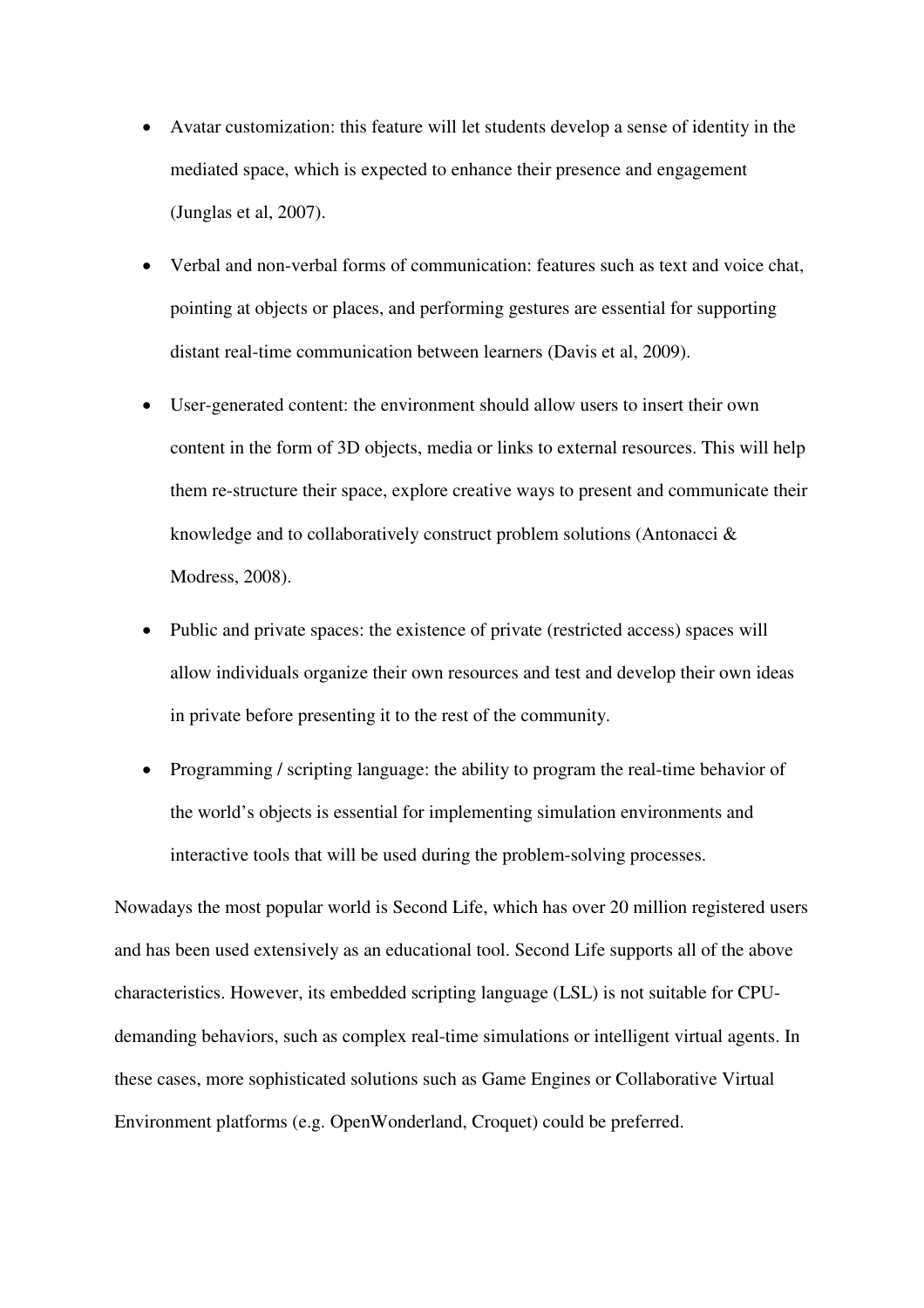#### **3.2.2 Design of Virtual World Tools**

A VW platform alone does not suffice as a constructivist learning environment. It has to be extended with the appropriate functionality to support the required student activities. We suggest a number of indicative tools that can be implemented in VWs to support the collaborative and PBL activities identified in the proposed process. These suggestions are based on the facets of constructivist learning environments proposed by Perkins (1999) and the PBL whiteboard proposed by Barrows (1992), and are adapted according to the needs of the PBL activities and the affordances of VWs. The list is indicative; depending on the problem domain and on the learning goals, some tools may be altered or the list may be further expanded. The suggested tools are:

- Resources: objects that point to or contain resources provided by the instructors or found by the students. They might provide links to external URLs or allow reading and editing of documents in the VW.
- Message boards and Drawing boards: tools to collaboratively post and edit messages and create sketches and diagrams
- Building blocks: primitive objects related to the problem domain (e.g. mechanical parts in an engineering problem), which learners manipulate to construct new concepts, artifacts or systems.
- Simulation objects: objects with scripted behavior that can be used to simulate the functionality of a system
- Annotations: tools for adding comments and explanations on constructed objects or parts of the environment
- Discussion logs: tools for storing and reproducing discussions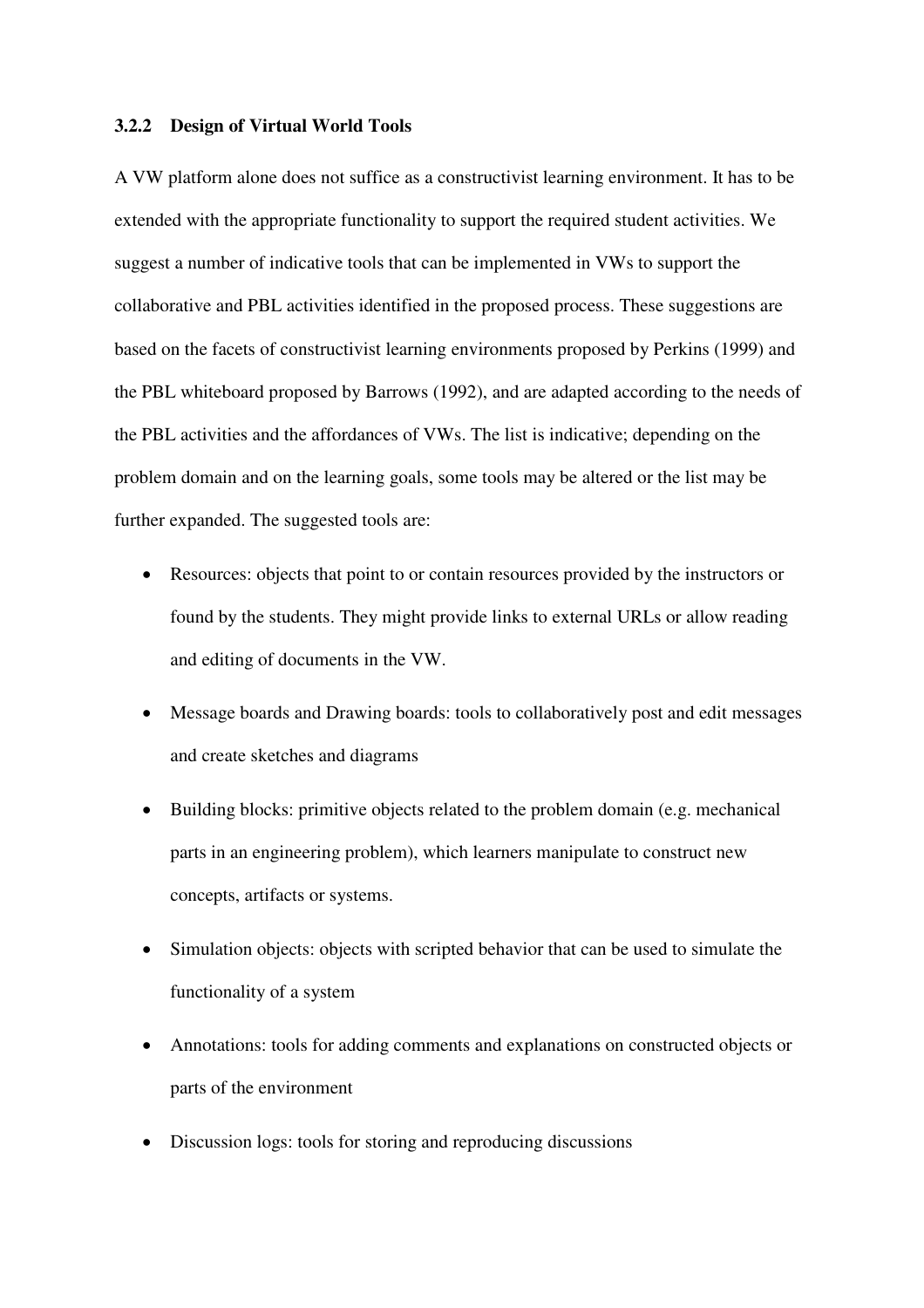- Interactive presentation boards: tools for presenting in-world during remote meetings
- PBL whiteboard: an object presenting the Facts, Ideas, Learning Issues and Action Plan of the problem solving process

## **3.2.3 Design of Virtual World Workspaces**

A number of pre-constructed spaces can be provided to the learning community to be used during the various tasks of the collaborative problem-solving processes. Redfern & Naughton (2002) propose three types of places in collaborative virtual environments to support constructivist learning communities: a) Collaborative Zones, in which the groups share resources and collaborate, b) a Campus for informal interactions between the learning community, and c) Lecture rooms as a formal environment for lecturing. Extending these categories to support the identified PBL activities, we propose the following places:

- Simulation place: the environment in which the problem context and the candidate solutions will be presented
- Group collaboration place: the workplace for each student group that will be used for resource sharing, group discussions and collaborative design of the solution and posting of intermediate deliverables
- Class meeting place: a formal place for class presentations, discussions with the instructors, common resource sharing and announcements
- Personal place: a personal workspace for each student to collect and organize resources and to try alternative solutions

The design of each place and the interactive tools to be included, again, depends on the problem domain and the typical tasks related to that domain. Prasolova-Forland (2006)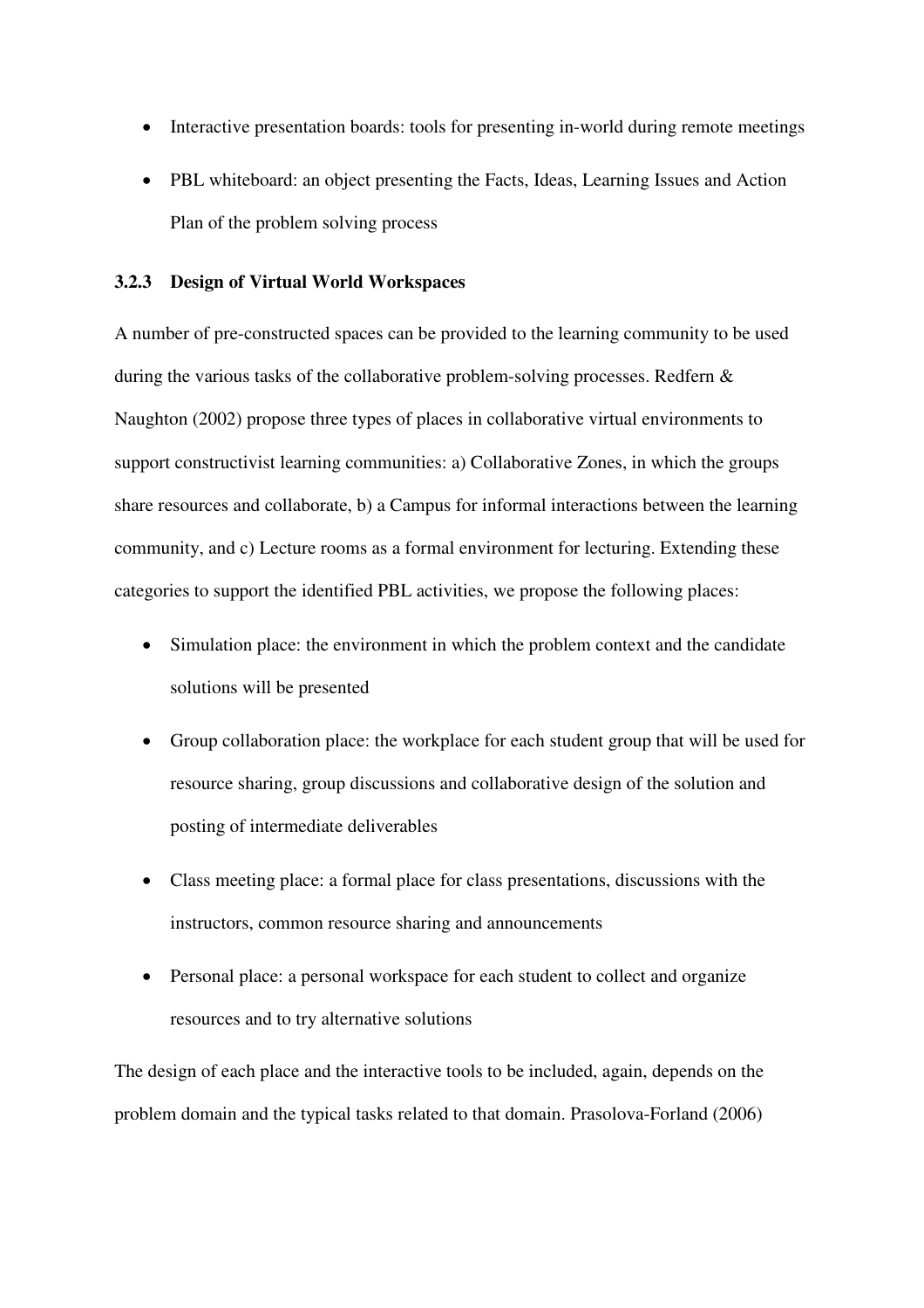presents a number of possible place metaphors for educational VWs that can be used for the construction and configuration of the above-mentioned places.

#### **3.3 Evaluation**

The evaluation of the instructional design of PBL in VWs rests on work from the fields of PBL and CSCL (Computer-Supported Collaborative Learning). The evaluation of PBL is generally dealt with various types of formative and summative tools and methods usually encoded in complex assessment rubrics (O'Grady, 2004). In CSCL, the evaluation involves interaction analysis of the participating teams in order to clarify what types of collaborative interactions have occurred and what educational benefits have taken place (Dillenbourg et al, 2002; Dimitrakopoulou & Lars, 2006).

The purpose of the evaluation may be formative or summative depending on whether we want to facilitate or judge the learning progress and outcome. In a holistic approach of evaluating PBL activities in VWs all these facets of evaluation have to occur and results should be aggregated. Furthermore, evaluation methods should allow for repeatability within the project of the course and between courses (Waters & McCracken, 1997). More specifically:

• Formative evaluation occurs throughout the lifetime of the course. The focus of the evaluation is on the PBL process as facilitated by the VW, and typical evaluation criteria include the high-level goals of PBL like: critical thinking, active learning and group work. It is mediated by various VW tools like: comments, questions (and short questionnaires), annotations, presentation logs, etc. These tools can be used in subsequent lectures to track down the learning progress. The evaluators are not only the tutors, but also peers (students). Tutors facilitate the higher level goals of PBL, while peers typically provide questions, opinions and feedback to their mates both in-the-group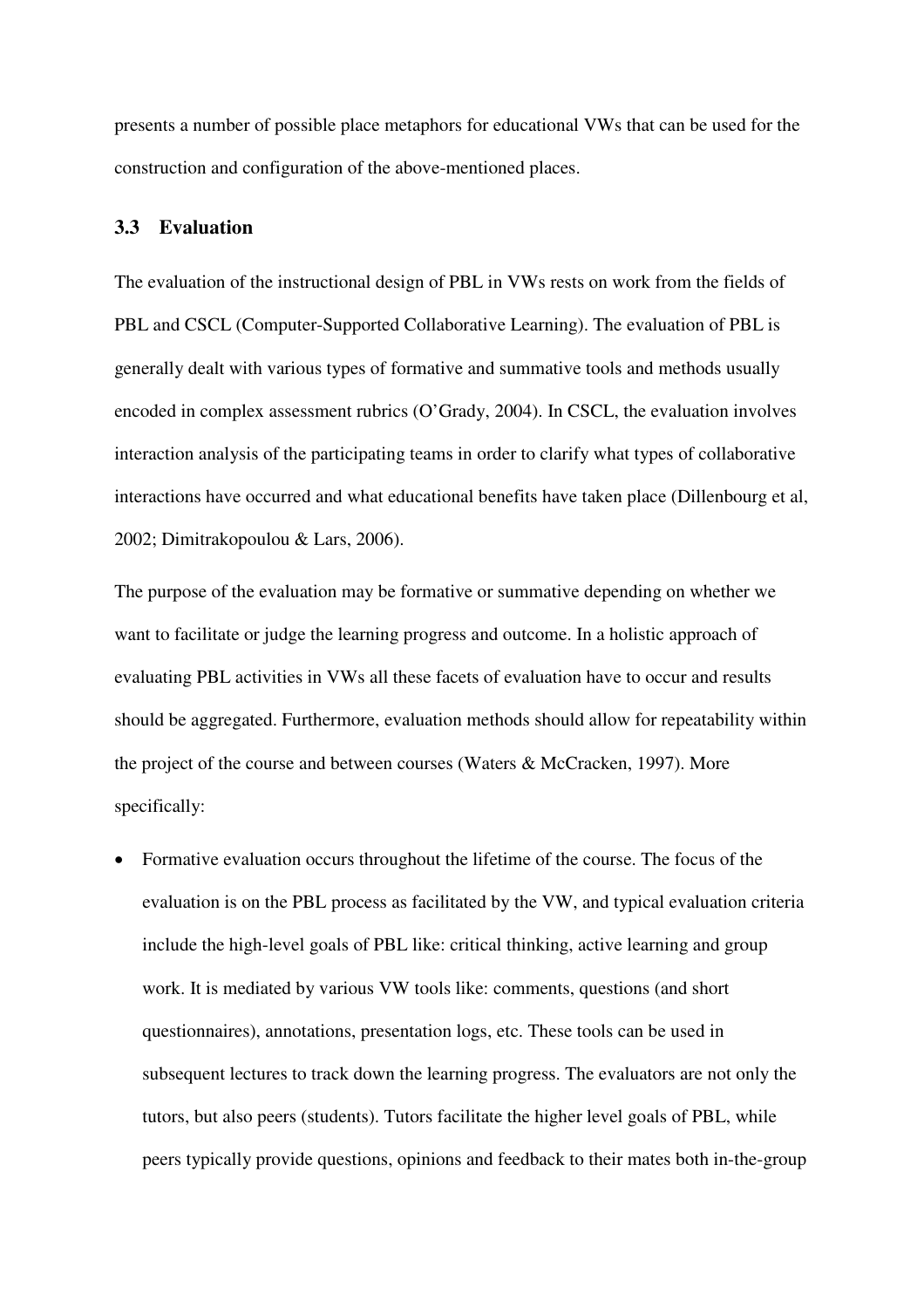and within-groups about both the learning process and (intermediate) outcome(s). One dimension of this evaluation should involve the VW affordances and tools themselves; in this case the aim is to provide improvements during the lifetime of the course.

• Summative evaluation occurs at the end of the course or of a PBL activity within the course. The primary goal is to judge the learning process that took place and the final (or intermediate) outcome(s). Previous assessments can be aggregated in this type of evaluation, which concerns both groups and individual students. In PBL it is often that peer evaluation occurs in this type of evaluation to some degree. Summative evaluation also examines the use of VW tools for mediating PBL activities. In this case, usability is the primary focus of the evaluation that can take place with user testing methods.

## **4 Case Study**

#### **4.1 Course and participants**

We have applied the proposed framework in the context of a blended HCI Design Studio course in which we used a VW environment to support the PBL process. The course is offered at the MSc program of Design of Interactive and Industrial Products and Systems, at the University of the Aegean, Greece. The goals of the HCI design studio are to:

- Cultivate high-level skills to students like: a) critical thinking and reflection on the use of HCI and design, b) working in groups, and c) development of responsibility about learning;
- Develop a design project from ideation to user evaluation that is authentic and related to practice requiring field research and design work.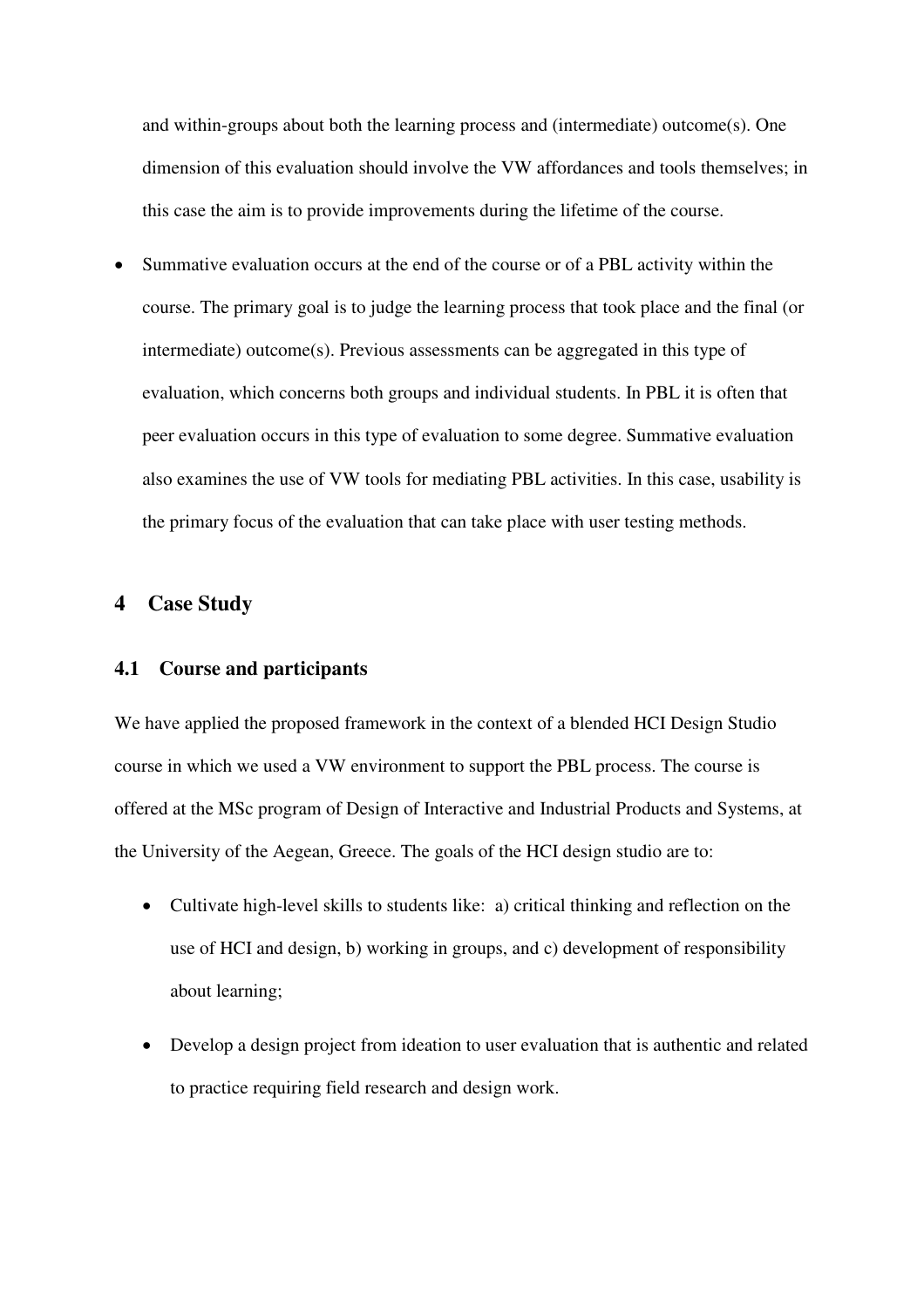• Make constructive use of a number of technologies to improve students' digital design competence (Arvola & Hartman, 2008).

This was a 3-hour course for 12 weeks. All sessions were blended including about half of the time in the VW. In addition we held another 4 sessions in the VW to catch up with intermediate project deliverables. A total of 10 students participated in the course in 2 groups of 5 students with ranging backgrounds selected by the instructors.

## **4.2 Design of the Problem-Based Learning Activities**

The proposed PBL process was followed according to the following schedule:

- 1. *Introduction and Problem Presentation (1 week).* The first week of the course was used to explain the approach and technology, and to provide context to the design project for each group. Students familiarized with the VW and the supporting tools.
- 2. *Problem Analysis (~3 weeks)*. In this phase the students had to select appropriate HCI research and requirements methods and apply them to the problem. They were provided with initial bibliography, and they had to do their own study in order to specify and refine their methodology and to use it to come up with specific requirements. The results of the analysis should be posted in the VW and presented in class.
- 3. *Application (~ 5 weeks)*. This phase requires the use of HCI and design methods for articulating design concepts and solutions. Students proposed problem solutions as designed products using the results of their own analysis and appropriate design methods. They also built an interactive prototype in the VW using the interface objects provided. All important design decisions of the group had to be justified using annotated explanations.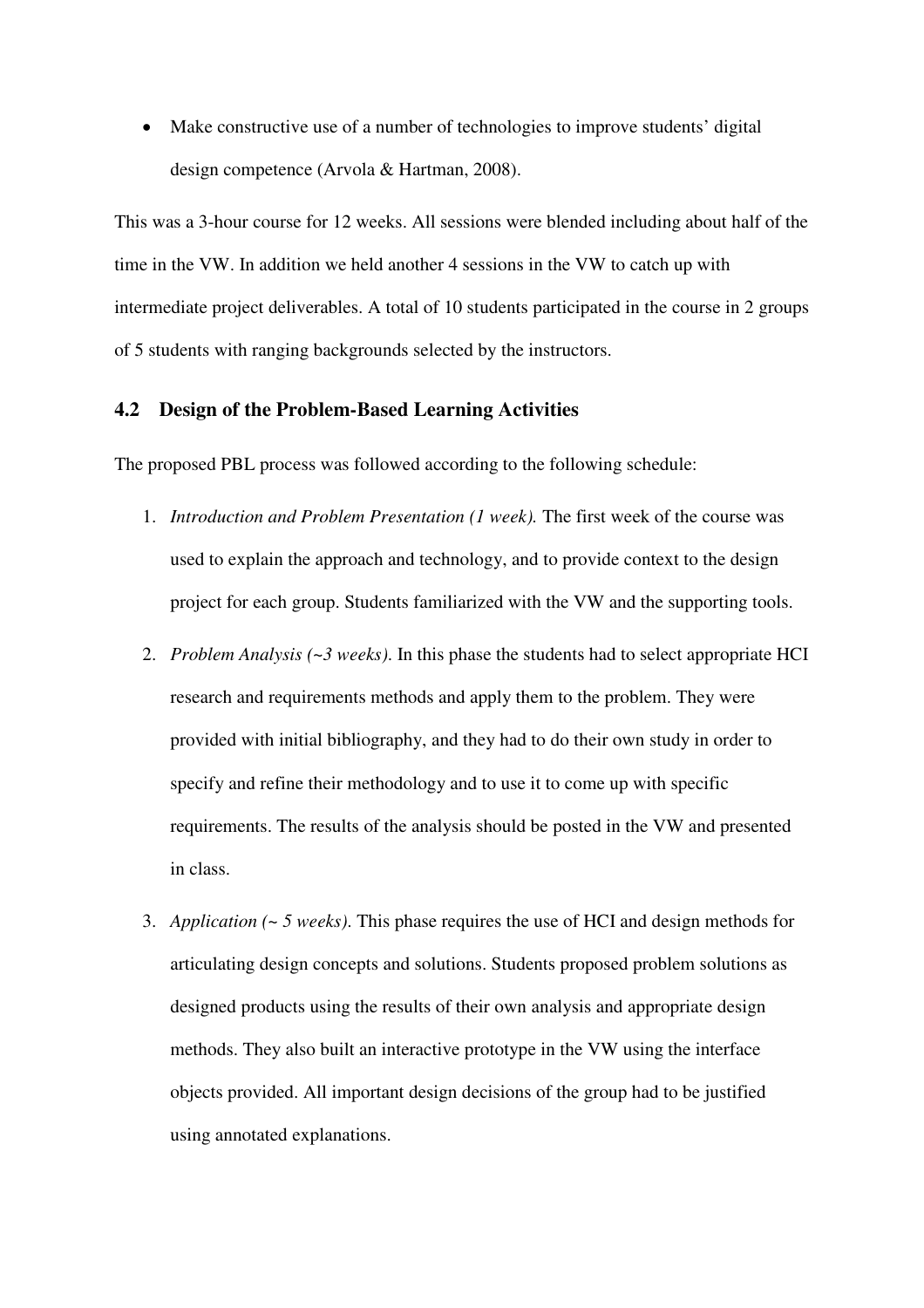- 4. *Evaluation (~ 2 weeks)*. During the evaluation phase, students had to select and use appropriate evaluation methods in order to assess the quality of the problem solution. Evaluation methods that required end-user involvement could took place in the VW using the virtual prototype. Additionally, students and instructors could use and test the prototypes and post their questions comments in the form of annotations.
- 5. *Final presentation and abstraction (1 week)*. The last week of the course was devoted to the final project presentation in which students had to present their solution and discuss about the abstract knowledge gained from the process.

The problem presented to students was defined as follows:

*Design a (multi-) touch interactive table or kiosk for a public place like a cafeteria, cinema or theatre. Consider alternative installations, e.g. on top of cafeteria tables or cinema seats, at the entrance, etc; the location of the installation will affect the utility of the installation and goals of the software multimedia application. The design should take into account "tangible requirements" like table form, dimensions, etc.; however it should focus on the aspects of the user interface and interaction. You should make careful and justified use of HCI design methods and deploy an evaluated prototype of the designed artifact in the VW.* 

A considerable time of each classroom session was devoted to collaborative work on the identification of areas of further study and the assignment of atomic research and learning tasks for each student by all group members. All course activities required self-directed learning that occurred during the week interval. Student groups also had several in-world meetings without the instructors in their collaborative rooms.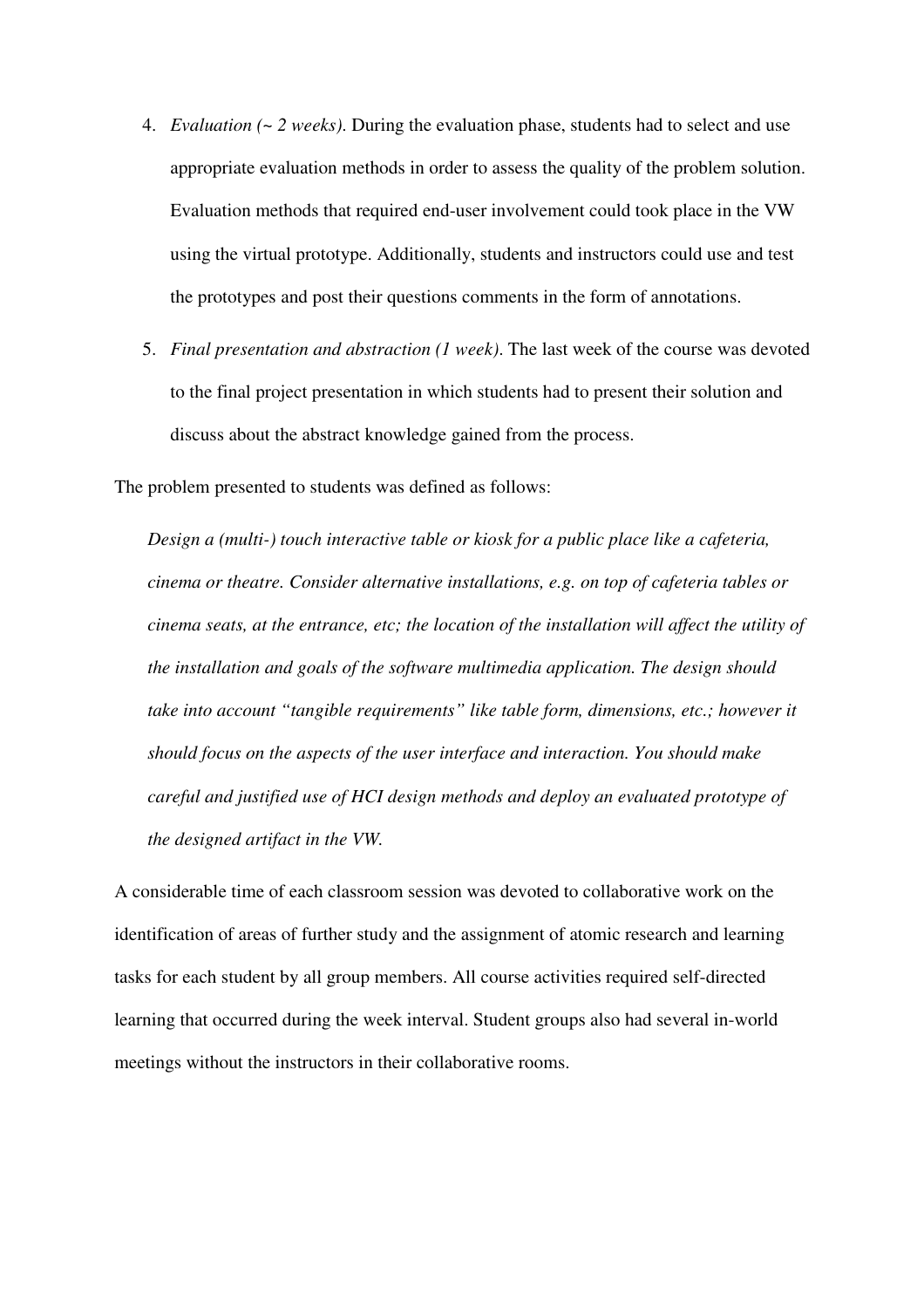## **4.3 Design of the Virtual World Environment**

The VW platform was deployed entirely in open source software: the OpenSimulator application server<sup>1</sup>, with a MySQL database and the Freeswitch<sup>2</sup> voice server, and the  $Hippo<sup>3</sup>$  viewer. This environment includes all required characteristics like avatar customisation, verbal and non-verbal communication, etc. We used OpenSimulator instead of the most popular SL, because: (a) we had more freedom to configure the environment, control user access and store user-generated content for future reference; (b) the nature of the HCI design studio requires a lot of images to be uploaded to the VW (e.g. sketches, models, concepts, prototypes) and SL charges a price per image upload; (c) most of the features of SL are already supported by the OpenSimulator platform. We kept our VW standalone, isolated from other regions to provide restricted access to students and tutors only.

 $\overline{a}$ 

<sup>&</sup>lt;sup>1</sup> http://opensimulator.org

<sup>&</sup>lt;sup>2</sup> http://www.freeswitch.org

 $3 \frac{\text{http://mjm-labs.com/viewer/}}{\text{http://mjm-labs.com/viewer/}}$  any other SL-compatible browser can be used as well with this configuration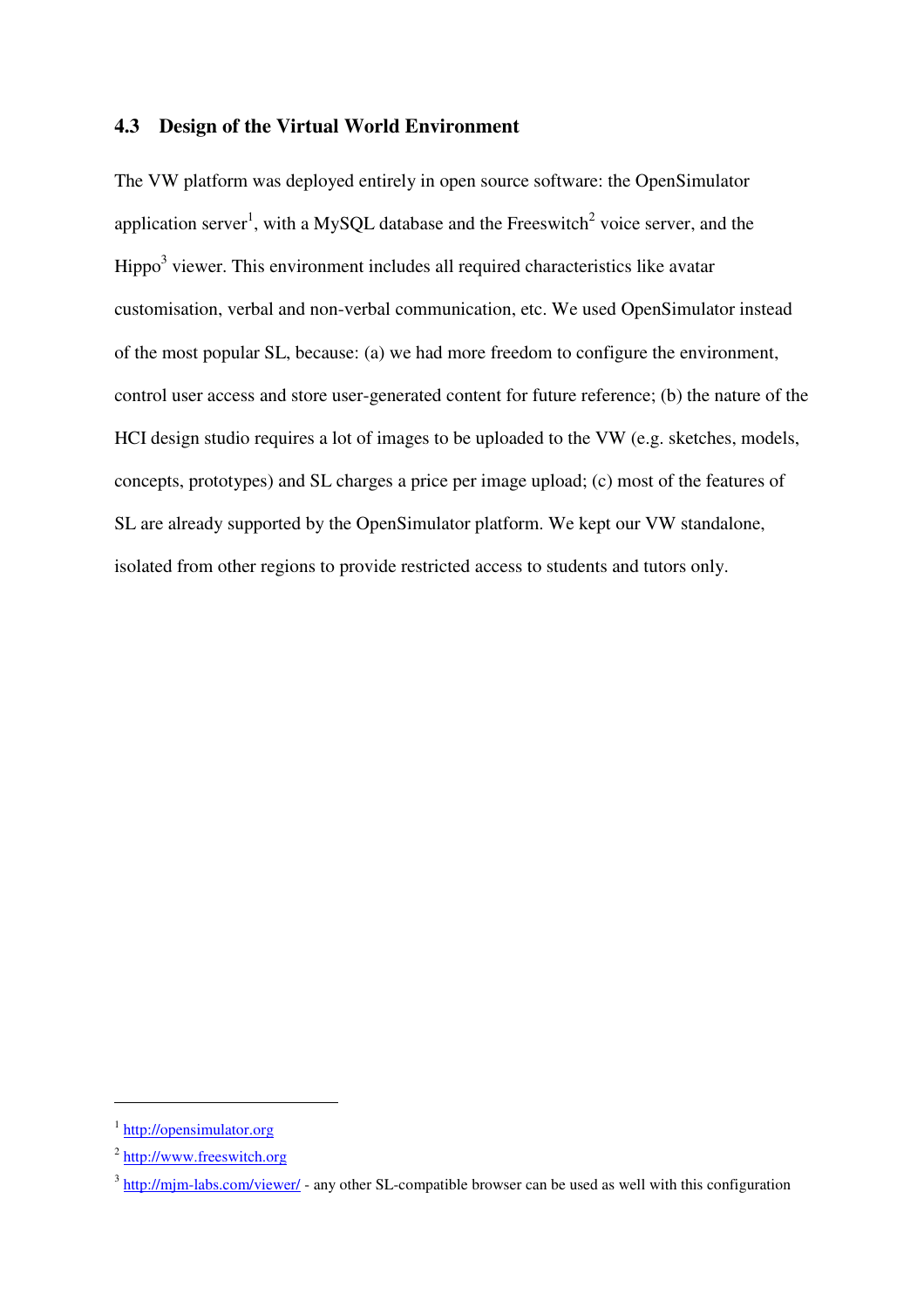

We have designed and developed a number of interactive tools based on the categories presented in 3.2 in order to aid students through their PBL activities (Figure 3). The tools were freely available in a reserved place in the class meeting room, and any student could take them in their own inventory, make copies and use them. The tools include:

- The **Projector** and the **Projector Controller** were used to prepare and show presentations in the VW.
- The **Annotation** stores notes or comments in the 3D environment and others can click on it to open the note. For simpler one or two-line notes the **Short Annotation** object could also be used, which displays the message floating above it.
- The **Message Board** is a collaborative text-only whiteboard, and it could be used for storing ideas, facts or simply group meeting notes.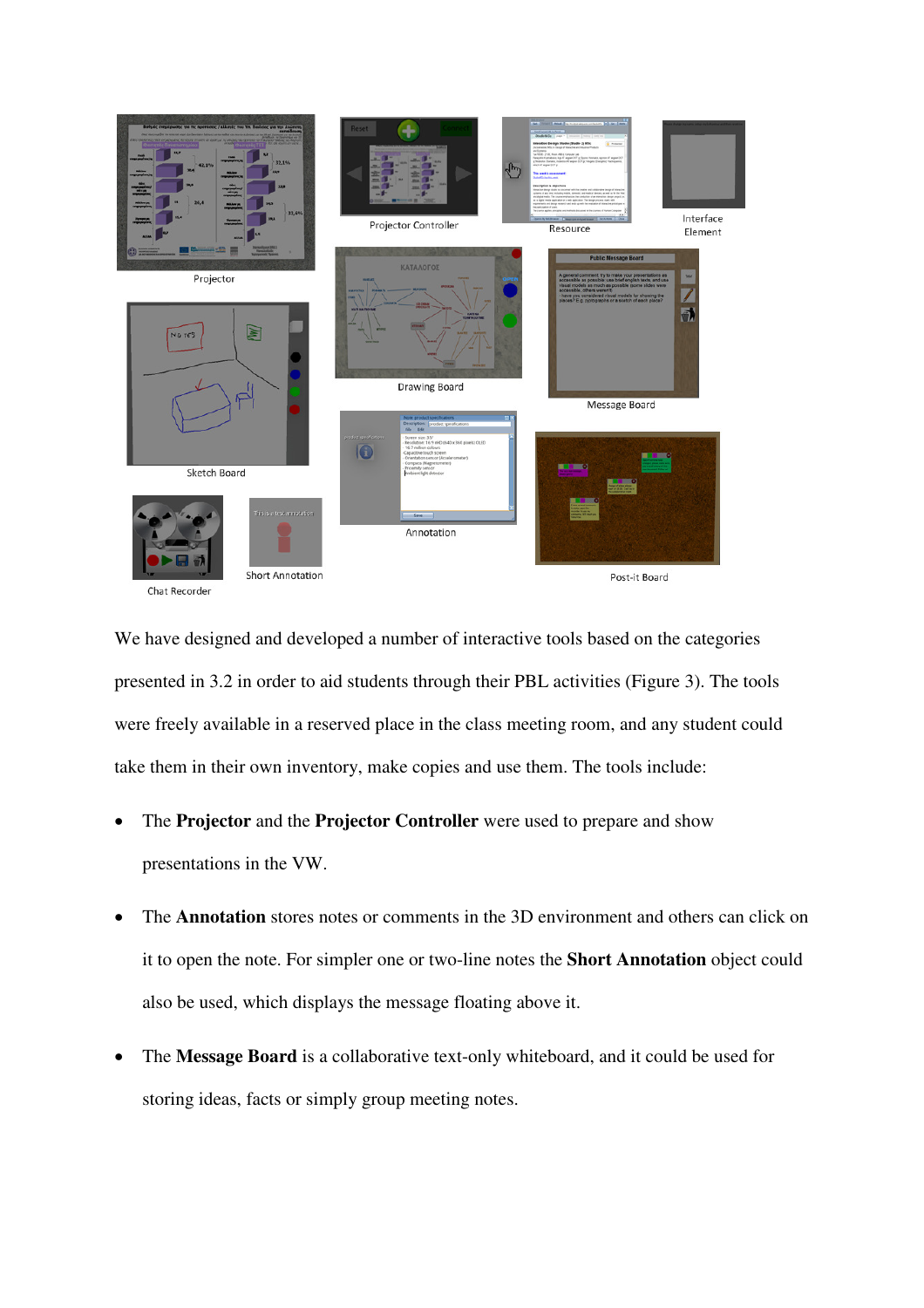- The **Sketch Board** allowed free form sketching (with the mouse) on a white surface and allowed students to quickly present concepts to each other. In addition, if more sophisticated and accurate drawings were required, students could use the **Drawing Board** that displays Google Docs drawings in the VW (they had to edit them outside the VW).
- The **Post-it Board** was used to add new text messages.
- The **Chat Recorder** allowed students to record chat sessions, play them back, or save them as annotations.
- The **Resource** allowed students to store a short description of a Web document including a hyperlink in a new browser window when clicked.
- The **Interface Element** tool was designed to be used as a building block and simulation object for the implementation of a functional user interface prototype. Using multiple copies of this object, students can progressively construct windows containing elements such as buttons and images and define their behavior using simple commands. Thus, the Interface Element could be designed by students (a) as a button (which can send events to other elements (or to itself) when clicked), (b) as a Window, which can contain other elements, and be visible or hidden and (c) as an Image Container.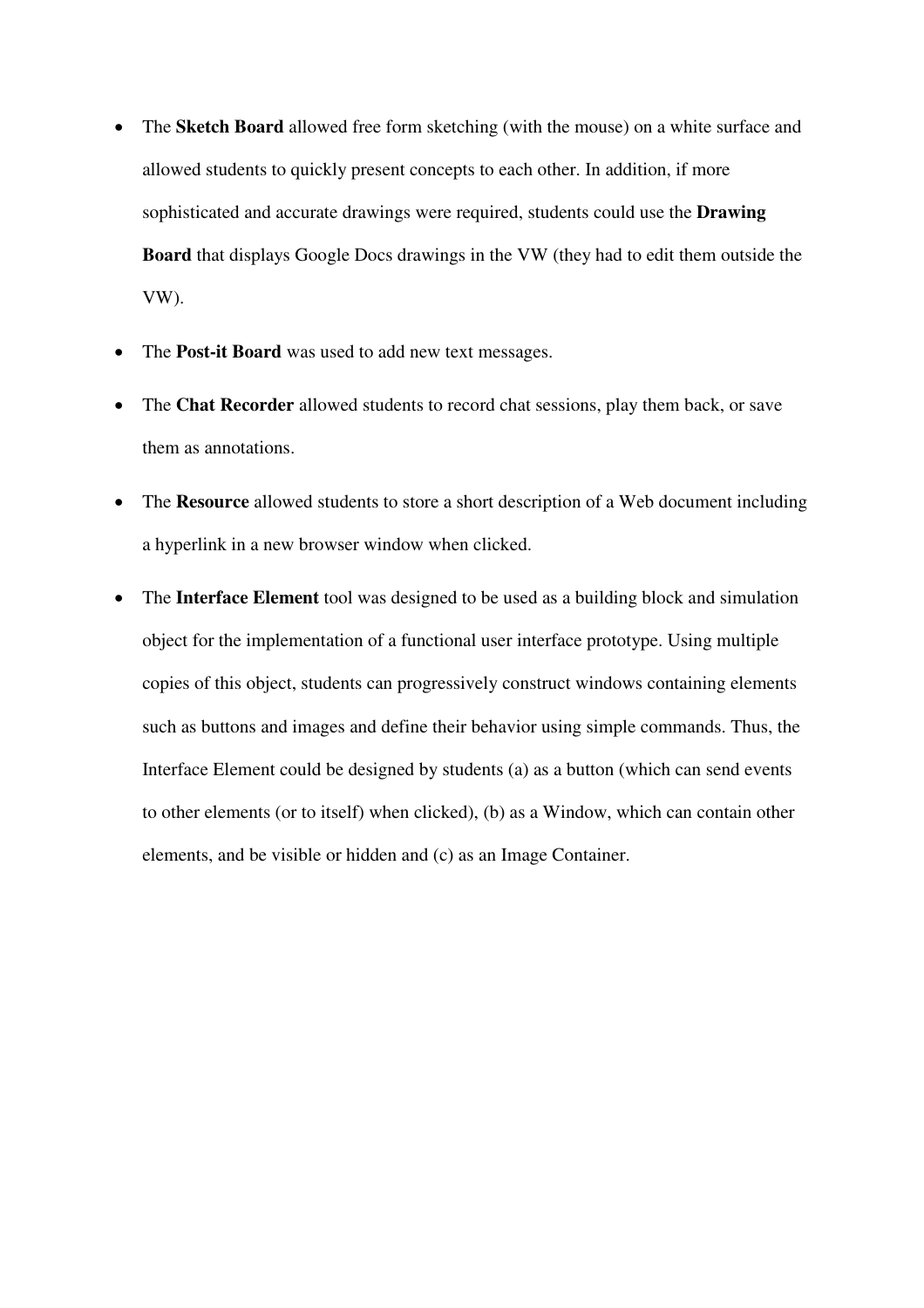

Collaboration room

Simulation

Furthermore, a number of workplaces (Figure 4) have been constructed in the VW according to the proposed framework:

- **The class meeting place;** a large classroom with table, chairs and a projector.
- **The collaboration rooms** for each one of the groups. Only group members had access to configure these rooms by inserting and arranging constructed elements and tools.
- **The simulation places** for each one of the groups; in here they constructed and evaluated their interactive prototype.
- **The personal places** for each one of the students, i.e. small rooms whose doors could be opened or closed only by the owner.

## **4.4 Evaluation**

The evaluation process followed for the HCI design course was formative and summative regarding both the PBL activity and the VW environment.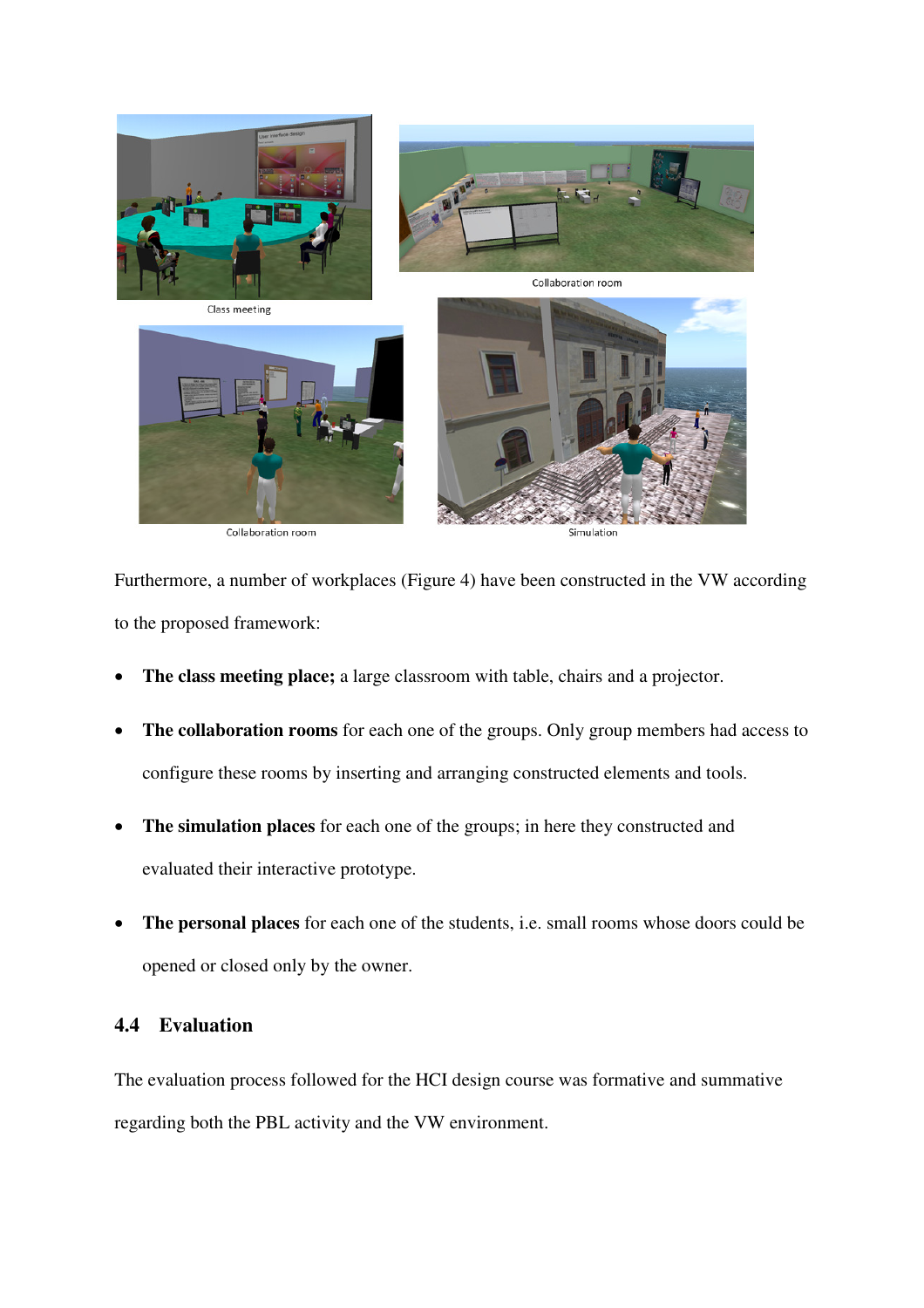#### **4.4.1 Evaluation of the PBL activity**

The evaluation of the PBL activity was both formative and summative. Formative evaluation occurred periodically in every lecture by both teachers and students, while summative evaluation occurred at the final course session.

In formative evaluation, the aim of the tutors was to facilitate the PBL process mainly in terms of asking questions about students' progress and providing resources. Students' evaluation included comments, questions and ideas on peers during the presentations of their work. Overall, we were very pleased with the process followed. The PBL approach enabled students to take responsibility for their own study and follow different routes to their learning and project development. These different routes to research allowed students and groups to contribute with different methods to the course content corpus. Students were also very positive about the process recognizing its novelty, although a couple of them complained at first about the 'lack of guidance' and 'lack of corrections' on their work; however they got used to the approach especially after they saw their team mates to cope well. The main VW tools used for formative assessment were: message boards, annotations, the comment recorder and the PBL whiteboard.

For the summative evaluation of the PBL course, we articulated a mixed schema that consisted of two types of assessment including project assessment (60%) and assessment of individual student skills and attitudes (40%).

• Project assessment was provided by the teachers of the course on the basis of a weighted set of criteria reflecting the whole process, method use and outcome and qualitative explanations. Therefore, students received a final written review of their work on the basis of these criteria from each tutor.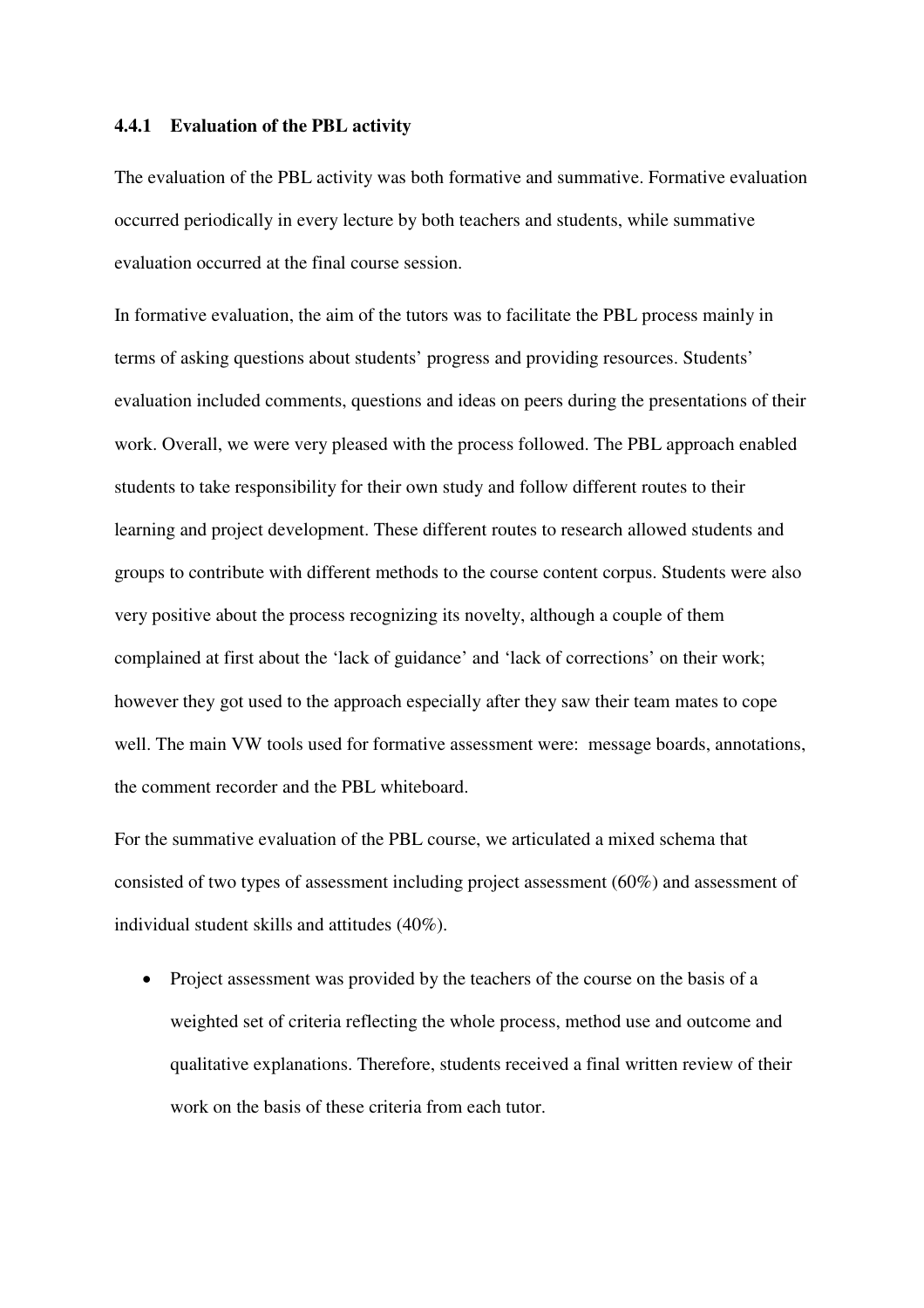• The assessment of individual student skills and attitudes was provided partly by the teachers (10%) and largely (30%) by the students themselves who provided peer and self assessments for their groups on the basis of the high-level skills cultivated by PBL like critical thinking, self-directed learning and group work. Students and teachers filled in a PBL rubric of qualitative criteria adapted from (Yip & Ghafarian, 2000). Only the summary assessment was provided to students, not the detailed responses of peers.

## **4.4.2 Evaluation of the VW Environment: Perceived Usability of VW Tools and Affordances for Design & Engineering**

The evaluation of the VW environment also occurred throughout the course on the basis of student comments and requests for technical assistance that required a number of improvements. In addition to the technical support, we investigated the perceived usability of the VW with short questionnaires and interviews at the end of the course.

In the evaluation of perceived usability of the VW tools, students were first asked to rate their task performance regarding the use of each one of the tools. Students' responses (Figure 5) indicate that they managed to make good use of most of the tools. Furthermore, we investigated their perceived learning performance with respect to general skills and competences of using the VW. We were pleased to see that all students progressed significantly with the skill development in the use of VW (Figure 6). These results were also validated by our personal observations of students' use of the VW tools throughout the course.

In addition, students were asked about whether VWs can effectively support their specific problem of design & engineering. Their responses were overall positive especially for learning activities that are situated at the conceptual phases, where collaboration is intense in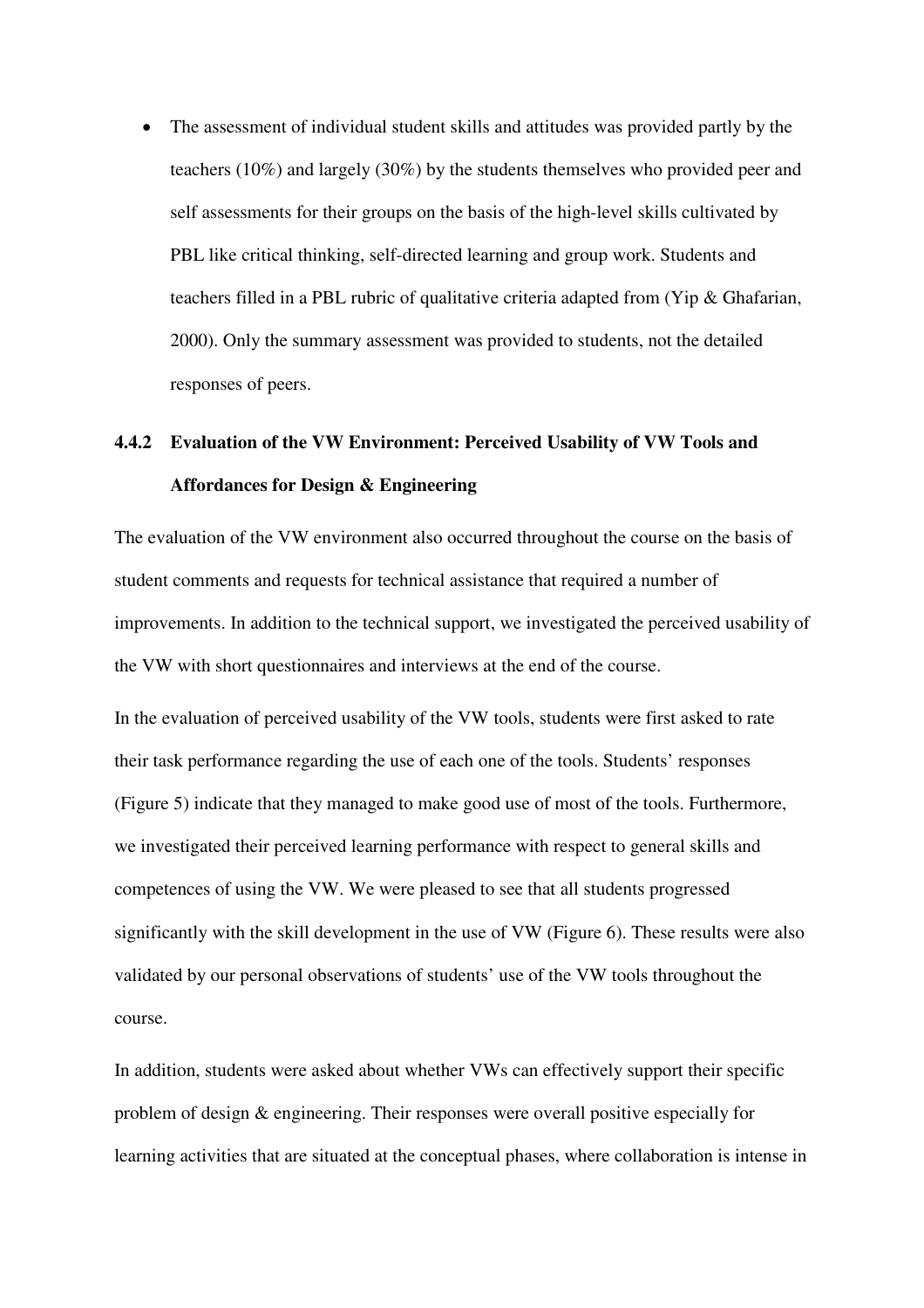the exchange of ideas and determining courses of action. It was also widely reported that VWs can easily be employed in the evaluation of proposed solutions. However the granularity of solutions cannot develop in detail within this VW, and they would require other tools for that purpose. These results and experiences are similar to other studies of employing VWs in collaborative design tasks (Koutsabasis et al, 2012) that examined the use of VWs in architectural, interior and user interface design and suggest that VWs can effectively support conceptual design, design review and customer-centred evaluation in these domains, as well as offer an engaging user experience to designers and clients, however they may not adequately support detailed design activities.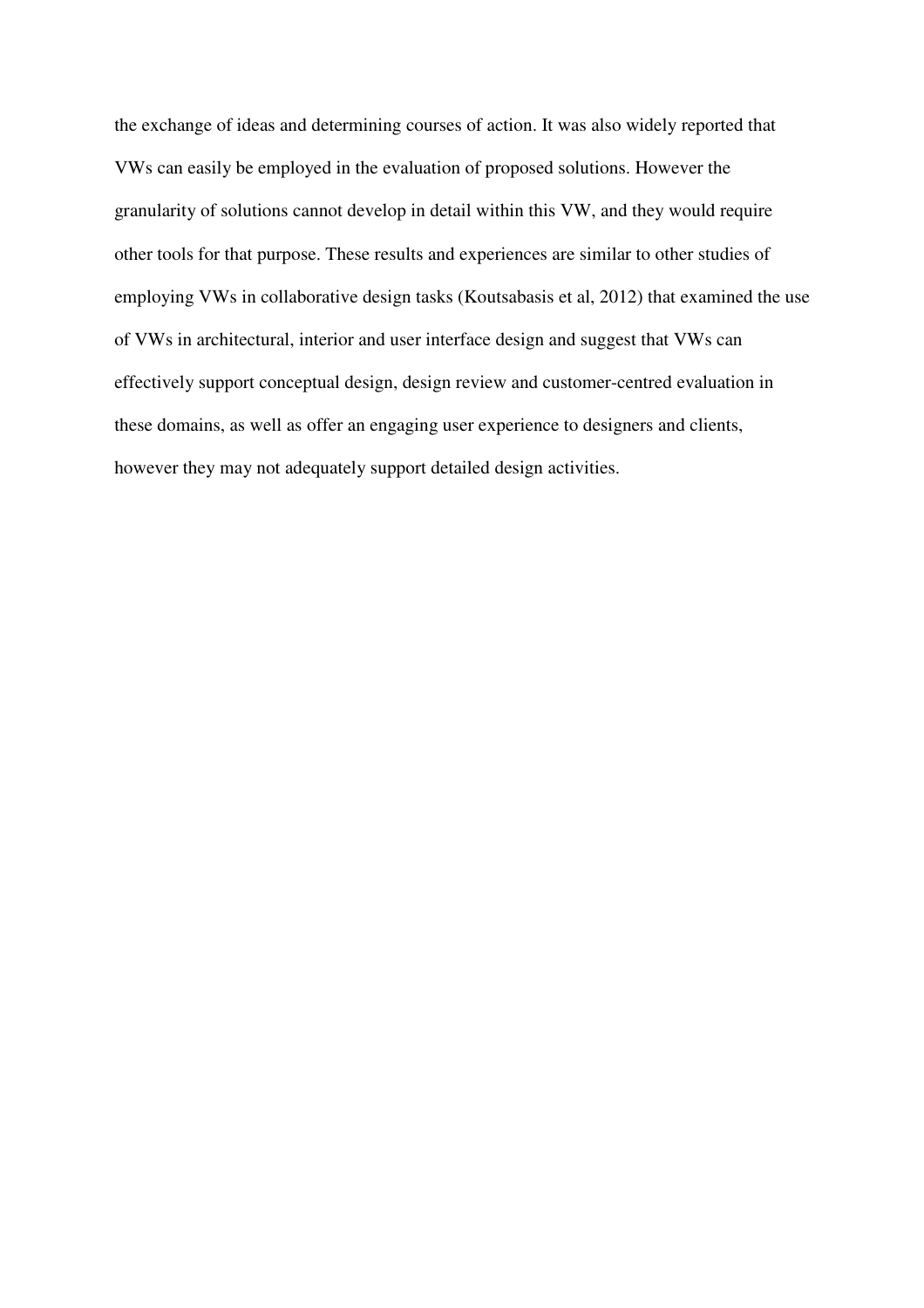

## **5 Discussion and Conclusions**

The paper presented a constructionist approach to PBL in VWs for practice-based design and engineering courses. In design & engineering education, students are expected to apply their theoretical knowledge in problems that they will encounter in their professional practice, where they will be confronted with decisions about (among others) form, function, materials, mechanics, software, ergonomics and usability, in unique conditions related to the particular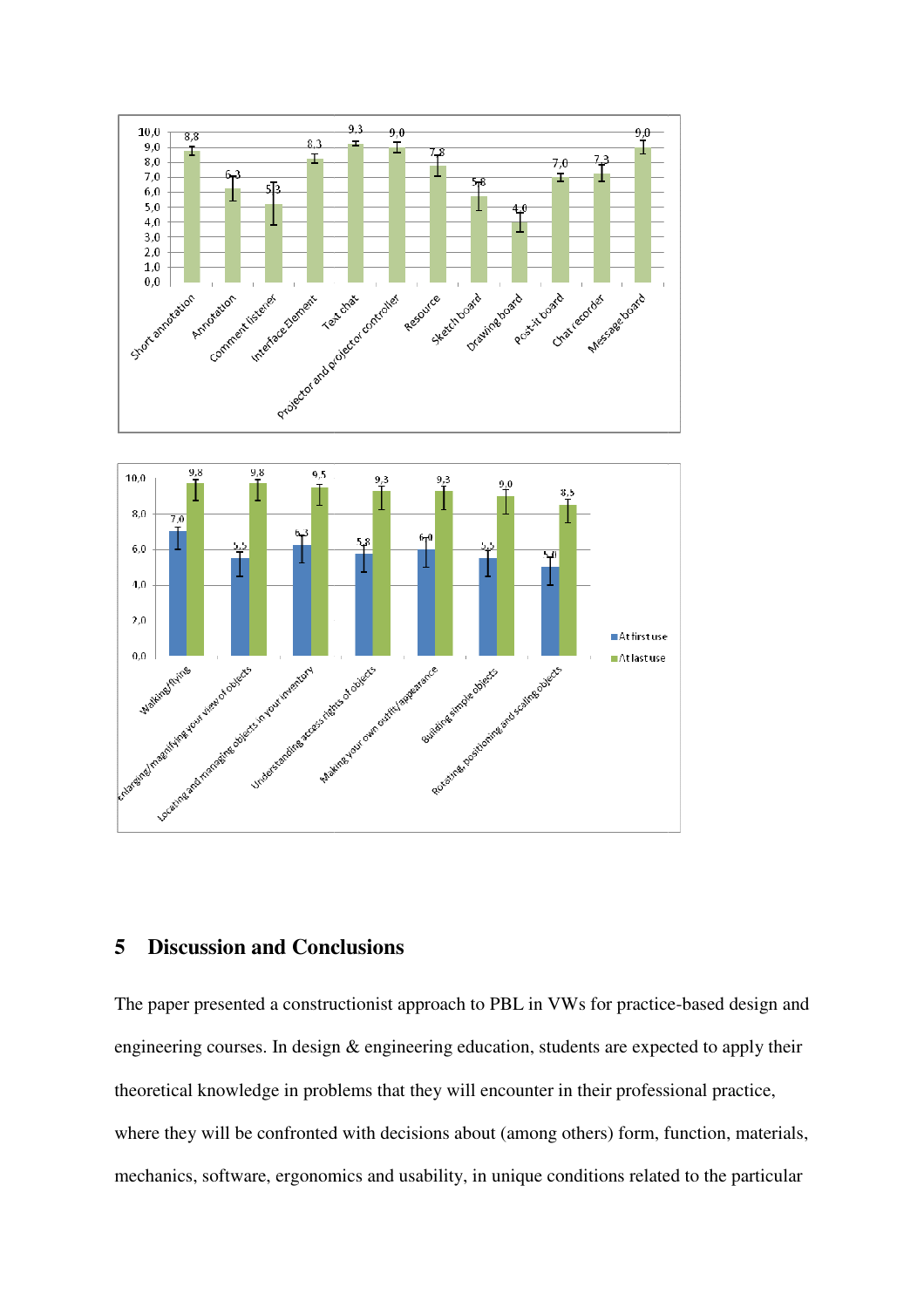knowledge and skills of the design team, client requirements, user group characteristics, time constraints and costs. An additional requirement for design & engineering education is that students should be capable at some point of developing tangible (including digital) artifacts (prototypes) that reflect their decisions and practice.

In contrast to other approaches like Inquiry-Based Learning, Guided Discovery, Game-Based Learning the proposed PBL approach does not necessarily place learners in a predefined narrative, in which they learn by observing and interacting with the content and possibly apply this knowledge to solve a problem whose solution is often pre-constructed in the environment. These approaches are appropriate for disciplines with well-defined problems that usually have a unique (set of) solution(s), like for example many scientific problems in physics, mathematics, etc., and are most usually employed in secondary education and entry-level university students. Furthermore, in contrast to Project-based Learning (e.g. Krajcik & Blumenfeld, 2006; Capraro & Slough, 2009), PBL promotes and cultivates self-directed learning and thus requires from students to 'learn how to learn' and to expand their knowledge rather than focusing on applying it with rigor. However, it requires that students are self-acting and motivated to take responsibility for their own learning, which makes it applicable for academic - rather than secondary - education.

The proposed framework aims to guide instructional designers, educators and VW/VR researchers to the preparation of the environment and supporting tools, and to the application of learning activities within it. It defines the intertwined stages of: (a) the design of the PBL activities, (b) the design of the VW environment and (c) evaluation; and within each stage a number of prospective activities, tools and workspaces are proposed. The design of the PBL activities is about the conduction of the PBL process followed (we propose a 5-step process and related activities), instruction and assessment. The design of the VW environment includes a number of suggested characteristics of the selection of the VW platform, learning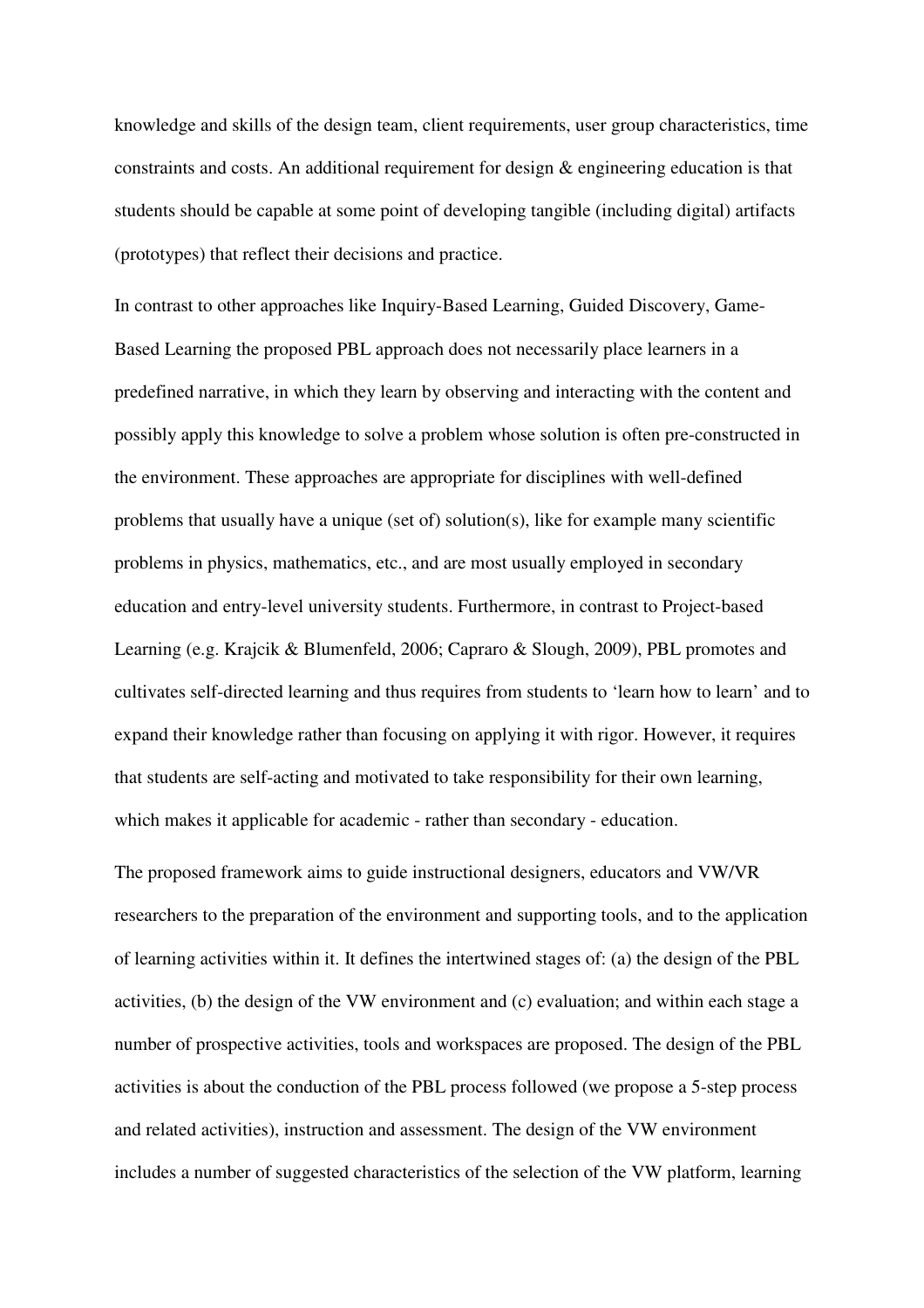tools, and workspaces where the learning will be carried out. The evaluation of the instructional design of PBL in VWs is both formative and summative and does not only examine the learning outcomes in terms of content but also includes the appreciation of higher-level skills gained by students and the user experience in VWs. The proposed approach and framework might be more appropriate for open-ended VW environments in which users can develop their avatar representations, interact with each other and collaboratively create 3D content, like SL and Opensim.

A blended, postgraduate HCI design course has been carried out following the proposed framework, and the evaluation results are quite encouraging. The VW has been used successfully during the course as a learning environment supporting collaborative work and prototyping. A notable advantage of the use of the VW compared to other technologymediated approaches to PBL lies in the awareness and integration. The group progress was visible to all, so both the tutors and the groups could be aware of the activities that took place, observe and comment on the documents and solutions that were proposed. This integrated environment allowed remote users to collaboratively construct solutions and communicate in real-time using voice or text chat (in this case they could also record their discussion for later use). Furthermore, the VW and the tools created for the course offered various collaboration capabilities that allowed the group to work on their solution in parallel and exchange opinions and ideas through messages, drawings and sketches. Finally, the creative freedom offered by the VW in the sense that students could modify their appearance and construct and decorate their own collaborative space was highly engaging for most of them. These results comply with the claims that VWs have significant potential as constructivist learning environments.

On the other hand, a number of technical issues were faced during the use of the VW. Some students had difficulties to use the VW or the implemented tools for some time during the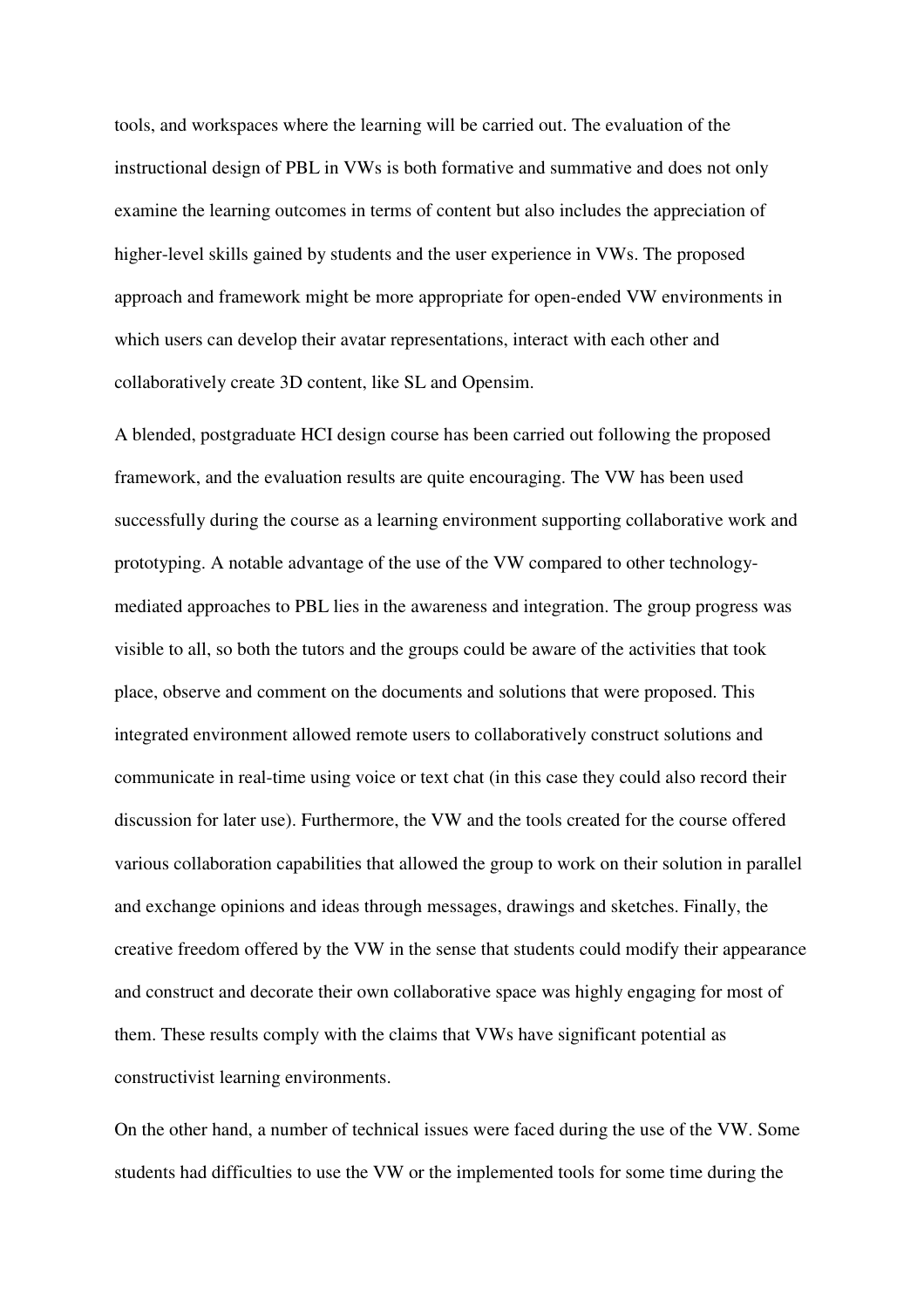course, and kept asking for technical assistance. In a few cases we had to debug or extend the functionality of the supporting tools by request of the students. Additionally, the 3D modeling capabilities of the environment were not as sophisticated as in commercial applications and the rendering quality was significantly lower, as expected. This difference caused some frustration to the more experienced students with background from the arts or architecture. Some students felt that there was extra burden to convert and upload to the VW the documents that they created using familiar applications, such as Powerpoint and Photoshop and they would like to have a less complicated interface between the VW and external applications. Finally, some users found the Interface Element tool difficult and timedemanding to use, because every single component of each screen should be represented as a different object having its own behavior, and this process could be quite painstaking in the case of more complicated user interfaces. We have to note that most of these issues were strongly related to the selected VW platform and its scripting language.

We are currently applying and refining our approach in other courses and contexts that involve different VW tools, student groups and problems in the areas of interactive product design, architectural and service design. We are also working to address several of the issues identified and to set up learning and design problems that will also include customers as users of the environment. We expect that in the near future the overall picture of research in constructivist learning in VWs will be that of experiential use of designed VW platforms, in which a new breed of instructional designers will work on the creative introduction of tools and processes that facilitate constructivist learning. Furthermore, we envisage that particular methods and methodologies for constructivist instructional design in VWs will be further explored in order to allow designers to document and explicate their work to educators, students and clients.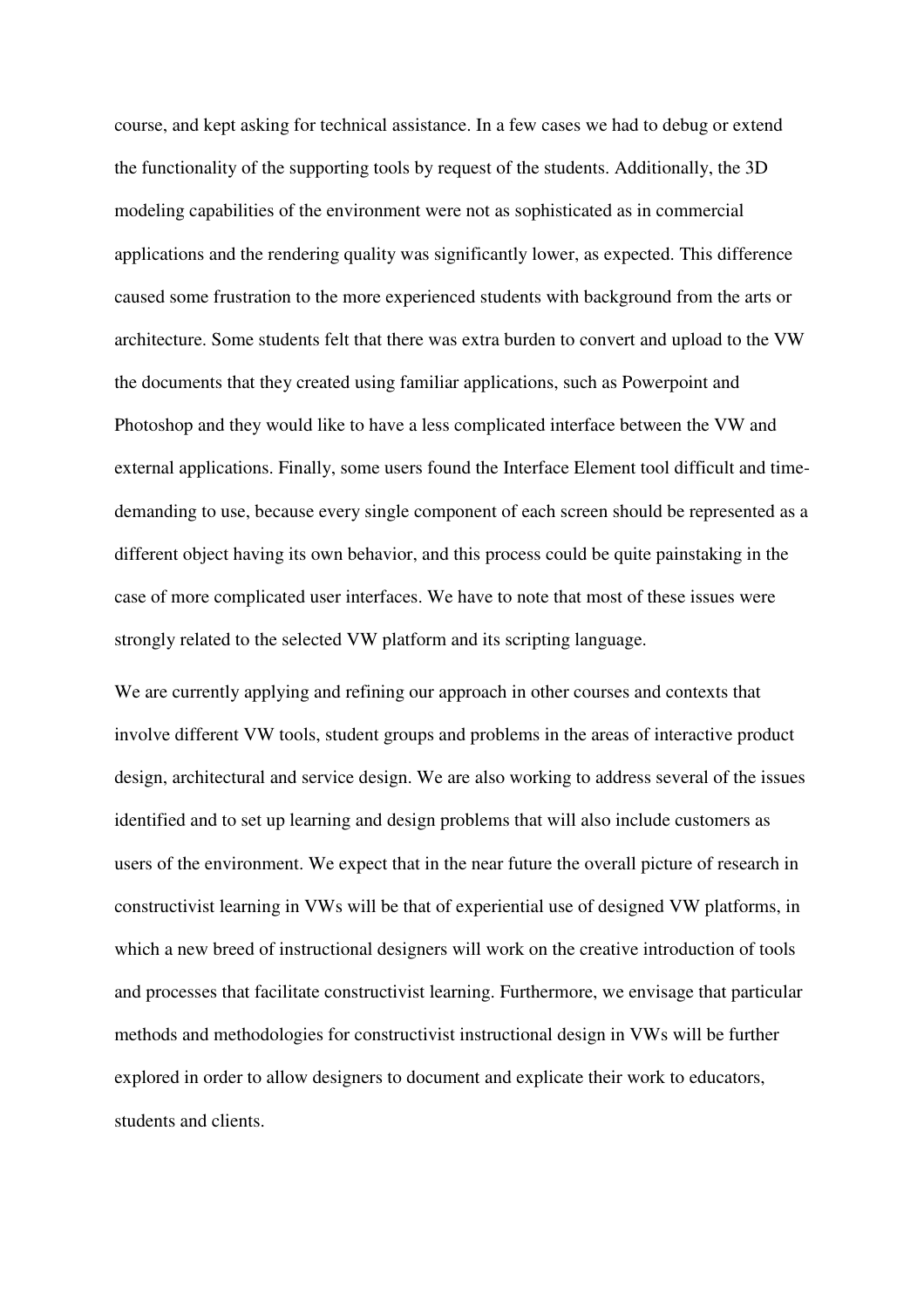## **References**

- Allen, D.E. Duch, B.J. Groh, S.E. (1996) The Power of Problem-Based Learning in Teaching Introductory Science Courses, *New Directions for Teaching and Learning, 68*, 43-52.
- Anderson, J.R. Reder, L.M. & Simon, H.A. (1996) Situated Learning and Education, *Educational Researcher, 25(4)*, 5-11.
- Antonacci, D.M., & Modress, N. (2008). Envisioning the Educational Possibilities of User-Created Virtual Worlds. *AACE Journal, 16*(2), 115-126.
- Arvola, M., & Hartman, H. (2008). Studio Life: The Construction of Digital Design Competence, *Nordic Journal of Digital Literacy, 3*(2), 78-96.
- Azer, S.A. (2009) Interactions between Students and Tutor in Problem-Based Learning: The Significance of Deep Learning, *The Kaohsiung Journal of Medical Sciences, 25(5)*, 240-249.
- Bailenson, J.N., Yee, N., Blascovich, J., Beall, A.C., Lundblad N.,& Jin, M. (2008). The Use of Immersive Virtual Reality in the Learning Sciences: Digital Transformations of Teachers, Students, and Social Context. *Journal of the Learning Sciences*, *17(1)*, 102- 141.
- Barab, S., Thomas, M., Dodge, T., Carteaux, R., & Tuzun, H. (2005). Making learning fun: Quest Atlantis, a game without guns. *Educational Technology Research and Development, 51(1)*, 86-107.
- Barab, S.A., Hay, K.E., Squire, K., Barnett, M., Schmidt, R., Karrigan, K., Yamagata-Lynch, L., & Johnson, C. (2000). Virtual Solar System Project: Learning Through a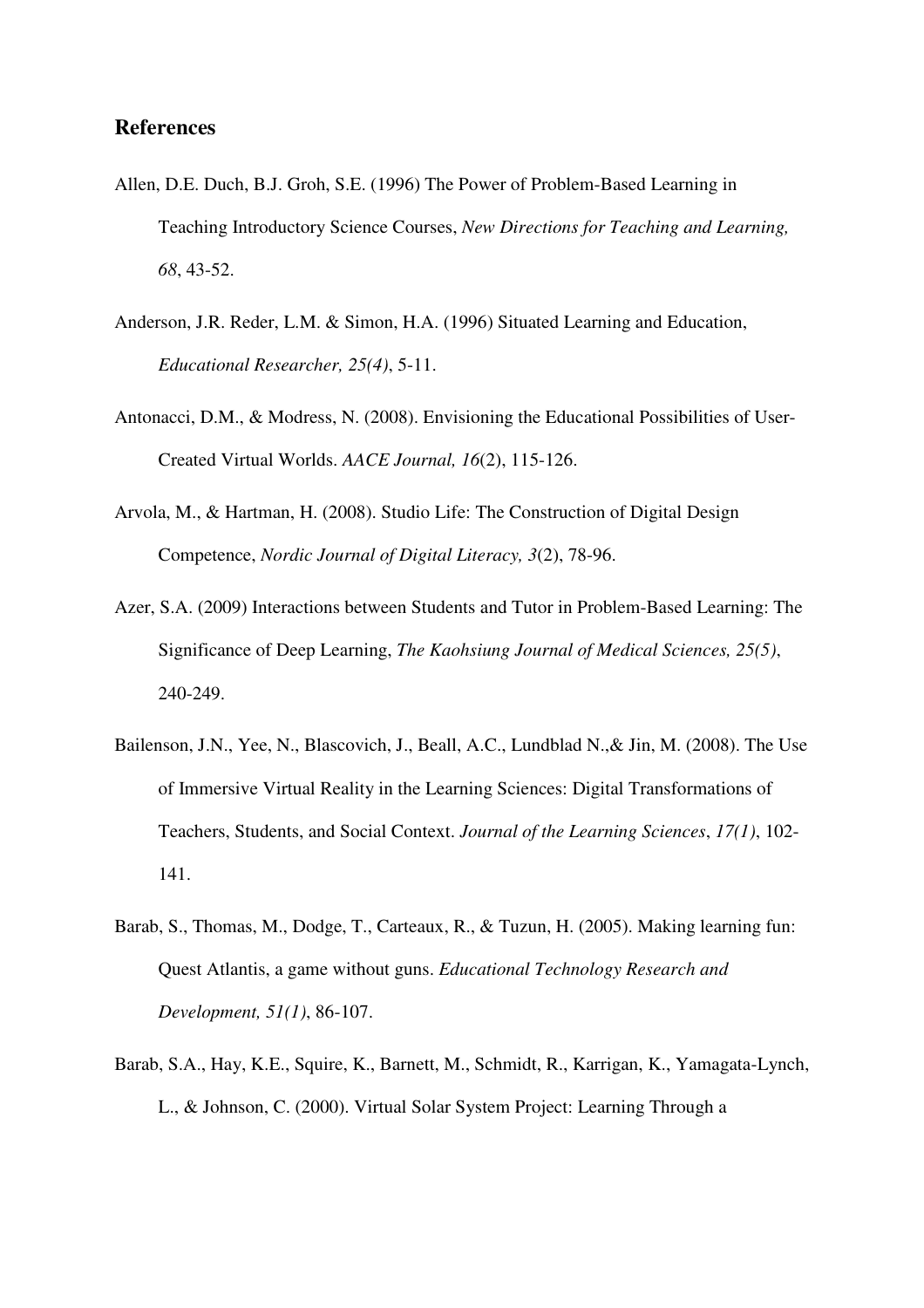Technology-Rich, Inquiry-Based, Participatory Learning Environment. *Journal of Science Education and Technology, 9(1)*, 7-25.

- Barrett, T. & Moore, S. (2010) An Introduction to Problem-Based Learning, n T. Barrett and S. Moore (eds), *New approaches to problem-based learning: revitalising your practice in higher education* (New York: Routledge, 2011), pp. 3-17.
- Barrows, H. S., and Tamblyn, R. (1980). *Problem-Based Learning: An Approach to Medical Education*, New York: Springer.
- Barrows, H.S. (1986) A taxonomy of problem-based learning methods, *Medical Education, 20*, 481-486.
- Barrows, H.S. (1992). *The Tutorial Process*. Springfield, IL: Southern Illinois, University School of Medicine.
- Baturay, M.H. & Bay, O.F. (2010) The effects of problem-based learning on the classroom community perceptions and achievement of web-based education students, *Computers & Education, 55(1)*, 43-52.
- Bozic, N.H. Mornar, V. Boticki, I. (2009) A Blended Learning Approach to Course Design and Implementation, *IEEE Transactions on Education, 52(1)*.
- Brown, E., Gordon, M., & Hobbs, M. (2008). Second Life as a holistic learning environment for problem-based learning and transferable skills. In *Proceedings of ReLIVE08 Conference*, 39-48.
- Capraro, R.M. & Slough, S.W. (Eds.) (2009) Project-Based Learning An Integrated Science, Technology, Engineering, and Mathematics (STEM) Approach, Sense Publishers, Rotterdam, NL.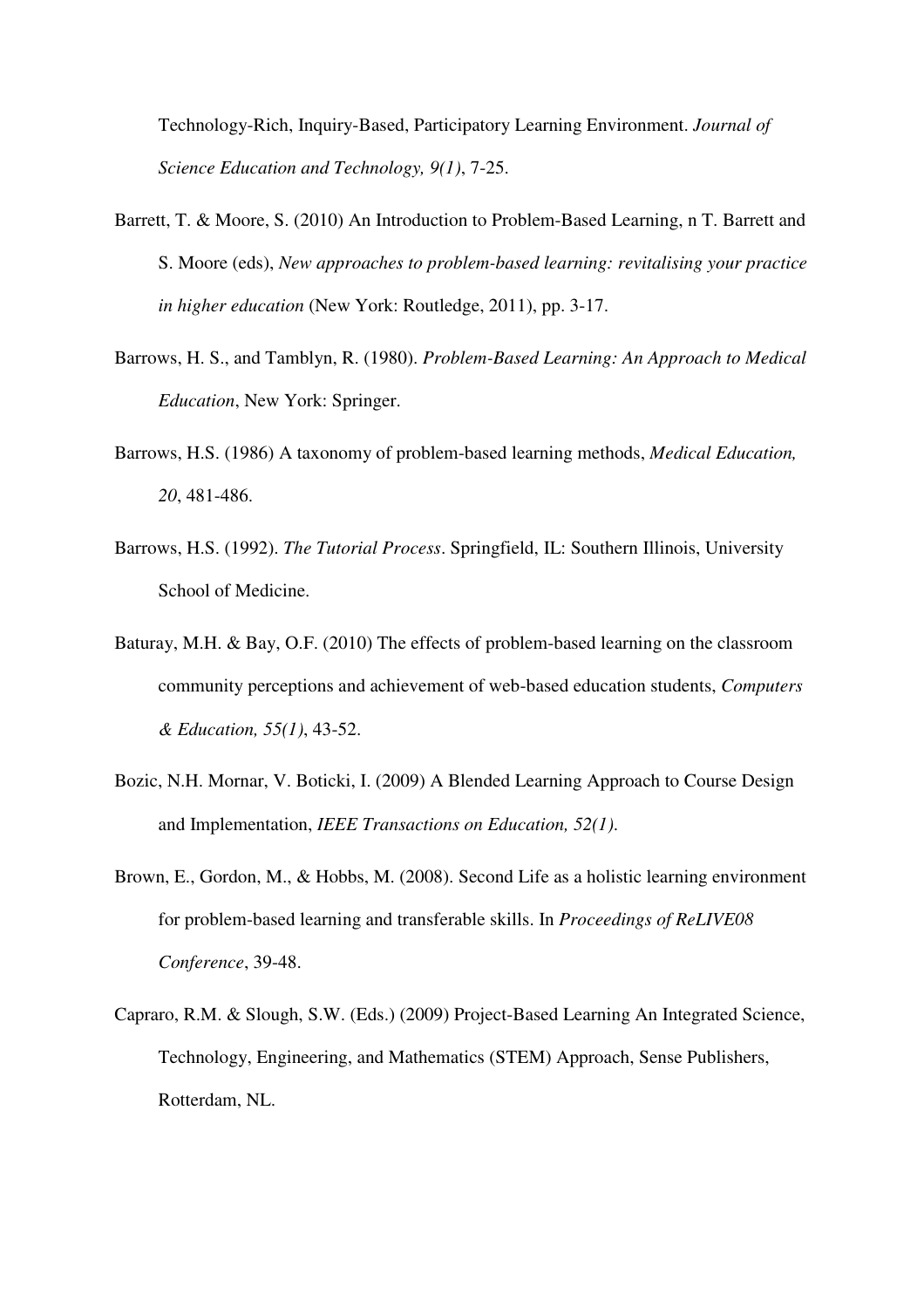- Chang, P.-F. & Wang, D.-C. (2011) Cultivating engineering ethics and critical thinking: a systematic and cross-cultural education approach using problem-based learning, *European Journal of Engineering Education*, *36(4).*
- Chhabra, R. & Sharma, V. (2010) Applications of blogging in problem based learning, Education and Information Technologies, DOI: 10.1007/s10639-011-9168-6
- Davis, A., Murphy, J., Owens, D., Khazanchi, D., & Zigurs, I. (2009). Avatars, People, and Virtual Worlds: Foundations for Research in Metaverses, *Journal of the Association for Information Systems*, *10* (2), 90-117.
- De Freitas, S., & Neumann T. (2009). The use of 'exploratory learning' for supporting immersive learning in virtual environments. *Computers & Education*, *52(2)*, 343-352.
- De Jong T. (2006) Computer simulations technological advances in inquiry learning. *Science, 312*, 532–533.
- Dede, C. (2009). Immersive Interfaces for Engagement and Learning. *Science, 323 (5910)*, 66-69.
- Dede, C., Nelson, B., Ketelhut, D.J., Clarke, J., & Bowman, C. (2004). Design-based research strategies for studying situated learning in a multi-user virtual environment. *In Proceedings of the 6th international conference on Learning sciences (ICLS '04),* 158- 165.
- Dede, C., Salzman, M., and Loftin, B. (1996). ScienceSpace: Virtual Realities for Learning Complex and Abstract Scientific Concepts. *Proceedings IEEE Virtual Reality Annual International Symposium (VRAIS '96).* 246-253.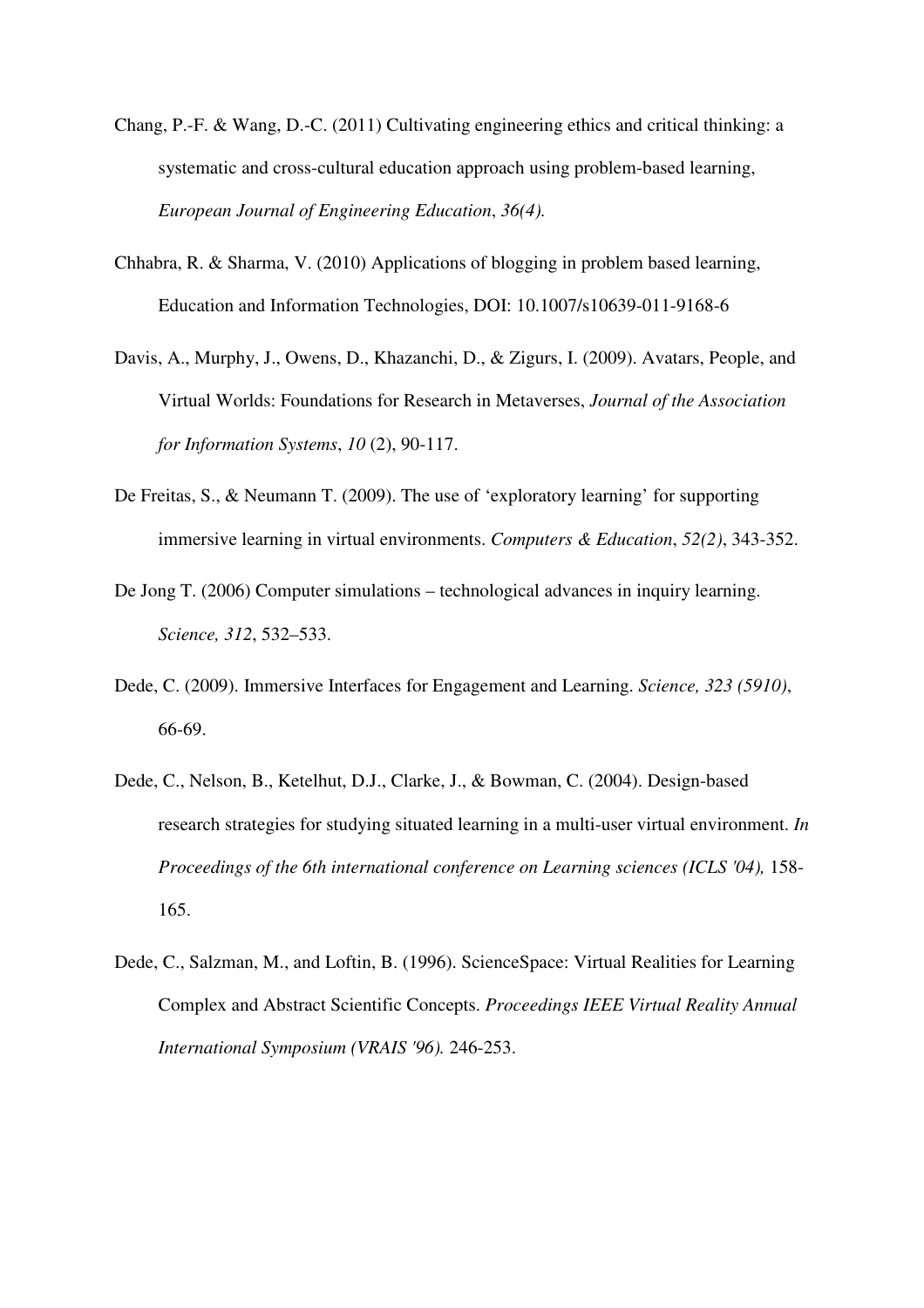- Dillenbourg, P., Schneider, D., & Synteta, P. (2002). Virtual learning environments. In *Proceedings of Information & Communication Technologies in Education 2002*, pp. 3-18.
- Dimitrakopoulou A., & Lars, B. (2006) State of the art of interaction analysis for Metacognitive Support & Diagnosis, *IA JEIRP Deliverable D.31.1.1. Kaleidoscope NoE (December 2005)*, available online at: http://www.noe-kaleidoscope.org.
- Donnelly, R. (2010) Harmonizing technology with interaction in blended problem-based learning, *Computers & Education, 54(2),* 350–359.
- Duffy, T.M., & Cunningham, D.J. (1996). Constructivism: Implications for the design and delivery of instruction. In D. Jonassen (Ed.),Handbook of Research for Educational Communications and Technology (pp. 170–198). New York: Simon & Schuster Macmillan.
- Girvan, C., & Savage, T. (2010). Identifying an appropriate pedagogy for virtual worlds: A Communal Constructivism case study. *Computers & Education, 55(1)*, 342-349.
- Good, J., Howland, K., & Thackray, L. (2008). Problem-based learning spanning real and virtual words: a case study in Second Life, *Alt-J: Research in Learning Technology*, *16*, 163-172.
- Harper, B., & Hedberg, J. (1997). Creating Motivating Interactive learning Environments: a constructivist view. In Kevill, R., Oliver, R., and Phillips, R. (eds.) *What Works and Why, 14th Proceedings of Australian Society for Computers in Tertiary Education*.
- Hmelo-Silver, C.E. & Barrows, H.S. (2006) Goals and Strategies of a Problem-based Learning Facilitator, Interdisciplinary Journal of Problem-based Learning: Vol. 1: Iss. 1, Article 4. Available at: http://docs.lib.purdue.edu/ijpbl/vol1/iss1/4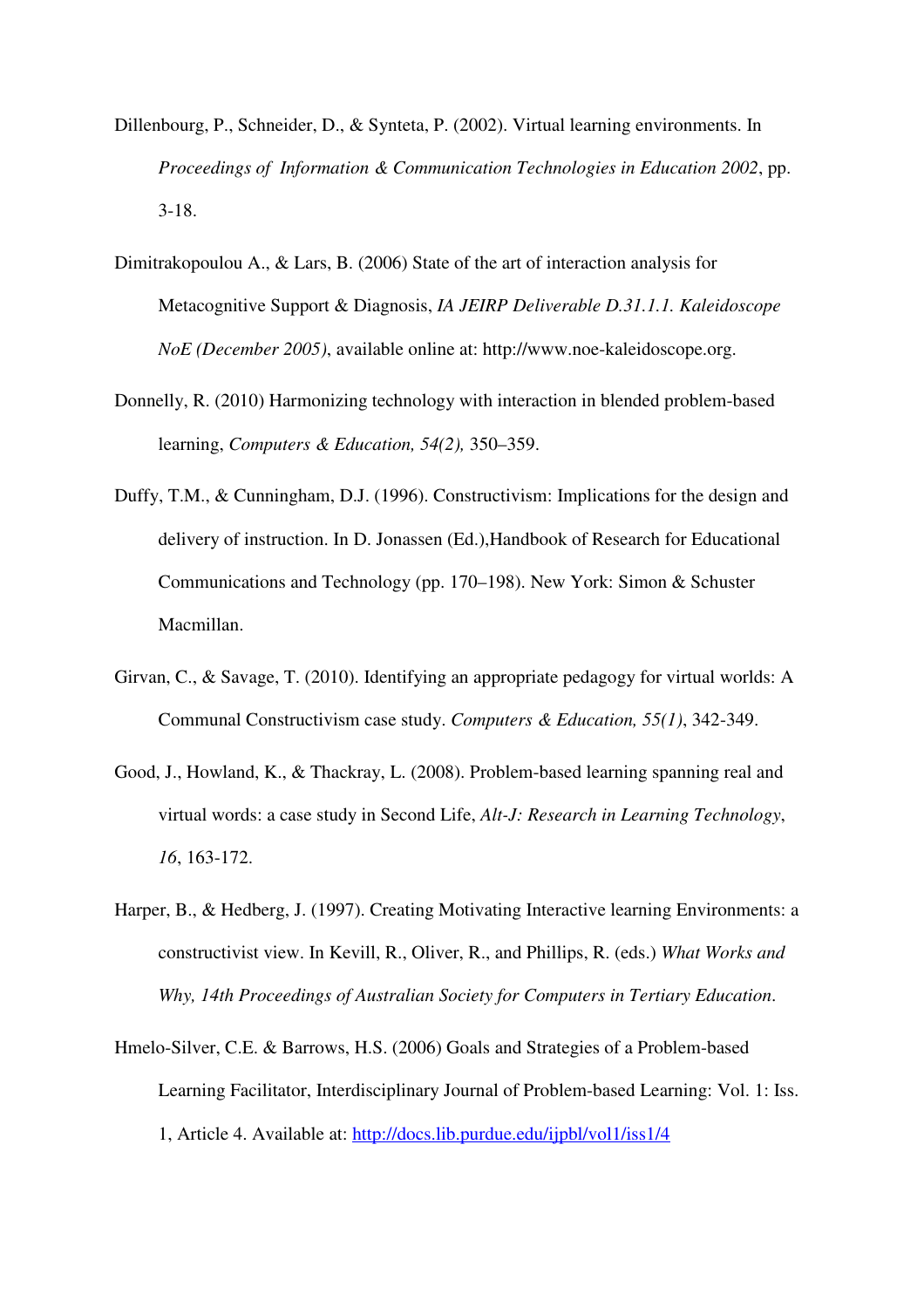- Hmelo-Silver, C.E. (2004). Problem-Based Learning: What and How Do Students Learn? *Educational Psychology Review*, *16*, 235-266.
- Honey, M.A. & Hilton, M. (Eds.). (2011). *Learning science through computer games and simulations*. Washington DC: National Research Council Press.
- Jonassen; D. Strobel; J. Lee, C.B. (2006) Everyday Problem Solving in Engineering: Lessons for Engineering Educators, *Journal of Engineering Education*, 95(2).
- Junglas, I., Johnson, N., Steel, D., Abraham, D., & Mac Loughlin, P. (2007). Identity formation, learning styles and trust in virtual worlds. *SIGMIS Database, 38*, 4, 90-96.
- Koutsabasis, P. Vosinakis, S. Malisova, K. Paparounas, N. (2012) On the Value of Virtual Worlds for Collaborative Design, *Design Studies*, in press.
- Krajcik, J.S. & Blumenfeld, P. (2006). Project-based learning. In Sawyer, R. K. (Ed.), the Cambridge handbook of the learning sciences. New York: Cambridge.
- Kwan, A.S.F. (2008) Problem-Based Learning, in (Tight, M. Mok, K.M. Huisman, J. & Morpheu, C.C., eds.) The Routledge International Handbook of Higher Education, chapter 8, pp. 91-108.
- Lave, J., & Wenger, E. (1991). Situated learning: Legitimate peripheral participation. Cambridge, MA: Cambridge University Press.
- Madathil, K.C. & Greenstein J.S. (2011) Synchronous remote usability testing: a new approach facilitated by virtual worlds, CHI '11 Proceedings of the 2011 annual conference on Human factors in computing systems, ACM New York, NY, USA
- Moeller, S. Spitzer, K. & Sprecklelsen, C. (2010) How to configure blended problem based learning–Results of a randomized trial, Medical Teacher, 2010; 32: 328–346.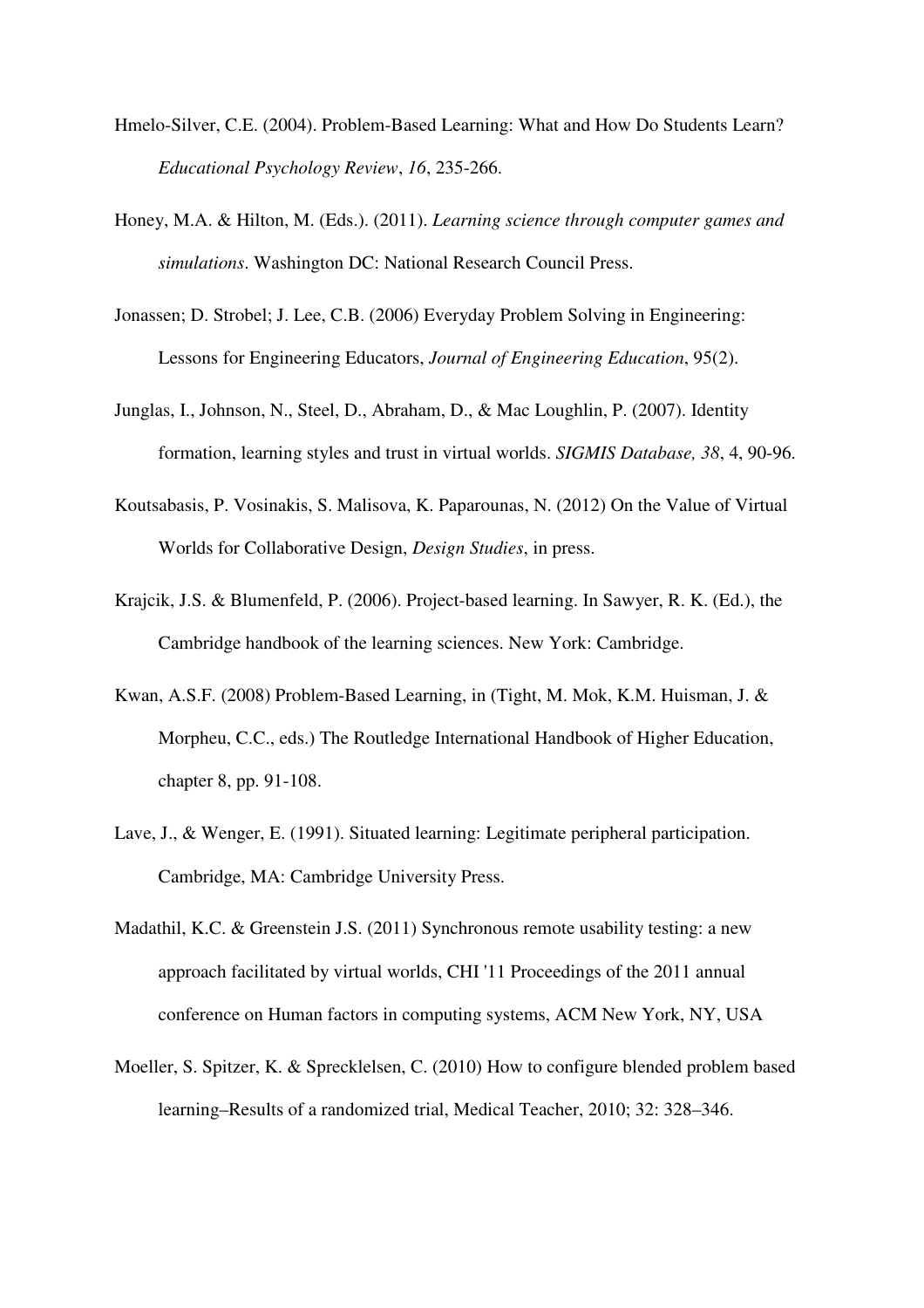- Montero, E. & Gonzalez, M.J. (2009) Student Engagement in a Structured Problem-Based Approach to Learning: A First-Year Electronic Engineering Study Module on Heat Transfer, IEEE Transactions on Education, Volume: 52 Issue:2, pages: 214 – 221.
- Nelson, W.A. (2003) Problem-Solving through Design, in D.S. Knowlton and D.C. Sharp, eds., Problem-Based Learning in the Information Age, New Directions for Teaching and Learning, San Francisco: Jossey Bass, Fall 2003, pp. 39–44.
- Nordahl, R. & Serafin, S. (2008) Using problem based learning to support transdisciplinarity in an HCI education. In Proceedings of HCIed (HCI in education) conference.
- O'Grady, G., (2004). Holistic assessment and problem—based learning. In *Proceedings of the 5th Asia Pacific Conference on Problem Based Learning: Pursuit for excellence in education*.
- Omale, N., Hung, W.-C., Luetkehans, L., & Cooke-Plagwitz, J. (2009). Learning in 3-D multiuser virtual environments: Exploring the use of unique 3-D attributes for online problem-based learning. *British Journal of Educational Technology, 40*(3), 480-495.
- Papert, S. & Harel, I. (1991). "Situating Constructionism." Chapter 21 in Constructionism (Eds. Idit Harel and Seymour Papert) Norwood, NJ, Ablex Publishing.
- Papert, S. (1980) Mindstorms: Children Computers and Powerful Ideas, Basic Books, New York.
- Perkins, D.N. (1999). The Many Faces of Constructivism. *Educational Leadership, 57* (3), p.6-11.
- Prasolova-Førland, E., Sourin, A., & Sourina, O. (2006). Cybercampuses: design issues and future directions, *The Visual Computer, 22* (12), 1015-1028.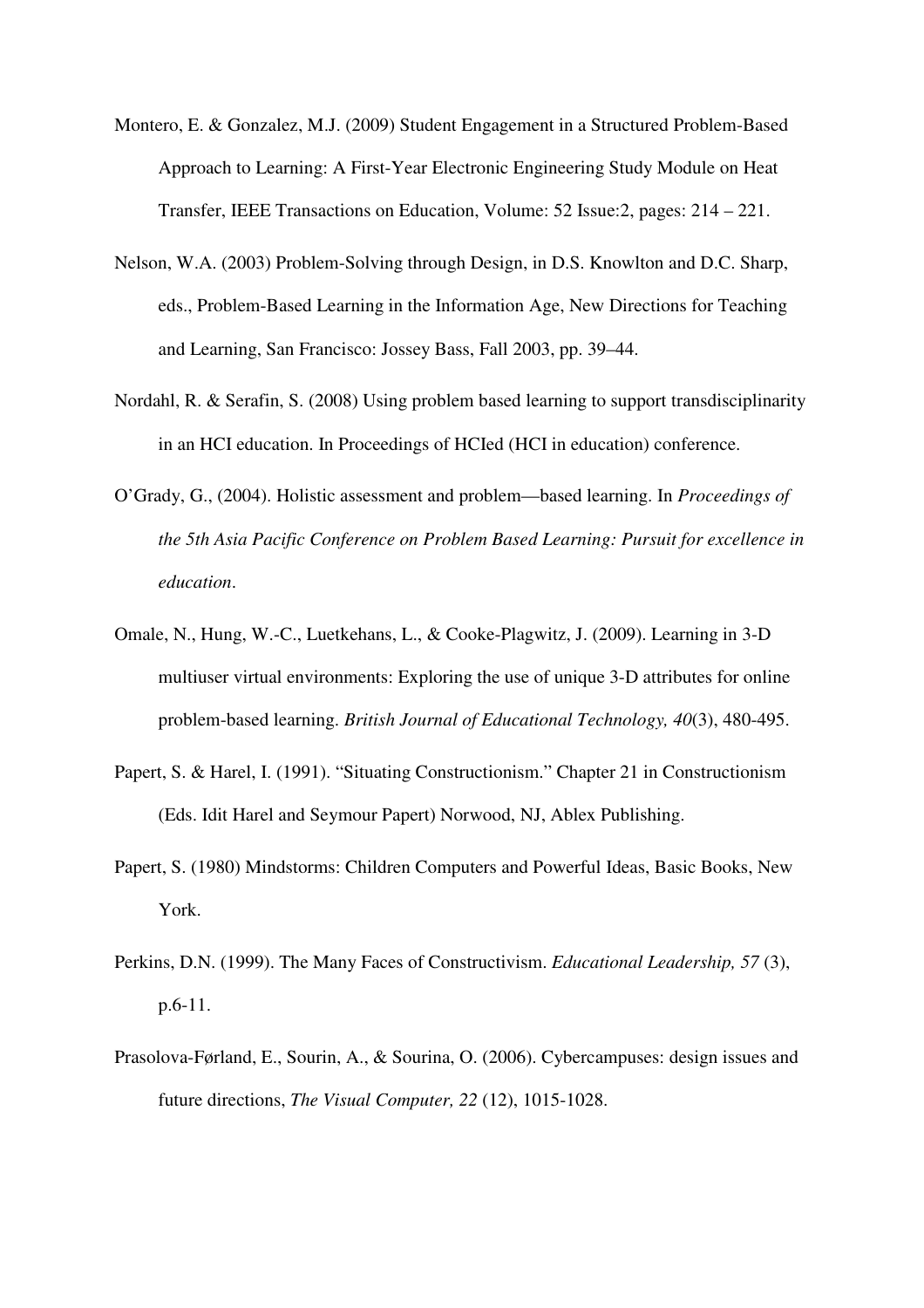- Raupach, T. Münscher, C. Pukrop, T. Anders S. & Harendza S. (2010) Significant increase in factual knowledge with web-assisted problem-based learning as part of an undergraduate cardio-respiratory curriculum, *Advances in Health Sciences Education, 15(3)*, 349-356.
- Raybourn, E.M. (2007). Applying simulation experience design methods to creating serious game-based adaptive training systems. *Interacting with Computers*, *19(2)*, 206-214.
- Redfern, S., & Naughton, N. (2002). Collaborative virtual environments to support communication and community in internet-based distance education. *Journal of Information Technology Education*, *1*(3), 201-211.
- Richardson, I. Reid, L. Seidman, S.B. Pattinson, B. Delaney, Y. (2011) Educating software engineers of the future: Software quality research through problem-based learning, IEEE-CS Conference on Software Engineering Education and Training (CSEE&T), 22-24 May 2011, pages: 91 - 100 Honolulu, Hawaii.
- Roussos, M., Johnson, A., Moher, T., Leigh, J., Vasilakis, C., & Barnes, C. (1999). Learning and Building Together in an Immersive Virtual World. *Presence: Teleoper. Virtual Environ., 8*(3), 247-263.
- Savery, J., & Duffy, T. (1995). Problem based learning: an instructional model and its constructivist framework. In B.G. Wilson (Ed.), *Designing constructivist learning environments* (pp. 135–148). Englewood Cliffs.
- Savin-Baden, M. (2007). Challenging Models and Perspectives of Problem-Based Learning. In E. de Graaff & A. Kolmos (Eds.), *Management of Change* (pp. 9-29). Rotterdam: Sense Publishers.

Schön, D. (1987) *Educating the Reflective Practitioner*, San Francisco: Jossey-Bass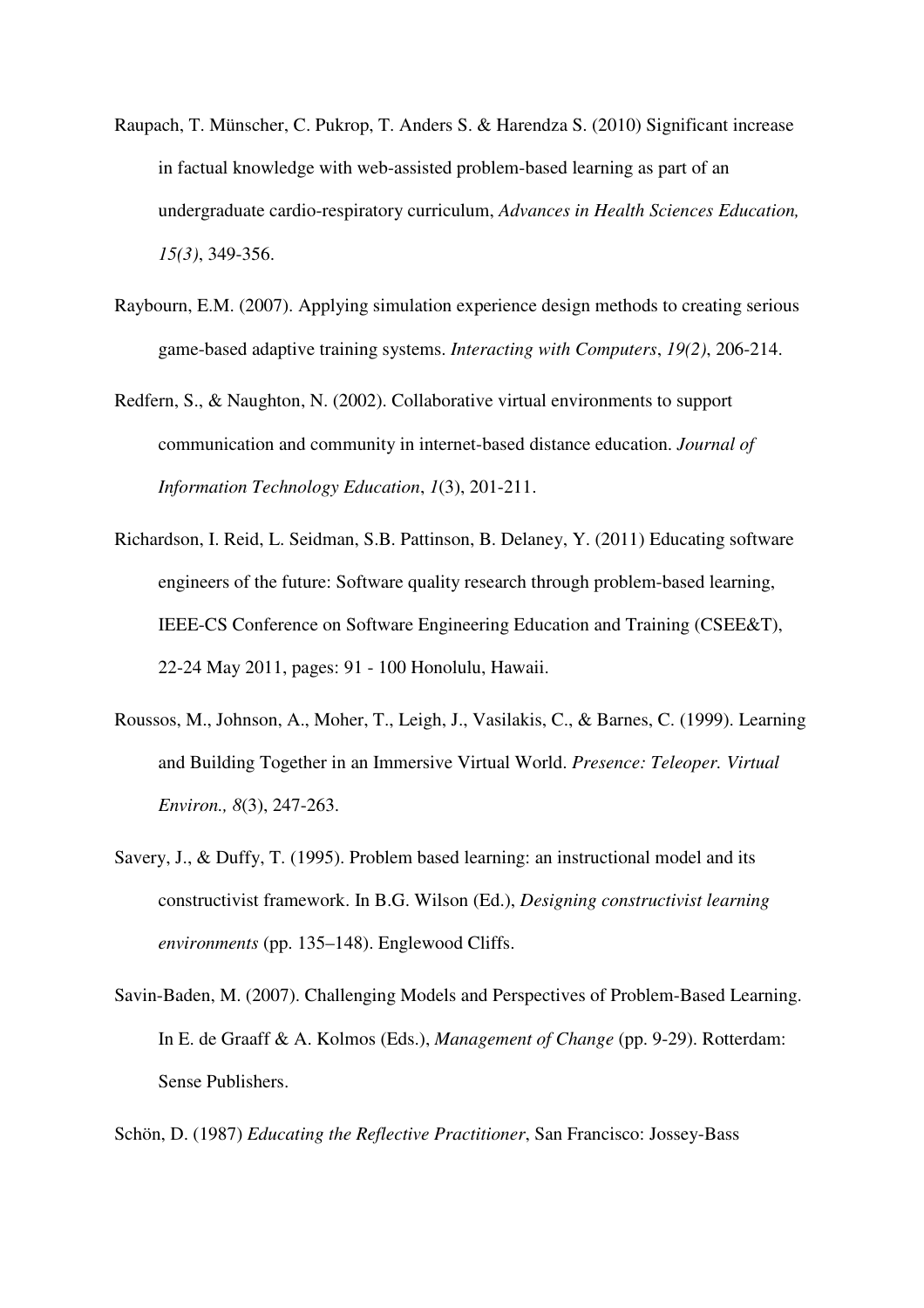- Schultz, N. & Christensen, H.P. (2004) Seven-step problem-based learning in an interaction design course, *European Journal of Engineering Education, 29(4)*, 533–541.
- Slater, M. (2009). Place illusion and plausibility can lead to realistic behaviour in immersive virtual environments. *Phil. Trans. R. Soc. B*, *364 (1535)*, 3549-3557.
- Thomas, J.W. (2000) *A Review of Research on Project-Based Learning*, San Rafael, CA: Autodesk Foundation, 2000.
- Van Joolingen, W.R. De Jong, T. & Dimitrakopoulou, A. (2007) Issues in computer supported inquiry learning in science, *Journal of Computer Assisted Learning*, *23*, 111–119.
- Vosinakis, S. Koutsabasis, P. & Zaharias, P. (2011) An Exploratory Study of Problem-Based Learning in Virtual Worlds, In *Proceedings of the 3rd International Conference in Games and Virtual Worlds for Serious Applications (VS-Games 2011)*.
- Vrellis, I. Papachristos, N.M. Bellou, J. Avouris, N. and Mikropoulos, T.A. (2010). Designing a Collaborative Learning Activity in Second Life An exploratory study in physics. In *Proceedings of the 10th IEEE International Conference on Advanced Learning Technologies*.
- Vygotsky, L. S. (1978). *Mind in society: The development of higher psychological processe*s. (M. Cole, V. John-Steiner, S. Scribner, & E. Souberman, Eds.). Cambridge, Massachusetts: Harvard University Press.
- Waters, R., & McCracken, M. (1997). Assessment and evaluation in problem-based learning. In *Proceedings of Frontiers in Education 27th Annual Conference. 'Teaching and Learning in an Era of Change'*, 689 – 693.

Wood, D.F. (2008). Problem-based learning. *British Medical Journal*, *336*, 971.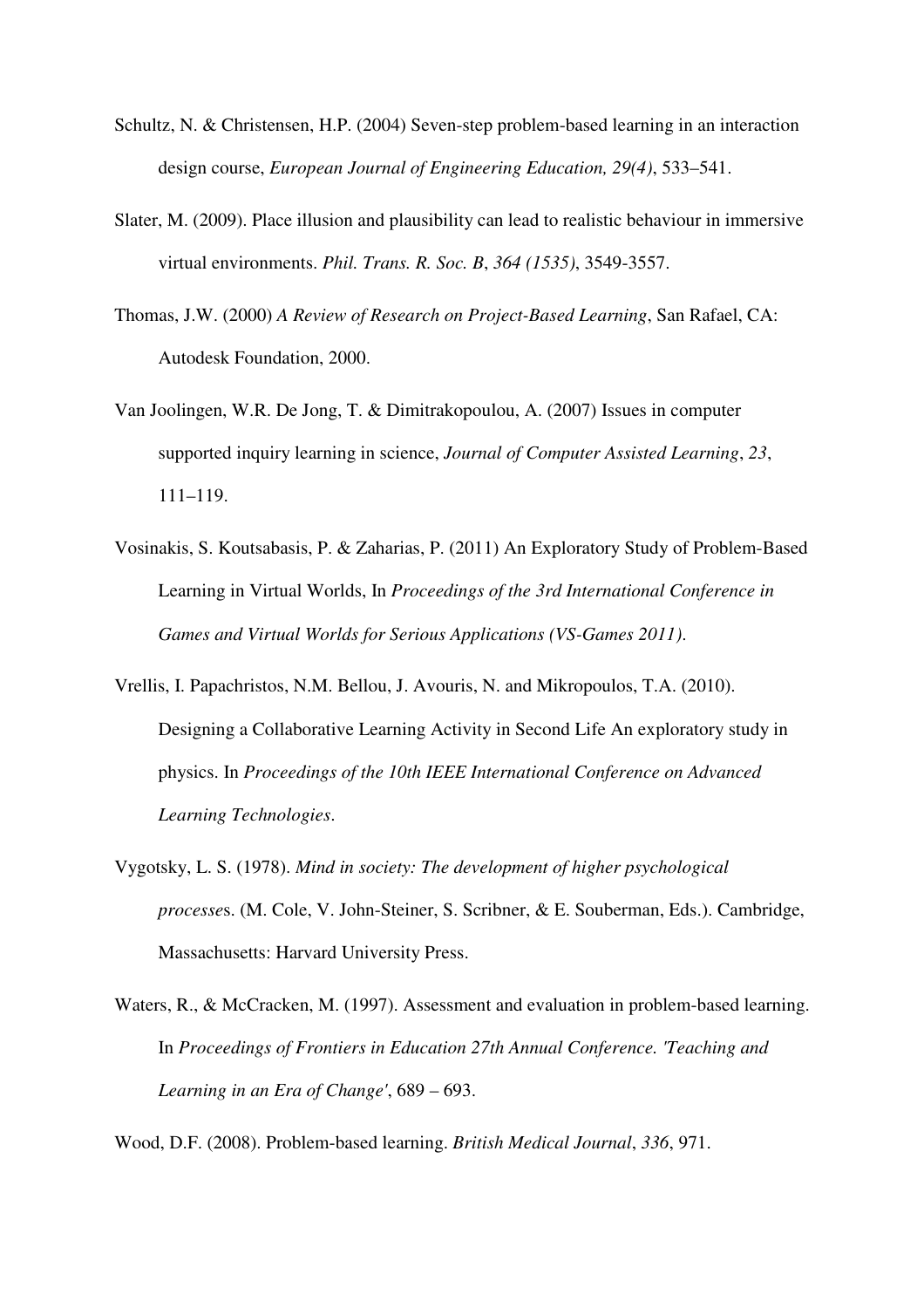- Wood, DF. (2003). ABC of learning and teaching in medicine: problem based learning. *British Medical Journal, 326*, 328–30.
- Yip, W., & Ghafarian, A. (2000). Problem Based Learning Assessment for Information Systems Courses. In *Proceedings of the 15th Annual Conference of the International Academy for Information Management*, 29-38.
- Zahorik, P., & Jenison R.L. (1998). Presence as Being-in-the-World. *Presence: Teleoperators and Virtual Environments*, *7(1)*, 78-89.